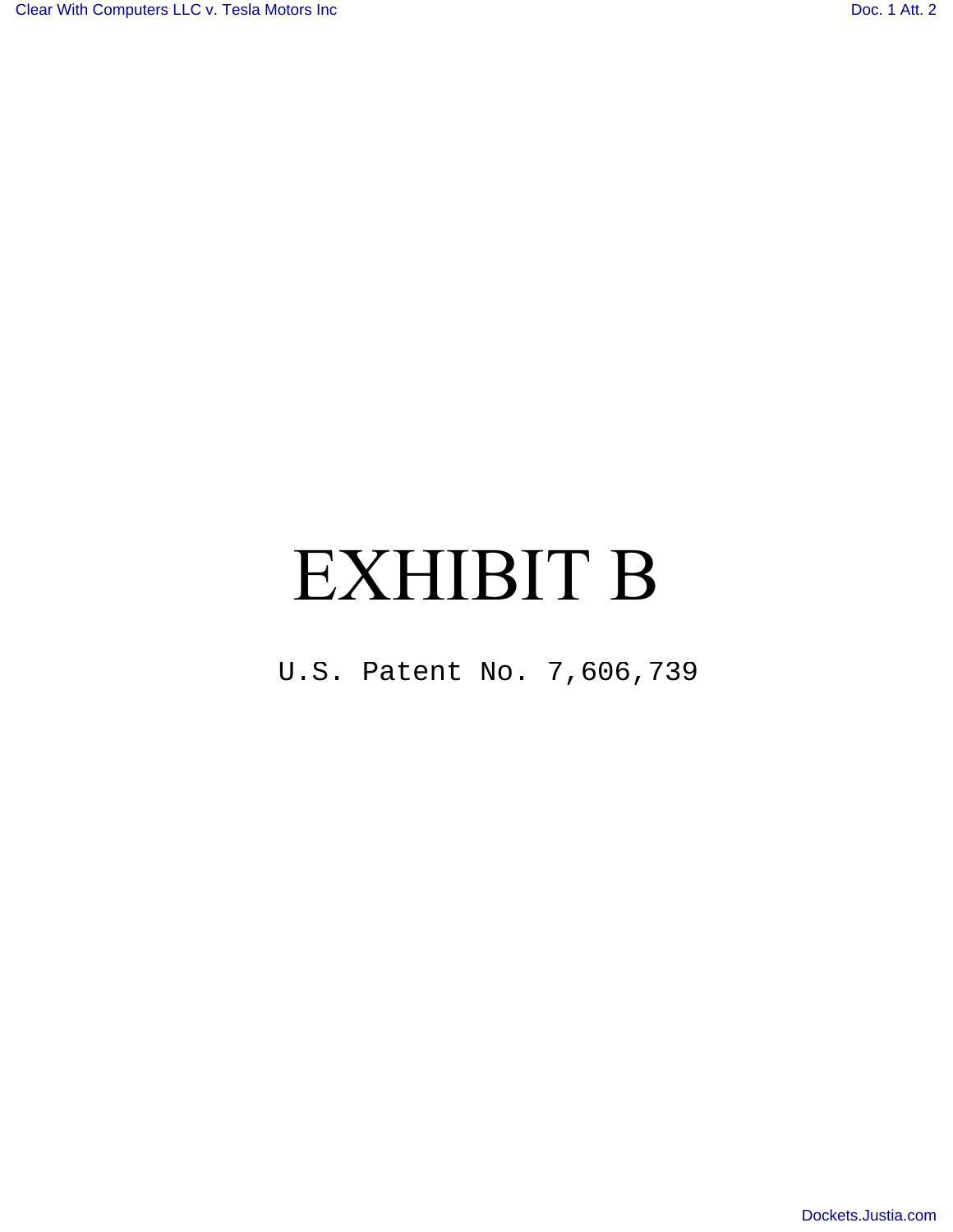

US007606739B1

## (54) ELECTRONIC PROPOSAL PREPARATION 4,567,359 A \* 1/1986 Lockwood ................ .. 235/381

- (75) Inventor: Jerome D. Johnson, North Mankato, MN (US)
- (73) Assignee: Clear With Computers, LLC, Indian FOREIGN PATENT DOCUMENTS<br>Wells, CA (US)
- (\*) Notice: Subject to any disclaimer, the term of this  $GB$ patent is extended or adjusted under 35 U.S.C. 154(b) by 0 days.

This patent is subject to a terminal dis-

- (21) Appl. No.:  $09/566,029$
- (22) Filed: May 8,2000 (Continued)

- (63) Continuation of application No. 08/823,534, filed on LLC; Abraham Hershkovitz Mar. 24, 1997, now abandoned, which is a continuation of application No.  $08/596,575$ , filed on Feb. 5,  $(57)$  **ABSTRACT** 1996, noW Pat. No. 5,615,342, Which is a continuation of application No. 07/878,602, filed on May 5, 1992, now Pat. No. 5,493,490.
- 
- 
- 
- (58) Field of Classification Search .................... 705/16,<br>705/20, 26–28; 358/462, 297, 302, 480;
	-

#### U.S. PATENT DOCUMENTS

|             |                              | 4/1976 Ricards et al.  358/46 |
|-------------|------------------------------|-------------------------------|
| 4.134.537 A |                              | $1/1979$ Glaser et al.        |
| 4.149.246 A |                              | $4/1979$ Goldman              |
| 4.359.631 A |                              | $11/1982$ Lockwood et al.     |
|             |                              | $11/1985$ Smutek et al.       |
|             | 3.949.159 A *<br>4,553,206 A |                               |

## (12) United States Patent (10) Patent No.: US 7,606,739 B1<br>Johnson (45) Date of Patent: \*Oct. 20, 2009

## **Johnson** (45) Date of Patent:

4,670,798 A 6/1987 Campbell et al.

### (Continued)

GB002235347 A \* 2/1991

### OTHER PUBLICATIONS

claimer. From Internet archive Wayback Machine, http://web.archive.org/, searching pages of http://www.cadence.com/ & http://www.microsim.com.\*

Related U.S. Application Data *Primary Examiner*—Robert M. Pond (74) Attorney, Agent, or Firm-Hershkovitz  $\&$  Associates,

An electronic system for creating customized product proposals stores a plurality of pictures and text segments to be (51) Int. Cl.  $\frac{1}{17/30}$  Close  $\frac{1}{2006.01}$  is used as building blocks in creating the proposal. The pictures of  $\frac{1}{2006}$  Close  $\frac{1}{2006}$  Close  $\frac{1}{2006}$  Close  $\frac{1}{2006}$  Close  $\frac{1}{2006}$  Close  $\frac{1}{2$  $G06F$  17/30 (2006.01) may include various products, environments in which the U.S. Cl.  $\ldots$  may include various products, environments in which the U.S. Cl.  $\ldots$  may include various may be used, and available product o (52) US. Cl. ......................................... .. 705/27; 705/ 26 products may be used, and available product options. The text 705/20, 26–28; 358/462, 297, 302, 480; environments in which the product may be used, and its 700/90; 708/101; 396/2; 715/716, 719, performance specifications. The system queries a user to 700/90; 708/101; 396/2; 715/716, 719, performance specifications. The system queries a user to 715/727; 380/252;  $G09G$  5/00;  $H04K$  1/02 determine a customer's needs and interests. Based upon the determine a customer's needs and interests. Based upon the See application file for complete search history. answers to the queries, the system selects the appropriate picture and text building blocks to fill in proposal templates.<br>
References Cited The system can print the completed proposal templates to The system can print the completed proposal templates to provide the user With a customized, printed proposal that describes features and benefits of a product, in a particular  $52$  environment, that are of interest to the customer who is to receive the proposal.

#### 27 Claims, 43 Drawing Sheets

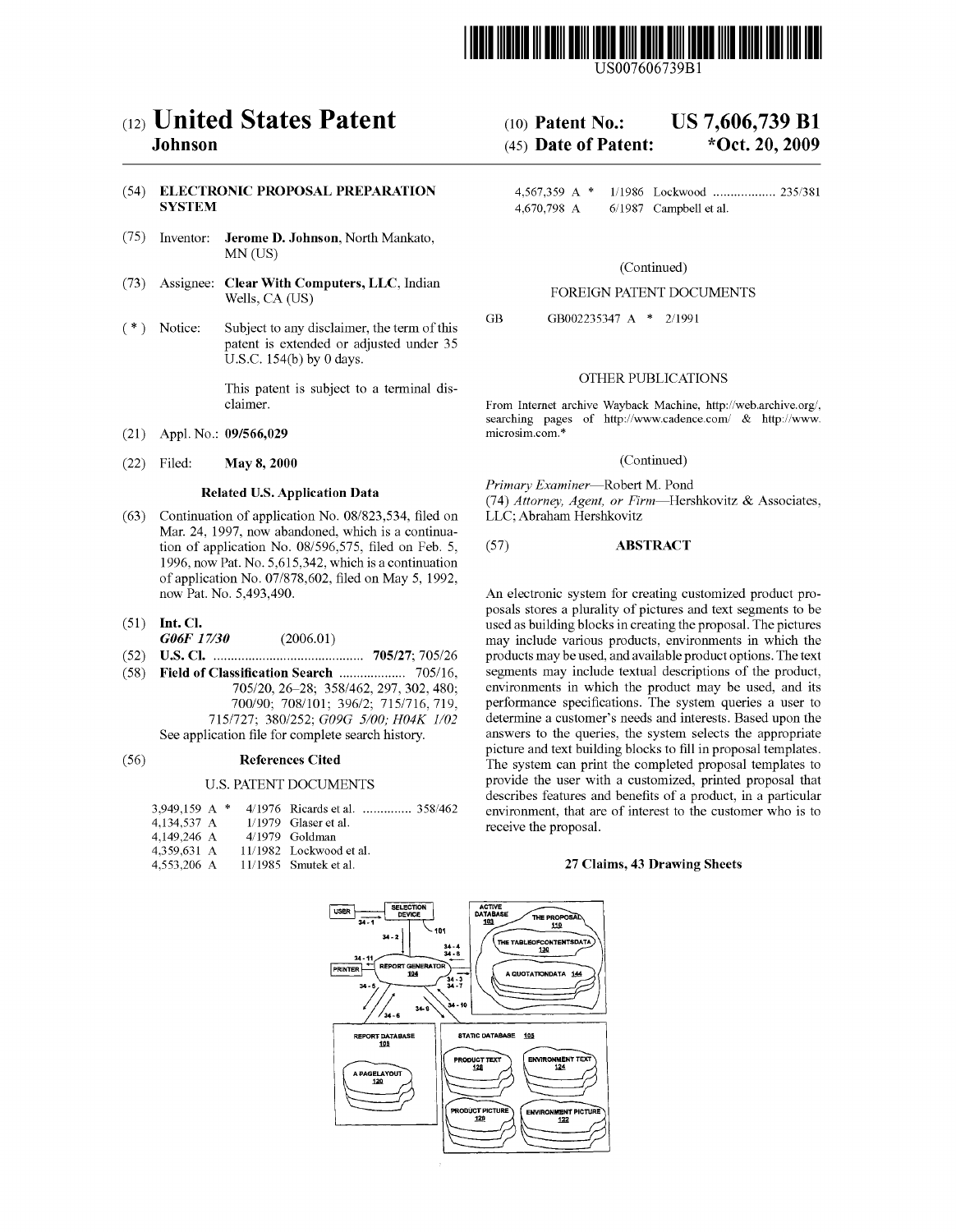#### U.S. PATENT DOCUMENTS

| 4,706,212 | А       | 11/1987 | Toma                          |
|-----------|---------|---------|-------------------------------|
| 4,775,935 | А       | 10/1988 | Yourick                       |
| 4,860,123 | А       | 8/1989  | McCalley et al.               |
| 4,863,384 | А       | 9/1989  | Slade                         |
| 4,899,292 | А       | 2/1990  | Montagna et al.               |
| 4,899,299 | А       | 2/1990  | MacPhail                      |
| 4,905,094 | А       | 2/1990  | Pocock et al.                 |
| 4,926,325 | A       | 5/1990  | Benton et al.                 |
| 4,947,028 | А       | 8/1990  | Gorog                         |
| 4,982,346 | А       | 1/1991  | Girouard et al.               |
| 4,992,939 | A       | 2/1991  | Tyler                         |
| 4,992,940 | A       | 2/1991  | Dworkin                       |
| 5,041,972 | А       | 8/1991  | Frost                         |
| 5,053,956 | А       | 10/1991 | Donald et al.                 |
| 5,056,029 | A       | 10/1991 | Cannon                        |
| 5,072,536 | А       | 12/1991 | Matthews et al.               |
| 5,099,422 | A       | 3/1992  | Foresman et al.               |
| 5,117,354 | А       | 5/1992  | Long et al.                   |
| 5,142,662 | А       | 8/1992  | Gump et al.                   |
| 5,212,634 | А       | 5/1993  | Washizaki et al.              |
| 5,241,464 | А       | 8/1993  | Greulich et al.               |
| 5,272,623 | А       | 12/1993 | Grubb et al.                  |
| 5,309,355 | *<br>А  | 5/1994  | Lockwood<br>705/6             |
| 5,319,542 | А       | 6/1994  | King, Jr. et al.              |
| 5,343,386 | *<br>А  | 8/1994  | 700/90<br>Barber              |
| 5,383,111 | A       | 1/1995  | Homma et al.                  |
| 5,392,220 | *<br>A  | 2/1995  | Van Den Hamer et al.  716/2   |
| 5,396,417 | A       | 3/1995  | Burks et al.                  |
| 5,493,490 | *<br>А  | 2/1996  | Johnson<br>705/26             |
| 5,528,490 | А       | 6/1996  | Hill                          |
| 5,608,638 | *<br>А  | 3/1997  |                               |
| 5,615,342 | *<br>А  | 3/1997  | 705/27<br>Johnson             |
| 5,970,471 | А       | 10/1999 | Hill                          |
| 6,067,525 | А       | 5/2000  | Johnson et al.                |
| 6,357,036 | B1<br>* | 3/2002  | Eka et al.<br>716/15          |
| 6,453,302 | B1 *    | 9/2002  | Johnson et al.<br>.<br>705/27 |
| 6,550,057 | B1 *    | 4/2003  | Bowman-Amuah  717/126         |
| 6,571,282 | B1 *    | 5/2003  | Bowman-Amuah  709/219         |
| 6,578,068 | B1 *    | 6/2003  | Bowman-Amuah<br>709/203       |
| 6,601,192 | B1 *    | 7/2003  | Bowman-Amuah<br>714/38        |
| 6,601,234 | B1 *    | 7/2003  | Bowman-Amuah  717/108         |
| 6,606,660 | B1 *    | 8/2003  | Bowman-Amuah  709/227         |
| 6,615,199 | B1 *    | 9/2003  | Bowman-Amuah<br>706/50        |
| 6,615,253 | B1 *    | 9/2003  | Bowman-Amuah  709/219         |
| 6,636,242 | $B2*$   | 10/2003 | Bowman-Amuah  715/764         |
| 6,640,145 | $B2*$   | 10/2003 | Hoffberg et al.  700/83       |
| 6,640,244 | B1 *    | 10/2003 | Bowman-Amuah  709/207         |
| 6,640,249 | $B1*$   | 10/2003 | Bowman-Amuah  709/228         |
|           |         |         |                               |

#### 6,850,252 B1\* 2/2005 Ho?berg .................. .. 715/716

#### OTHER PUBLICATIONS

From http://www.amazon.com/, Amazon.com books search results (for related subject of "building blocks" from available libraries.\* From http://usa.autodesk.com/, Autodesk-Press Room-Facts.\*

From http://www.cadence.com/products/analog\_design.html, an

analog design environment where building blocks are put together from a library.\*<br>From http://www.pspice.com/publications/, Spice Books—pspice.

com design  $\dots$ , prior books about a similar concept as the pending invention.\*

"IDESS-An Integrated Design Automation System", Z. Mehmood et al., Proceedings of the 1987 IEEE Inter. Conf. on Computer Design: VLSI in Computers & Processors, Oct. 1987, pp. 407-412.\* Herniter, Schematic capture with MicroSim Pspice, 2nd edition, 1996, including several pages showing the components and th func tional of an electronic proposal drawing from beginning to finishing.

DesignWorks-Advanced Circuit Design Tools User's Guide by Capilano Computing, version 3.1.4, released Apr. 21, 1994.\*

Emigh, Firm gives terminals role in Image Nets, Network World, v7n53/v8n1, published on Jan. 7, 1991 (Dialog file 15, acc. No. 00530779).\*

Pawan Gupta, Database processing power of PCs can drive imaging systems, Computer Technology Review, v9n16, pp. 85-86, published on Winter 1989 (Dialog file 15, acc. No. 00484476).\*

Shea, Barbara; "Economy class new credit deals," Newsday, Feb. 16, 1992, Dialog file 638 #06547031, 2pgs.\*

Tilden, Scott; "Harnessing DTP," Direct Marketing, Jan. 1988, p. 50; 4pgs, Proquest#337018.\*

Telzer, R., "The 'Silent Salesman'", Marketing Communications, vol. 14, No. 5, pp. 20-24 (May 1989).

"TouchcomTM Interactive Videodisc Catalog Markets Furniture at Dayton's", Videodisc and Optical Disk, vol. 5, No. 5, pp. 343-345 (Sep./Oct. 1985).

"Truck Force Tools Sales and Training System Operator's Manual, Ford Trucks", Clear With Computers (1992).

Vander Schaaf, M., "Dealing With Dealers", Automotive News, p. 67 (Nov. 21, 1988).

"Videodisc Product Search System Launched for Architects and Inte rior Designers", Videodisc and Optical Disk, vol. 5, No. 4, pp. 244-247 (Jul/Aug. 1985).

"White GMC Volvo, TruckMatch Read Me First, TruckMatch",Clear With Computers (1990).

Compass Startup Guide and Operator's Manual, Clear With Com puter's, Inc. (CWC), 1991.

\* cited by examiner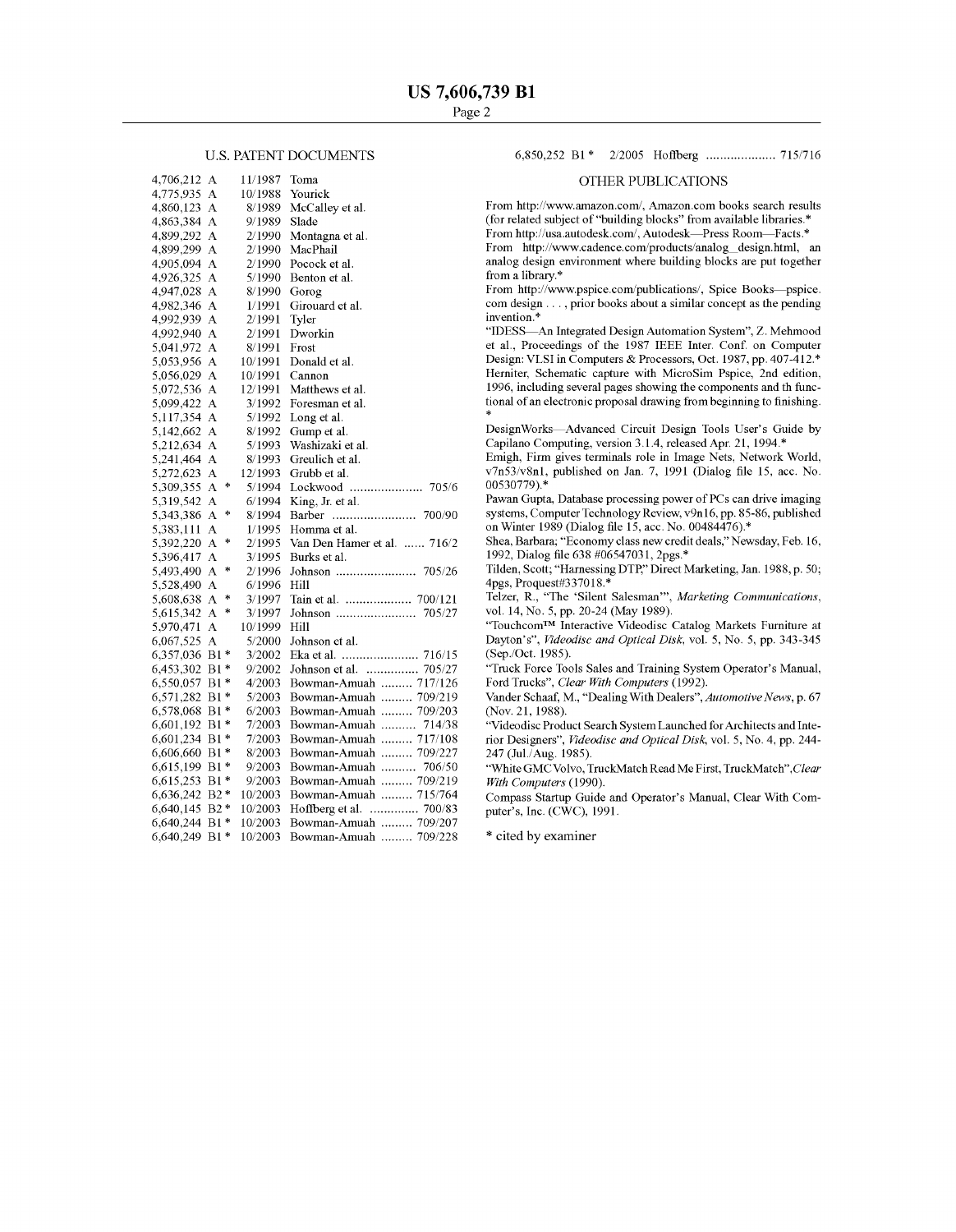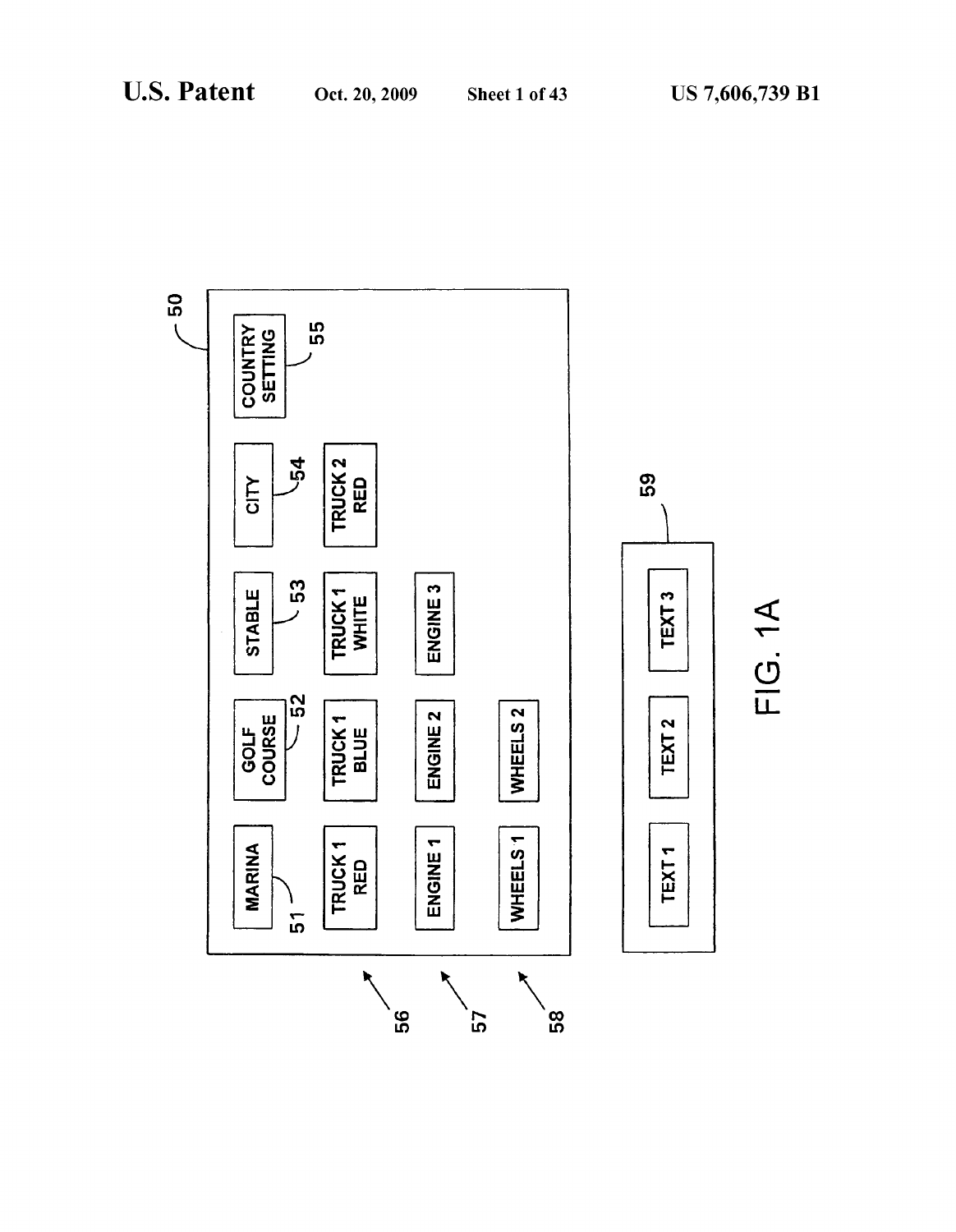

FIG. 1B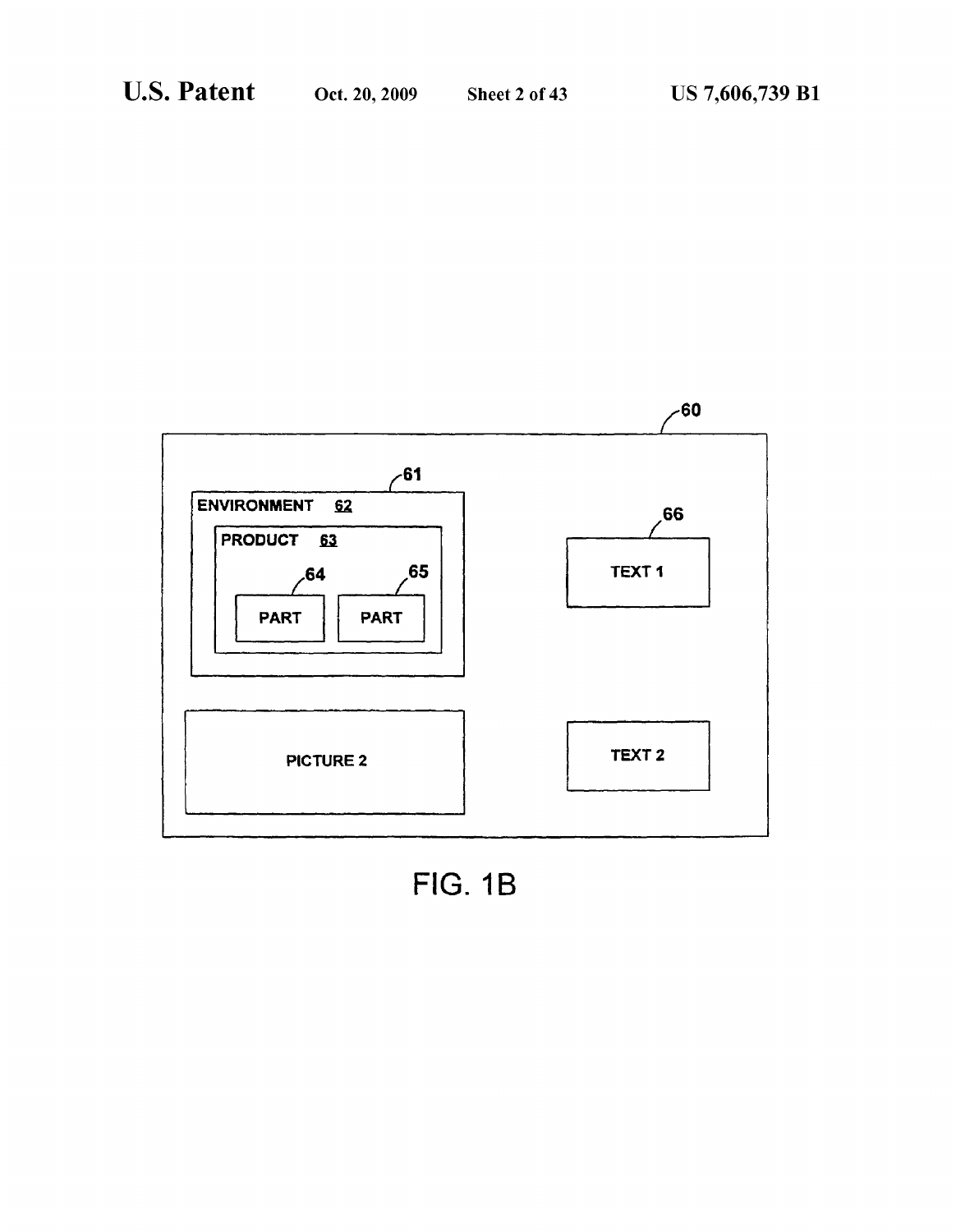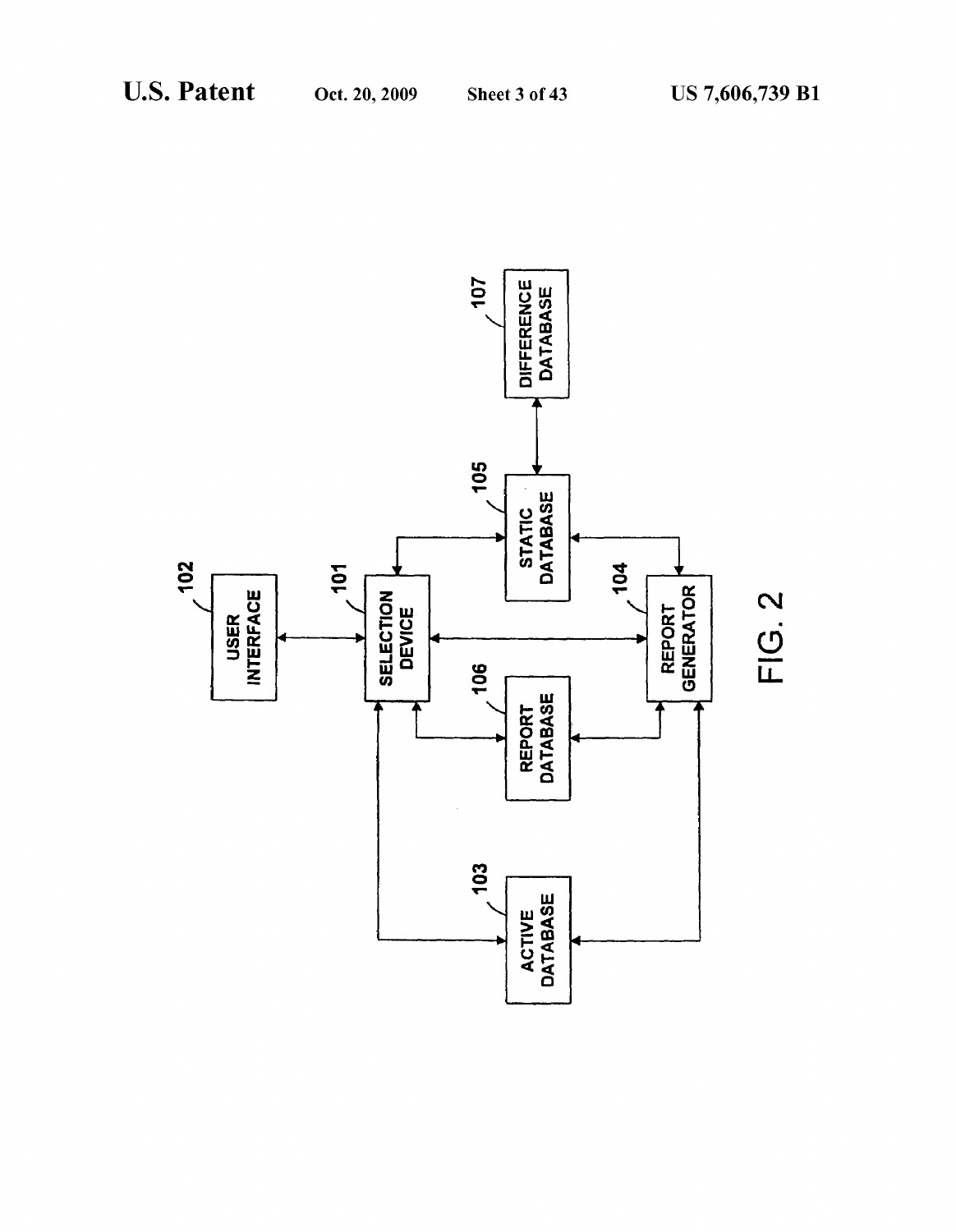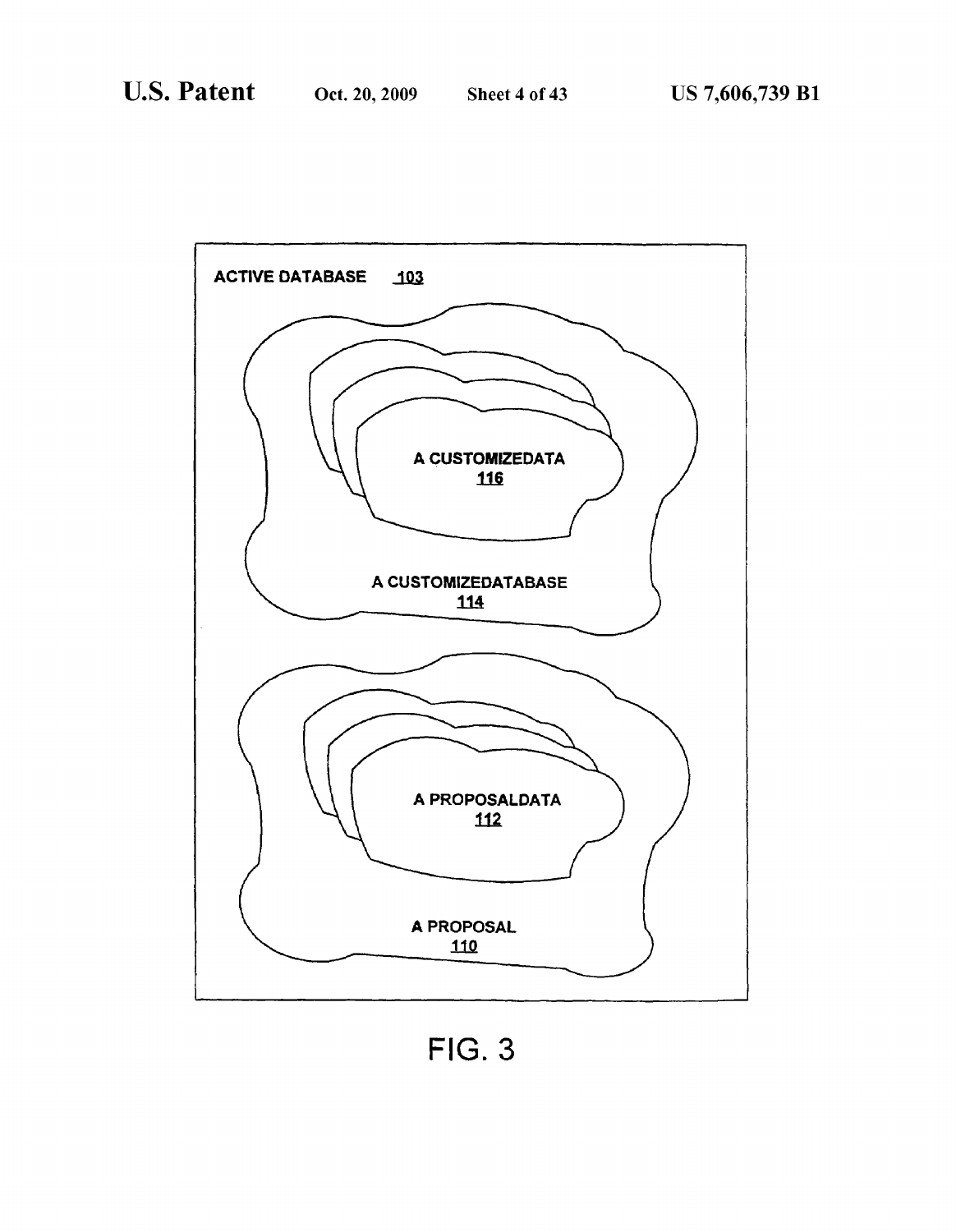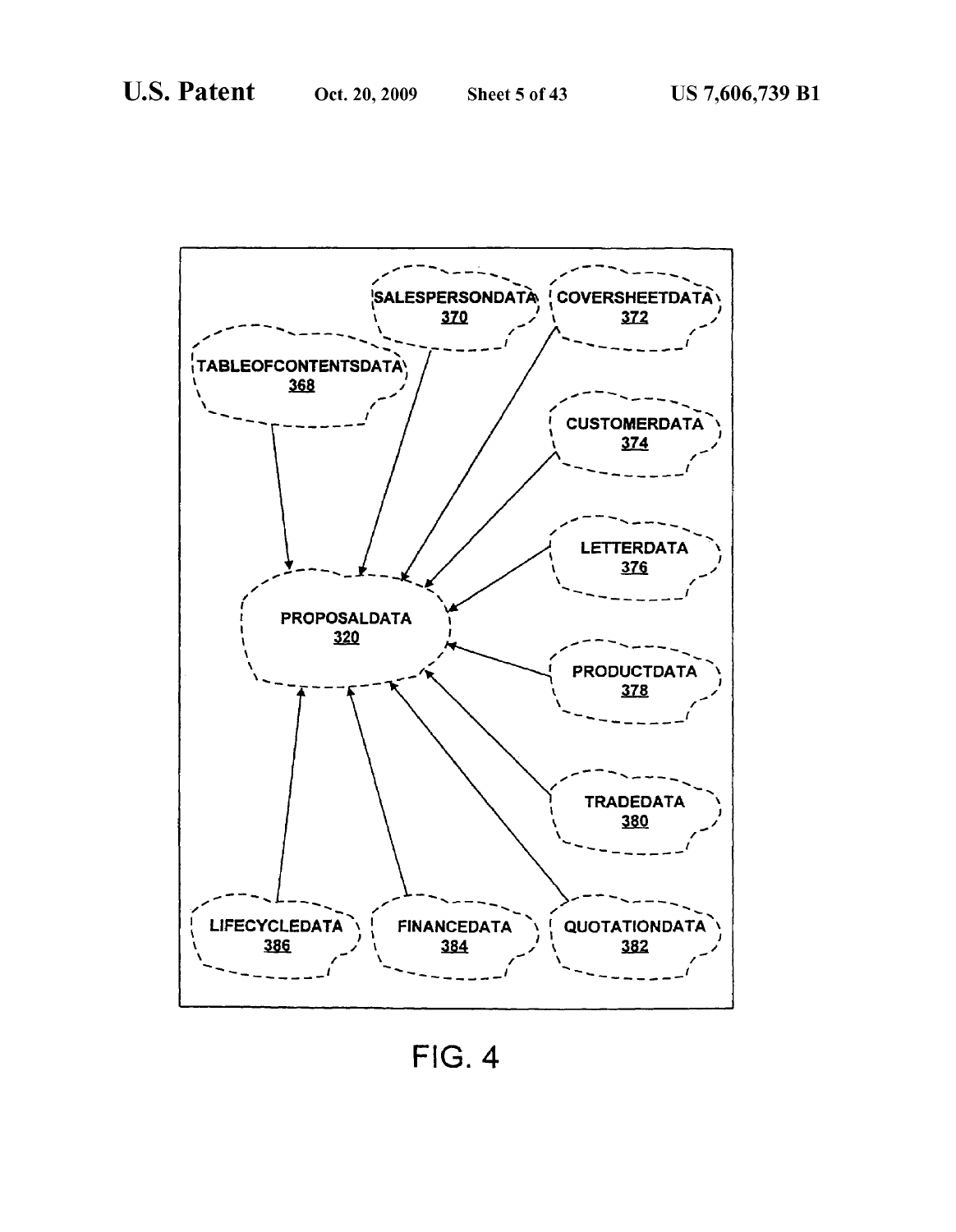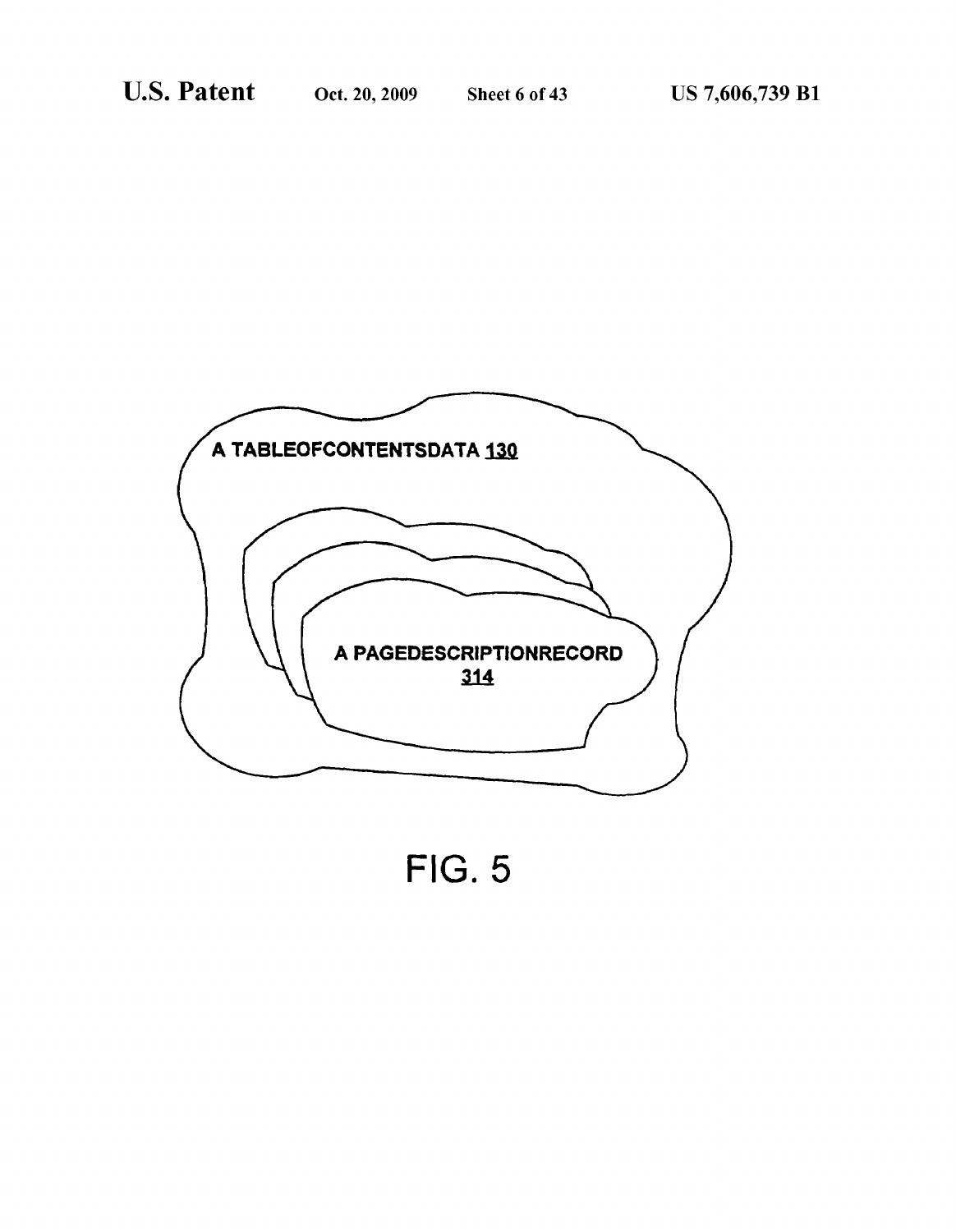

**FIG. 6**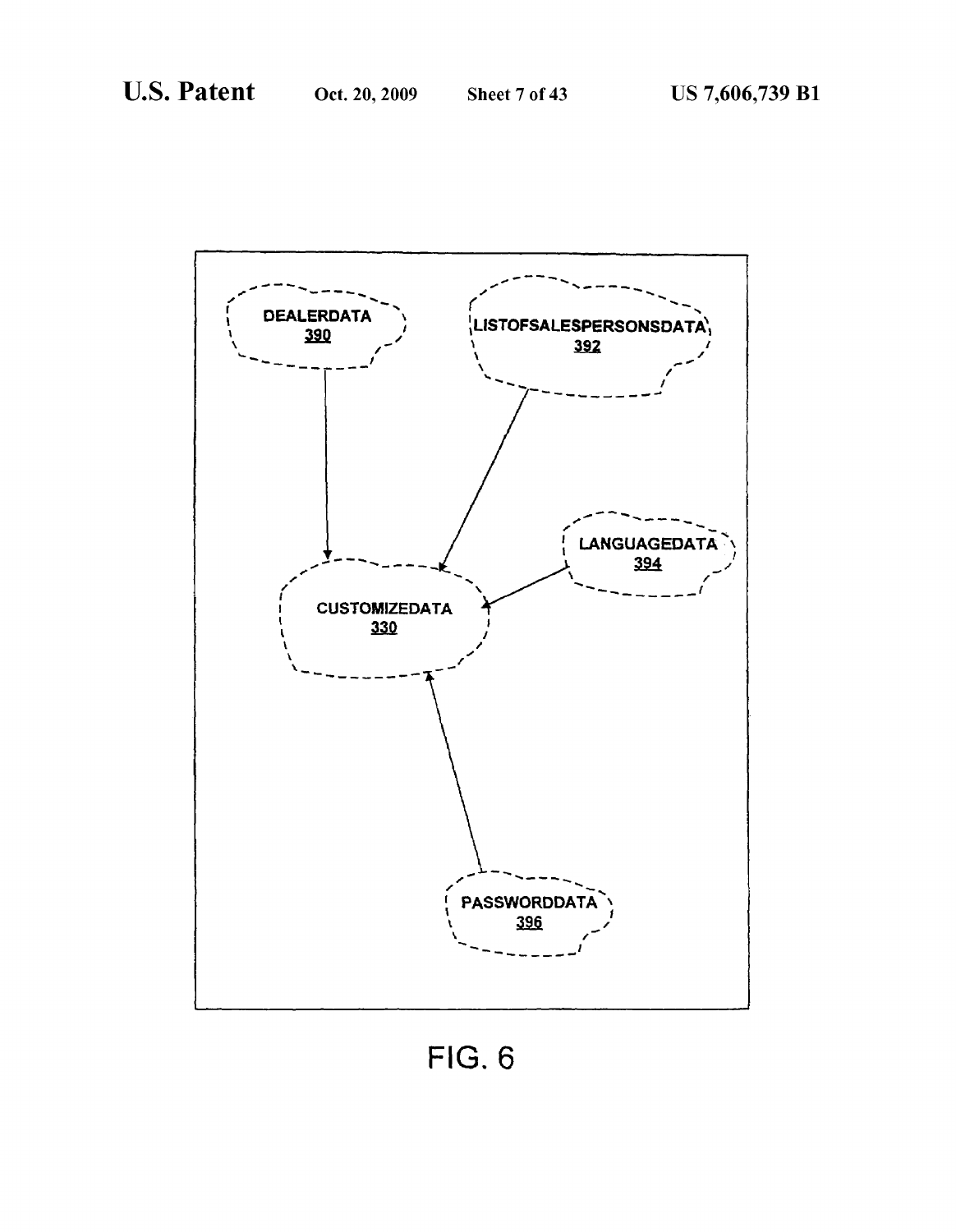

FIG. 7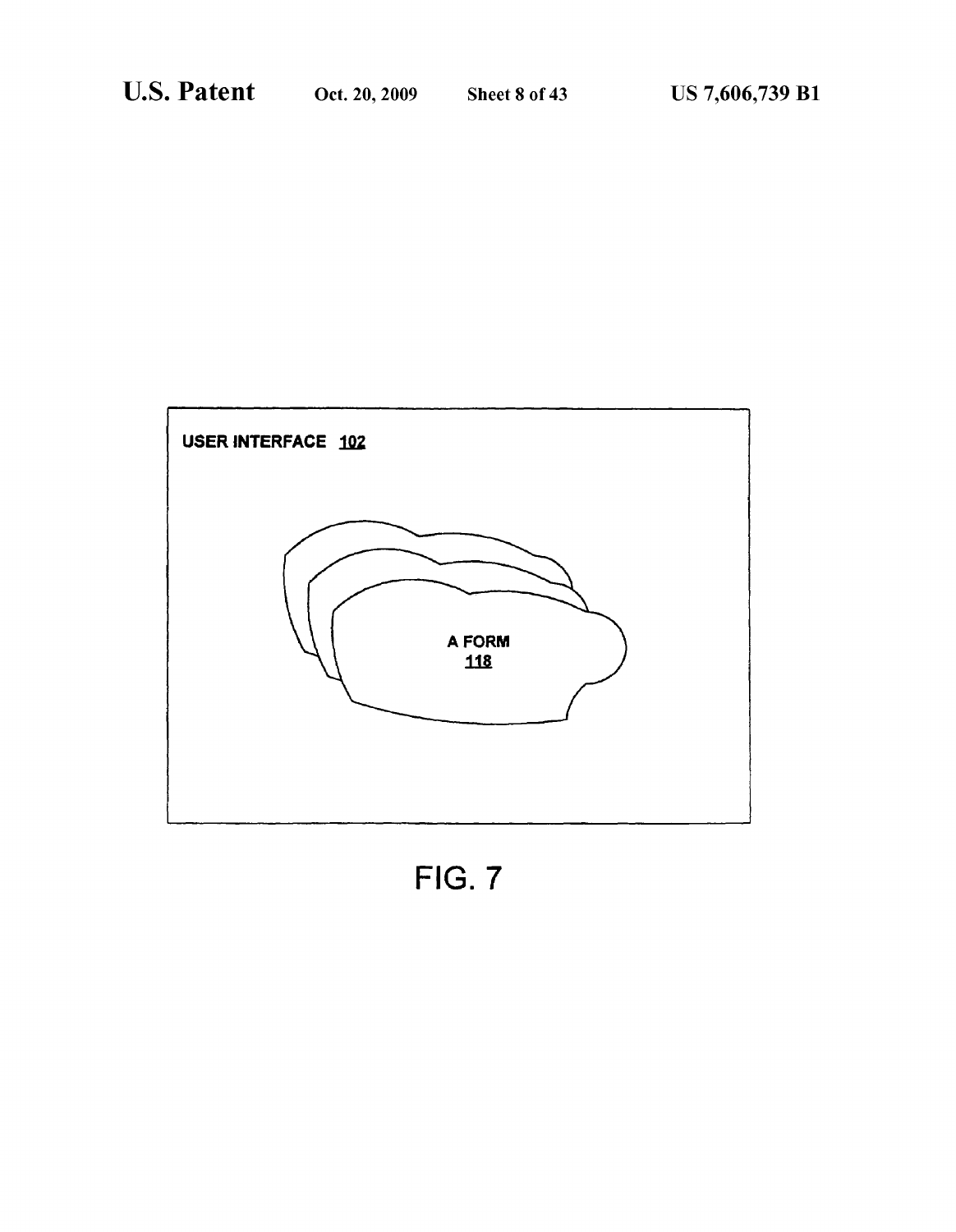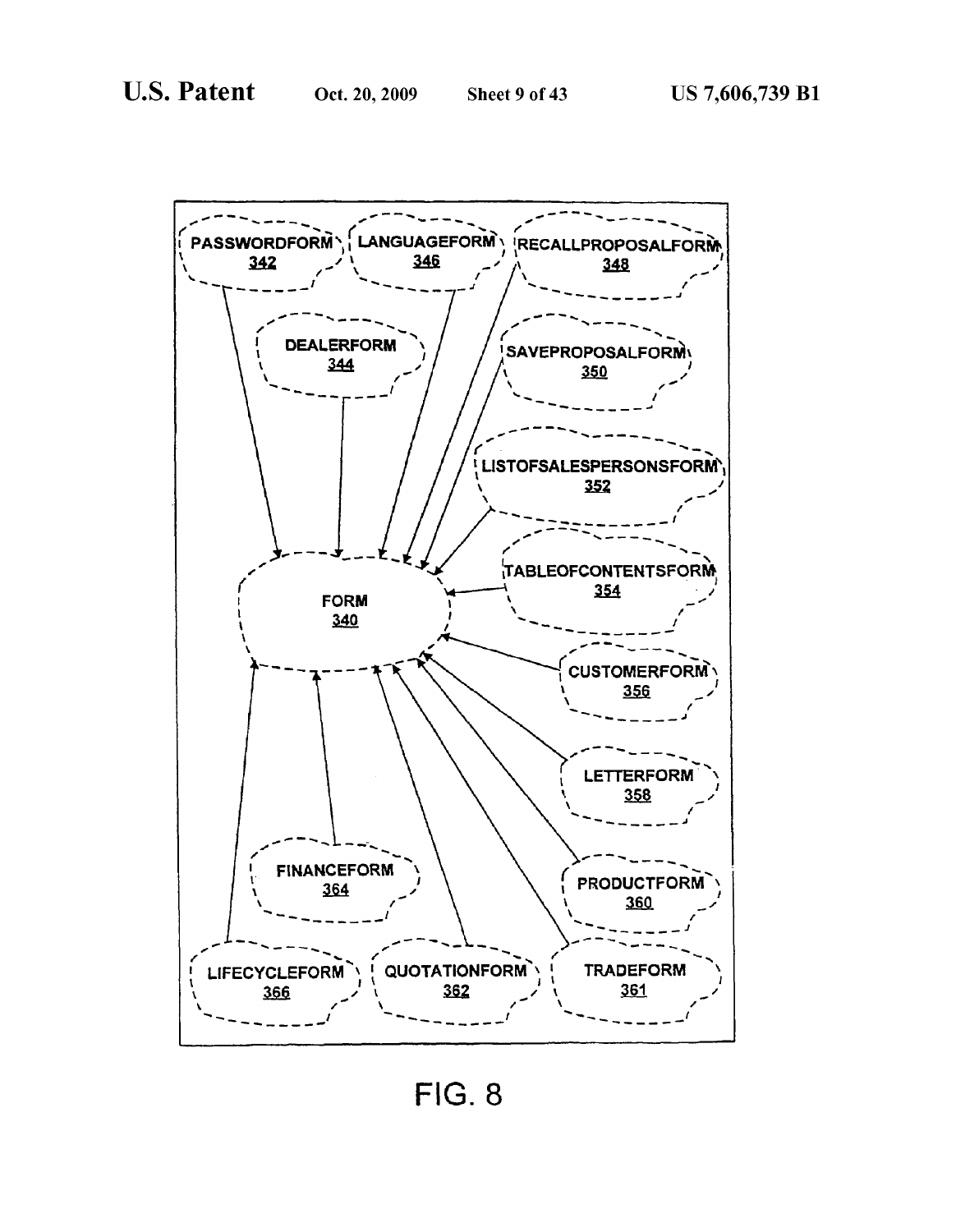| <b>STATIC DATABASE</b>                    |  |
|-------------------------------------------|--|
| ENVIRONMENT PICTURES $-$ 122              |  |
| ENVIRONMENT TEXT-124                      |  |
| <b>PRODUCT PICTURES ~~ 126</b>            |  |
| <b>PRODUCT TEXT <math>\sim</math> 128</b> |  |
| <b>PRODUCT SPECIFICATIONS-\times-121</b>  |  |
| PERFORMANCE SPECIFICATIONS ~~ 123         |  |
| <b>PRICE SPECIFICATIONS-125</b>           |  |
| <b>TRADEMARK PICTURES - 127</b>           |  |
| LIFE CYCLE SPECIFICATIONS-\129            |  |
| PRODUCT DESCRIPTIONS 131                  |  |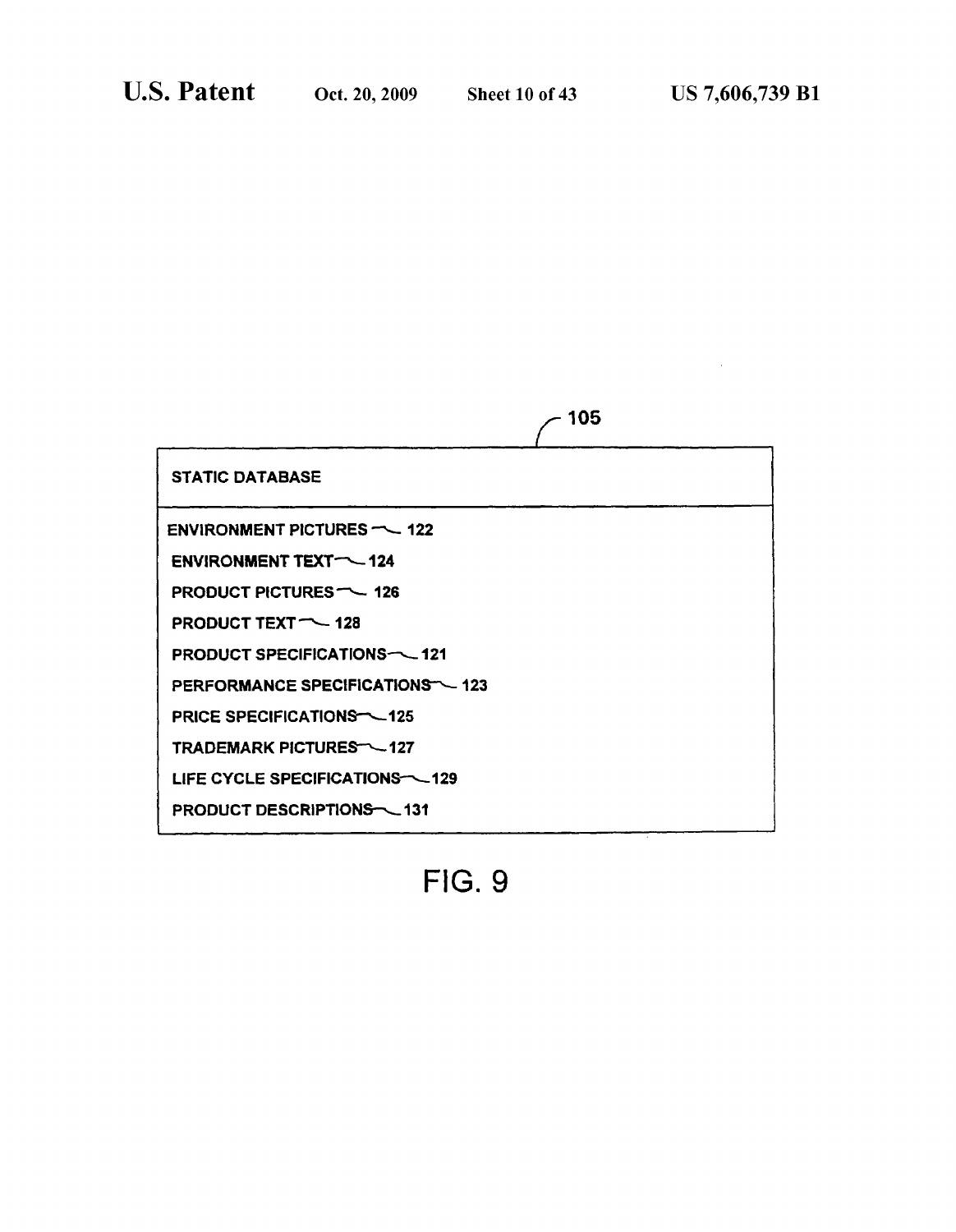| <b>262</b><br>PROCESSES AND GENERATES A CUSTOMIZED PRINTED PROPOSAL ~ |  |
|-----------------------------------------------------------------------|--|
| QUERIES ACTIVE DATABASE ~~ 264                                        |  |
| QUERIES STATIC DATABASE <sup>--</sup> 266                             |  |
| READS PAGE DESCRIPTION RECORDS- 268                                   |  |
| READS PAGE LAYOUT IDENTIFIERS~~~~~                                    |  |
| LOCATES AND RETRIEVES ACTIVE DATA ~~ 272                              |  |
| LOCATES AND RETRIEVES STATIC DATA <sup>-</sup> 274                    |  |
| <b>PLATA IN EIGES ON PATAING</b>                                      |  |
| 278<br>PRINTS IN PLURALITY OF COLORS                                  |  |
| DEALER PERSONALIZATION-280                                            |  |
| CUSTOMER PERSONALIZATION-282                                          |  |
| LINKS PAGE IDENTIFIERS WITH DATA - 285                                |  |
| QUERIES REPORT DATABASE- 265                                          |  |
| QUERIES DIFFERENCE DATABASE ~~ 267                                    |  |
|                                                                       |  |

 $-104$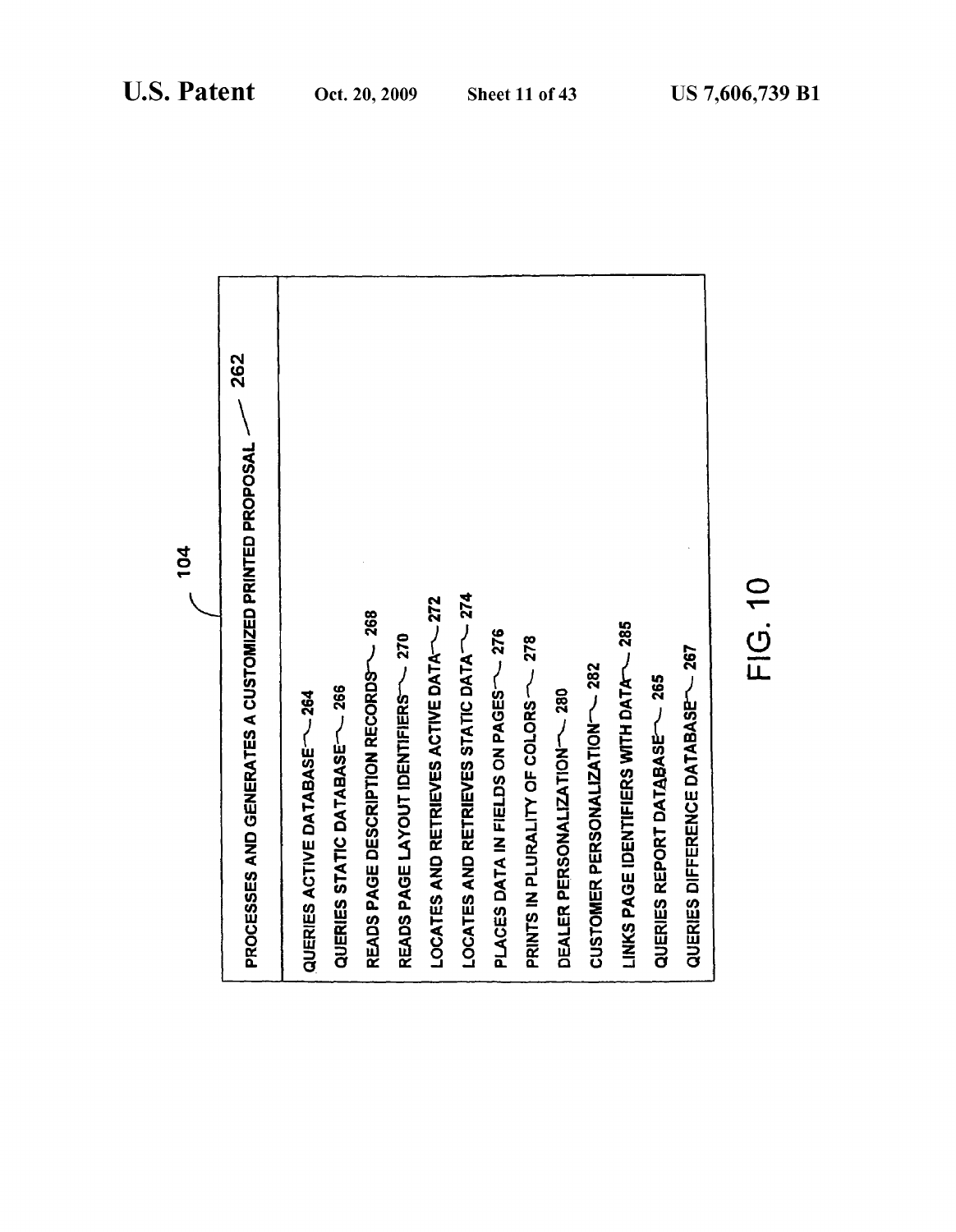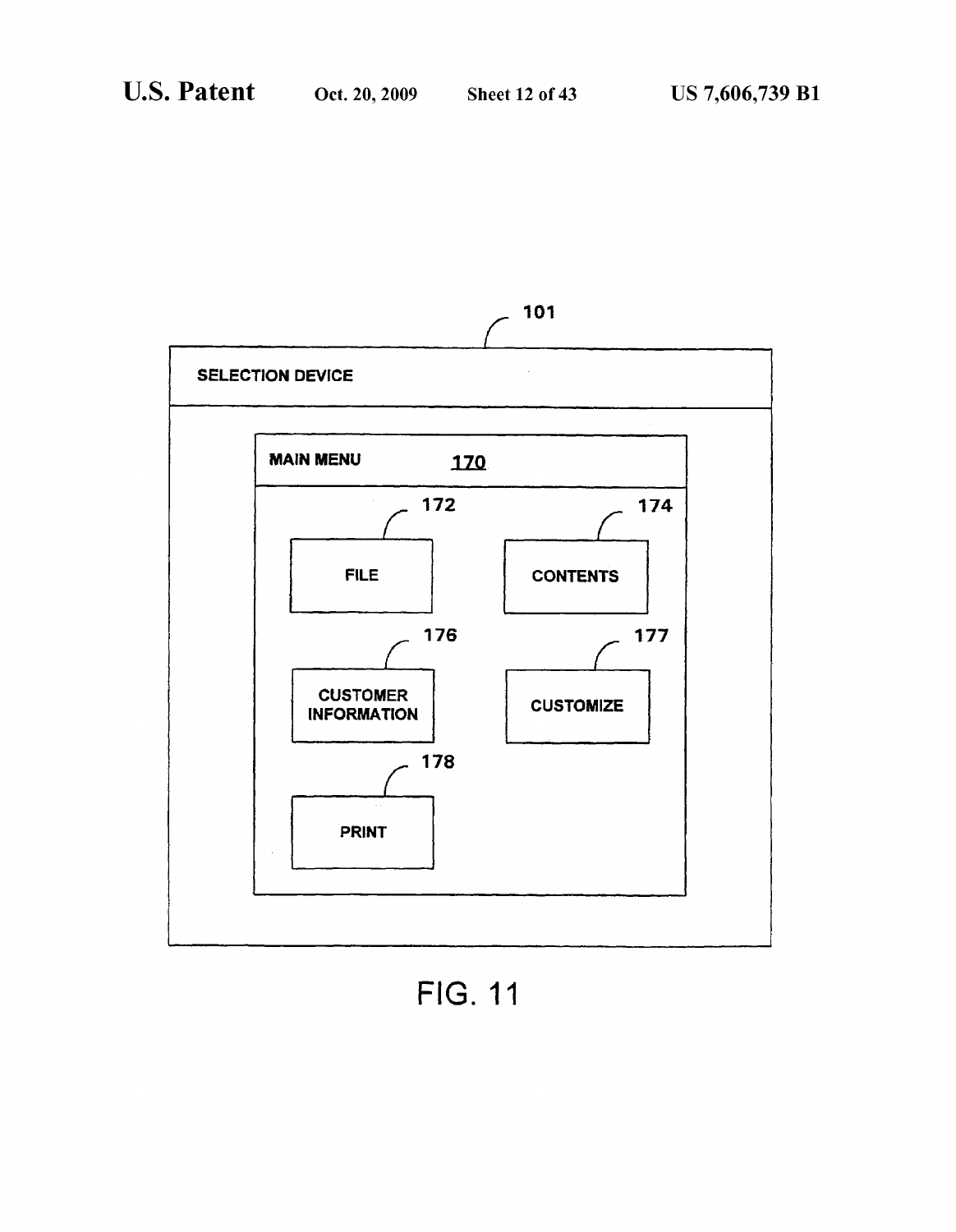| <b>PAYMENT SCHED. &amp; TERMS - 210</b><br>CUSTOMER INFORMER 176<br>RECALL PROPOSAL ~~ 188<br>$STD.$ & $OPT.$ EQUIP. $\sim$ 204<br>SAVE PROPOSAL ~~~<br>NEW PROPOSAL ~~ 186 |
|-----------------------------------------------------------------------------------------------------------------------------------------------------------------------------|
|-----------------------------------------------------------------------------------------------------------------------------------------------------------------------------|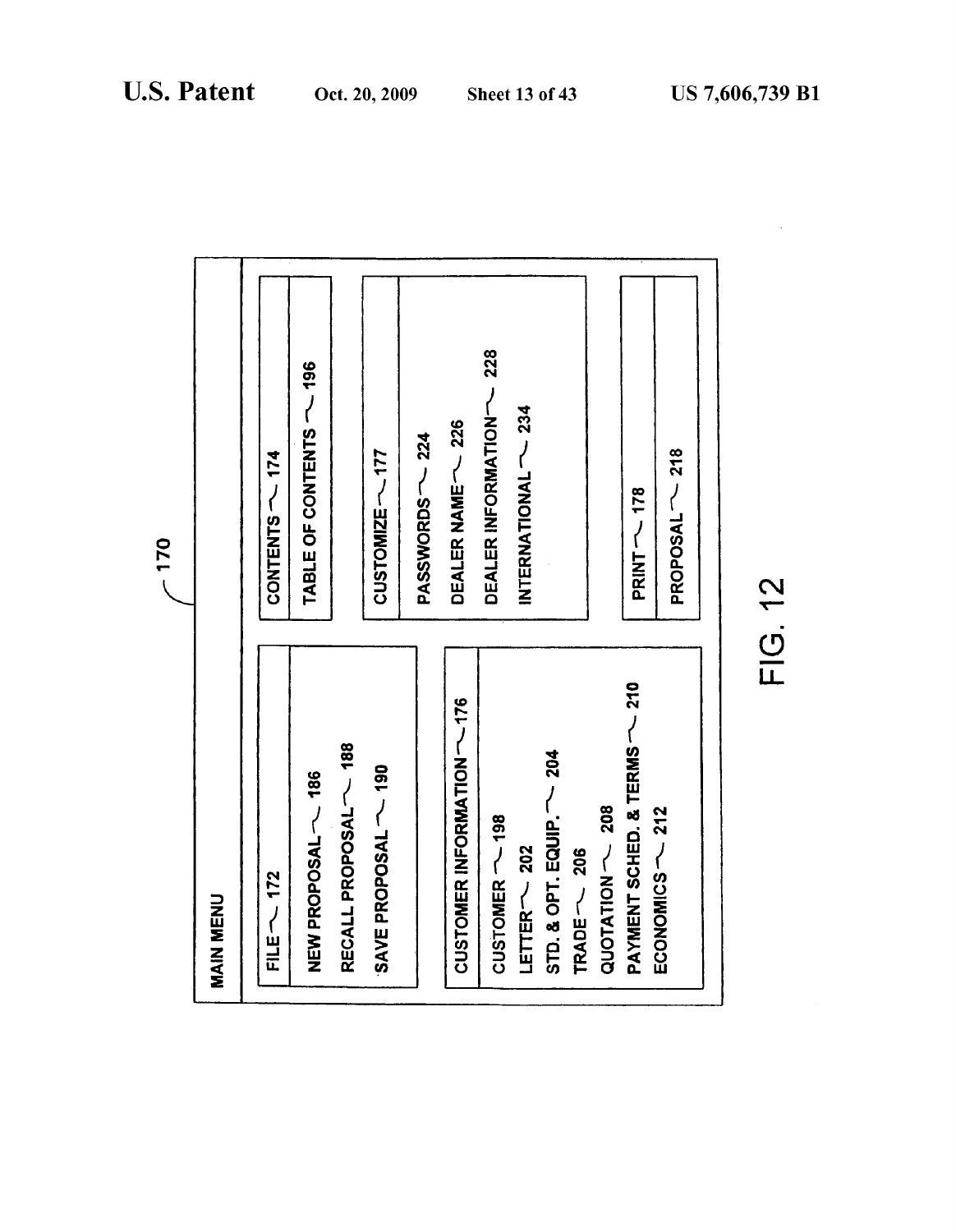|                               | $-174$                               |
|-------------------------------|--------------------------------------|
| <b>CONTENTS</b>               |                                      |
|                               |                                      |
| $-196$<br>TABLE OF CONTENTS-  | $-260$<br><b>CURRENT PUBLICATION</b> |
| INTRODUCTION-236              |                                      |
| COVER PAGE - 250              |                                      |
| TABLE OF CONTENTS ~~ 252      |                                      |
| LETTER $\sim$ 254             |                                      |
| PRODUCT INFORMATION ~~ 238    |                                      |
| FEATURES & BENEFITS ~~ 256    |                                      |
| SPECIEICATIONS 758            |                                      |
| PERFORMANCE - 240             |                                      |
| TRADE $\sim$ 242              |                                      |
| QUOTATION & SIGNATURE - 244   |                                      |
| PAYMENT SCHED. & TERMS ~~ 246 |                                      |
| ECONOMICS -- 248              |                                      |
|                               |                                      |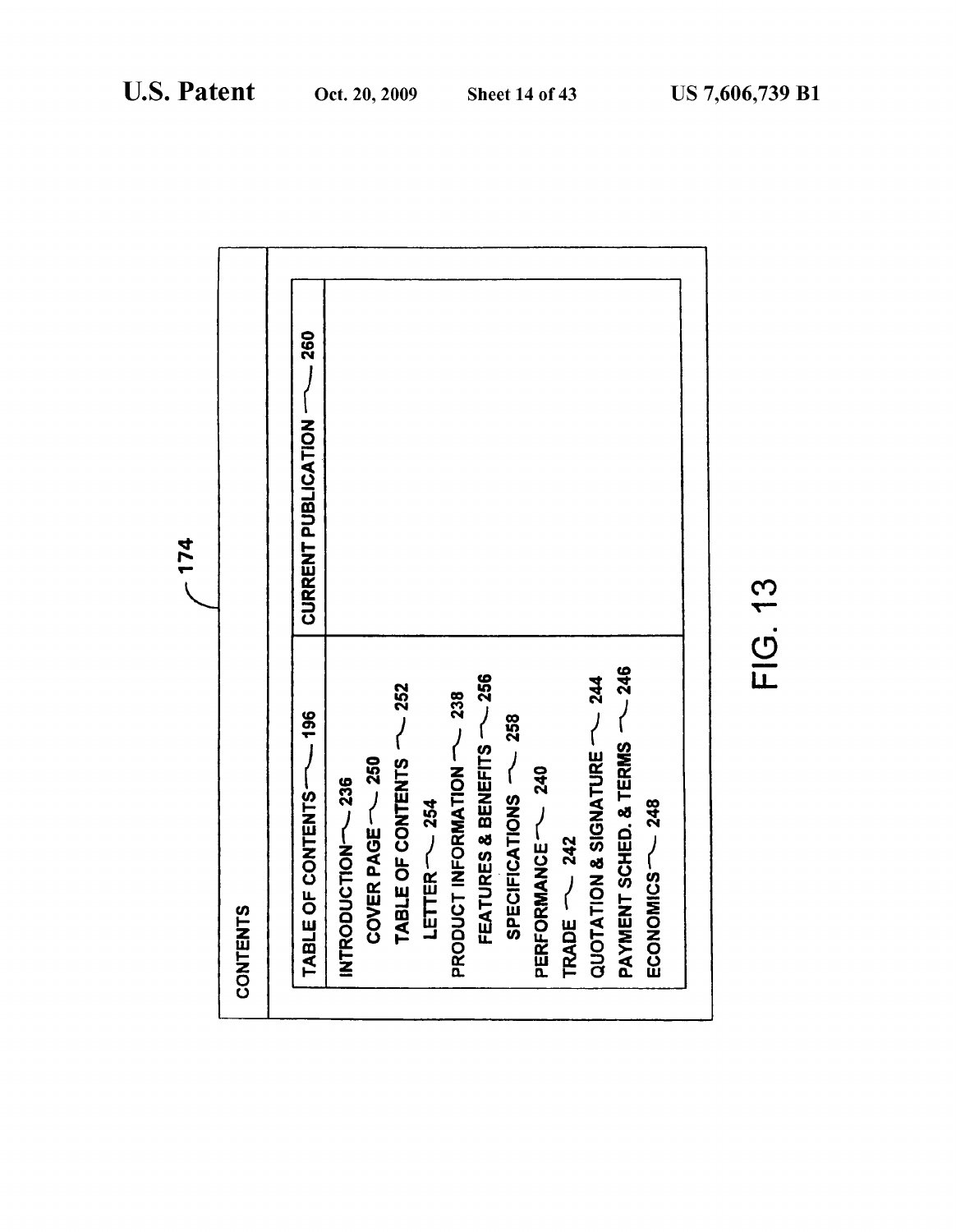$\bar{z}$ 

|                                            | 107 |
|--------------------------------------------|-----|
| <b>DIFFERENCE DATABASE</b>                 |     |
| ENVIRONMENT PICTURES $-$ 122               |     |
| <b>ENVIRONMENT TEXT-424</b>                |     |
| PRODUCT PICTURES <sup>-</sup> 126          |     |
| <b>PRODUCT TEXT - 128</b>                  |     |
| <b>PRODUCT SPECIFICATIONS - 121</b>        |     |
| PERFORMANCE SPECIFICATIONS - 123           |     |
| PRICE SPECIFICATIONS $\nightharpoonup$ 125 |     |
| <b>TRADEMARK PICTURES-427</b>              |     |
| LIFE CYCLE SPECIFICATIONS <sup>-</sup> 129 |     |
| <b>PRODUCT DESCRIPTIONS-431</b>            |     |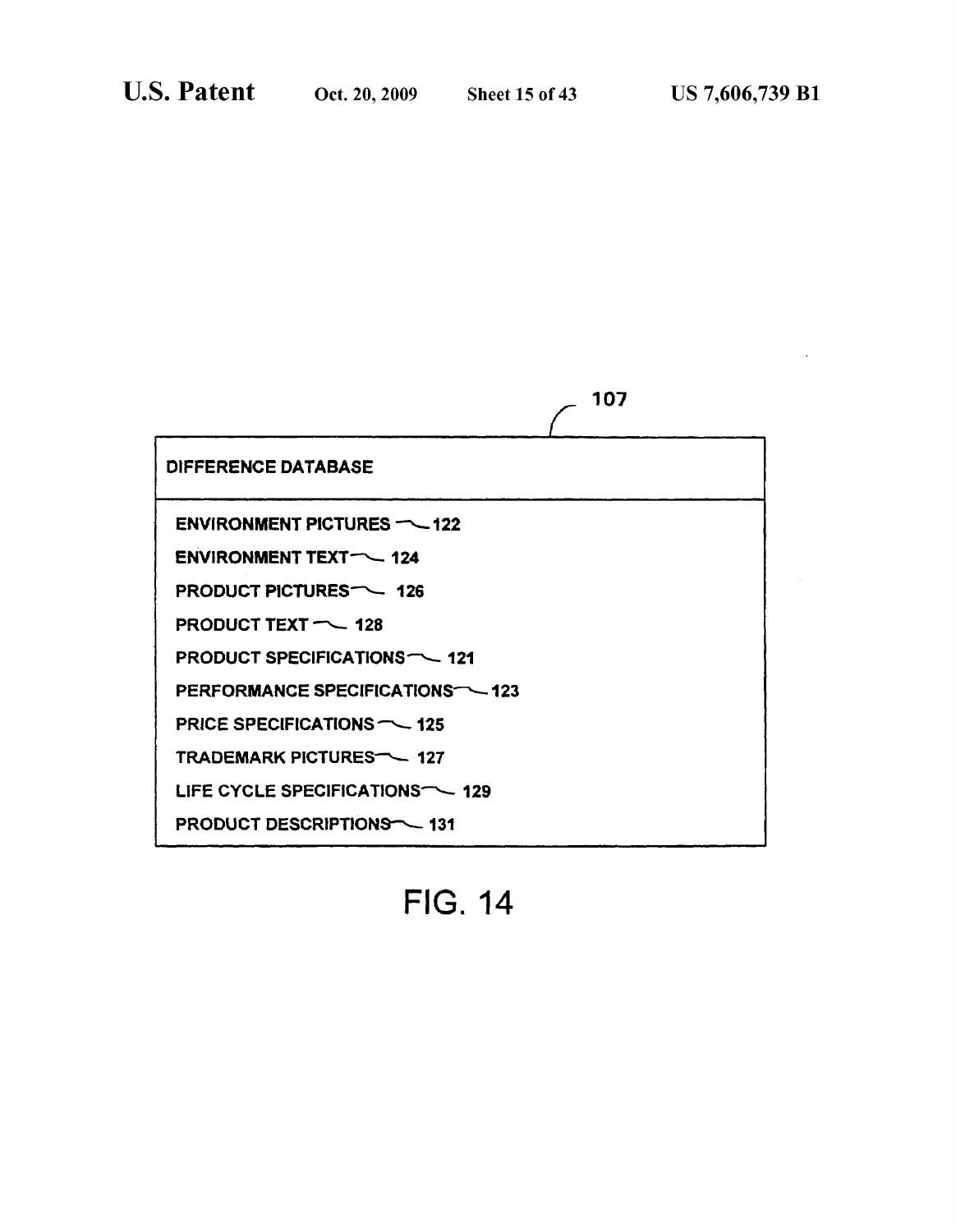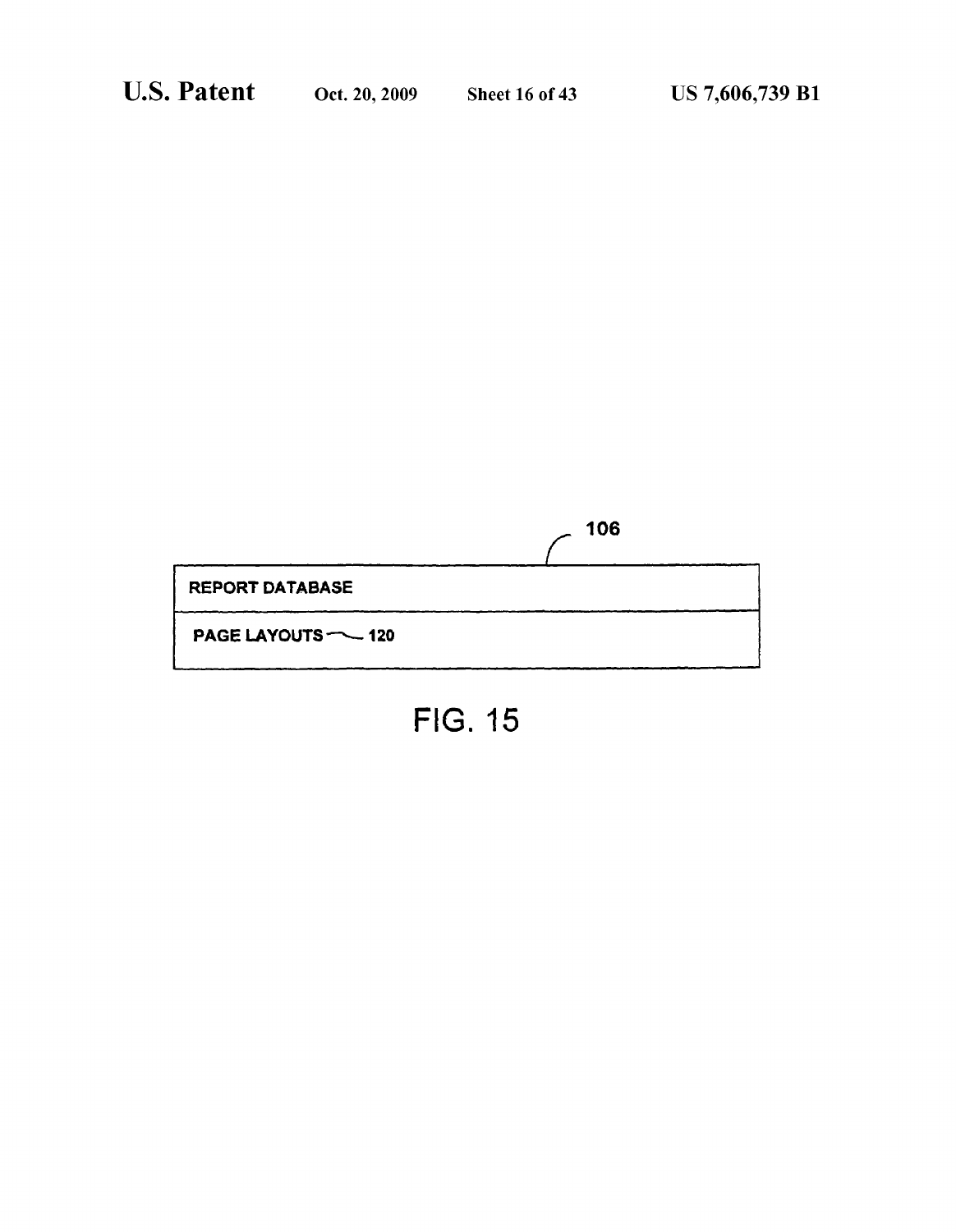

FIG. 16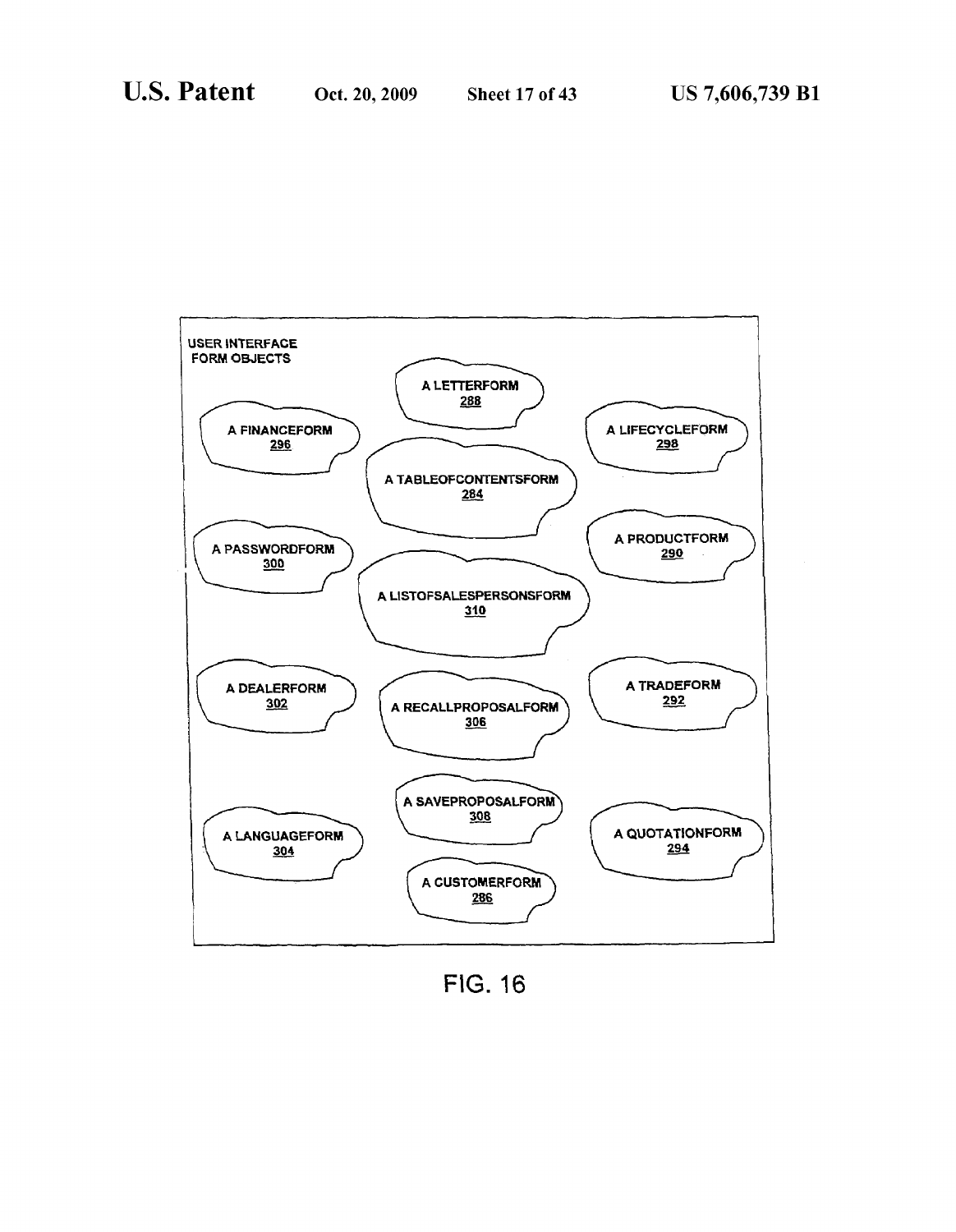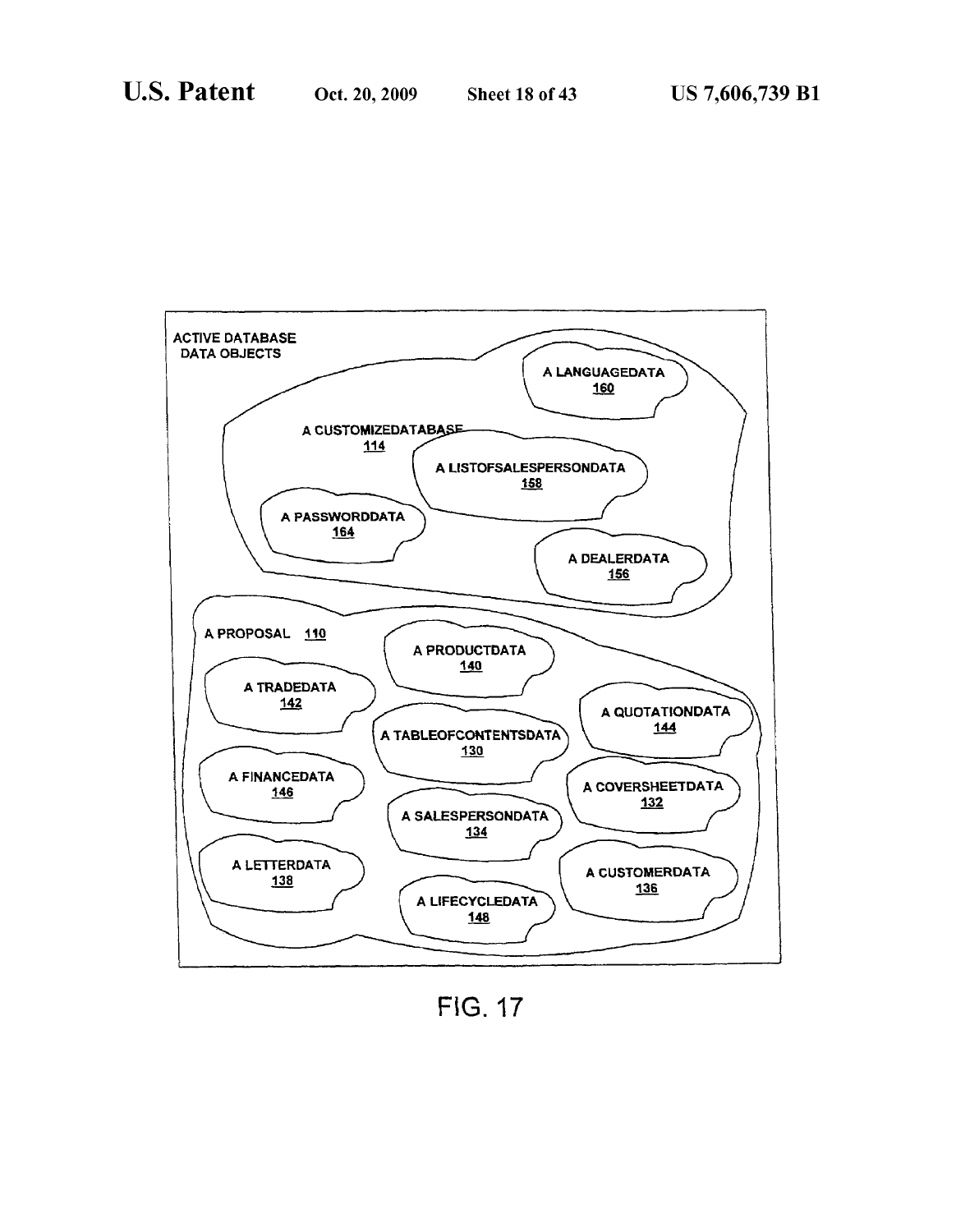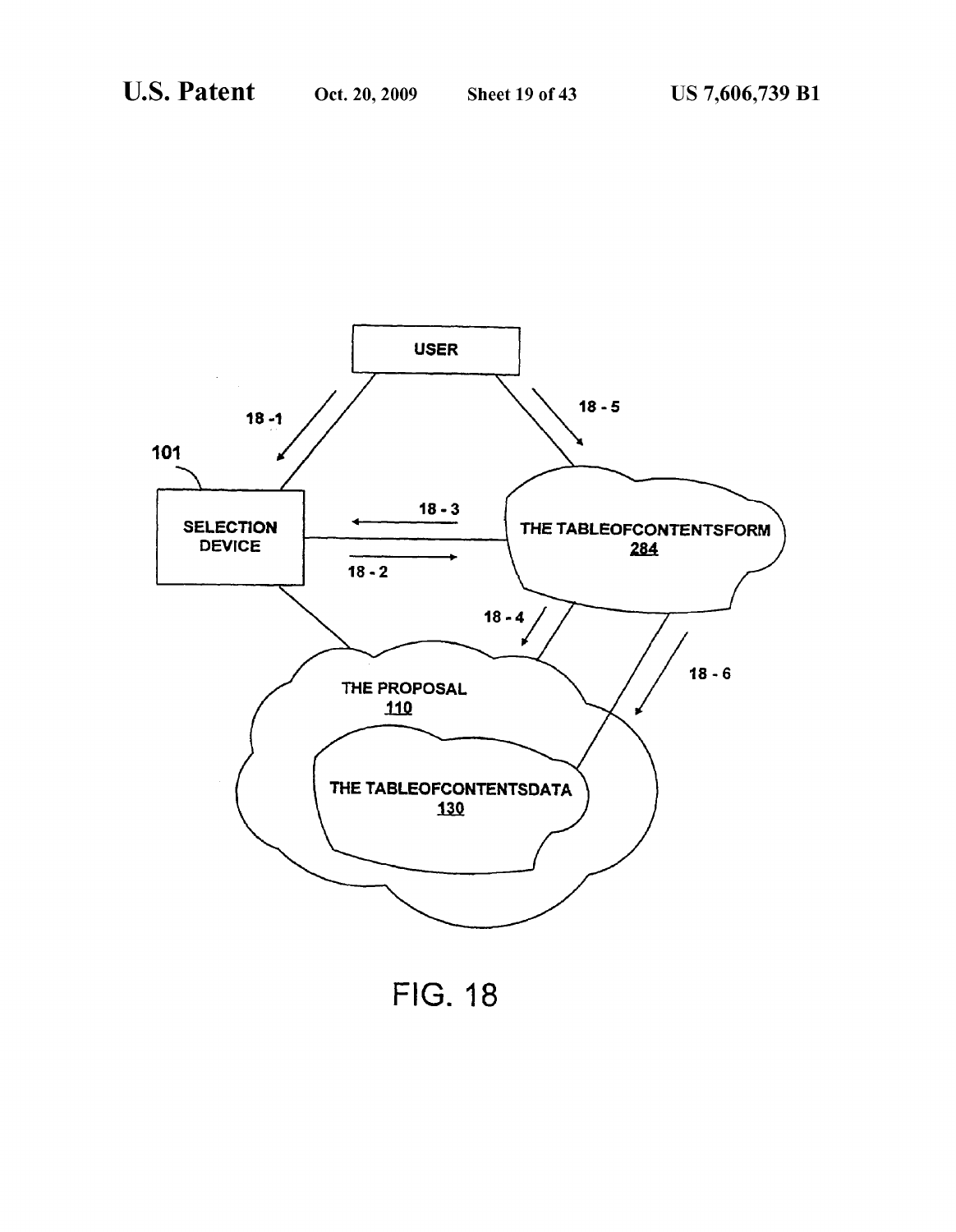

**FIG. 19**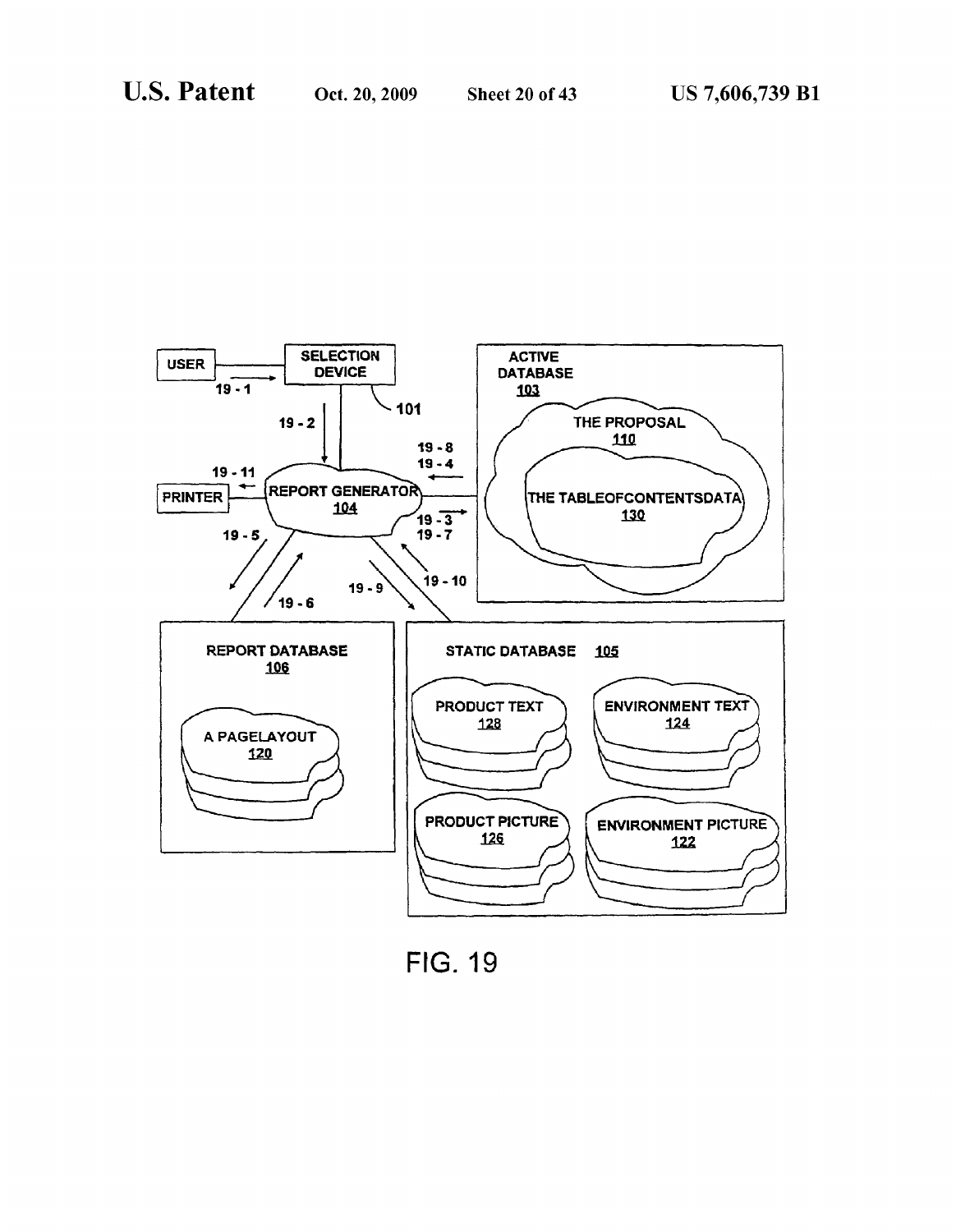

**FIG. 20**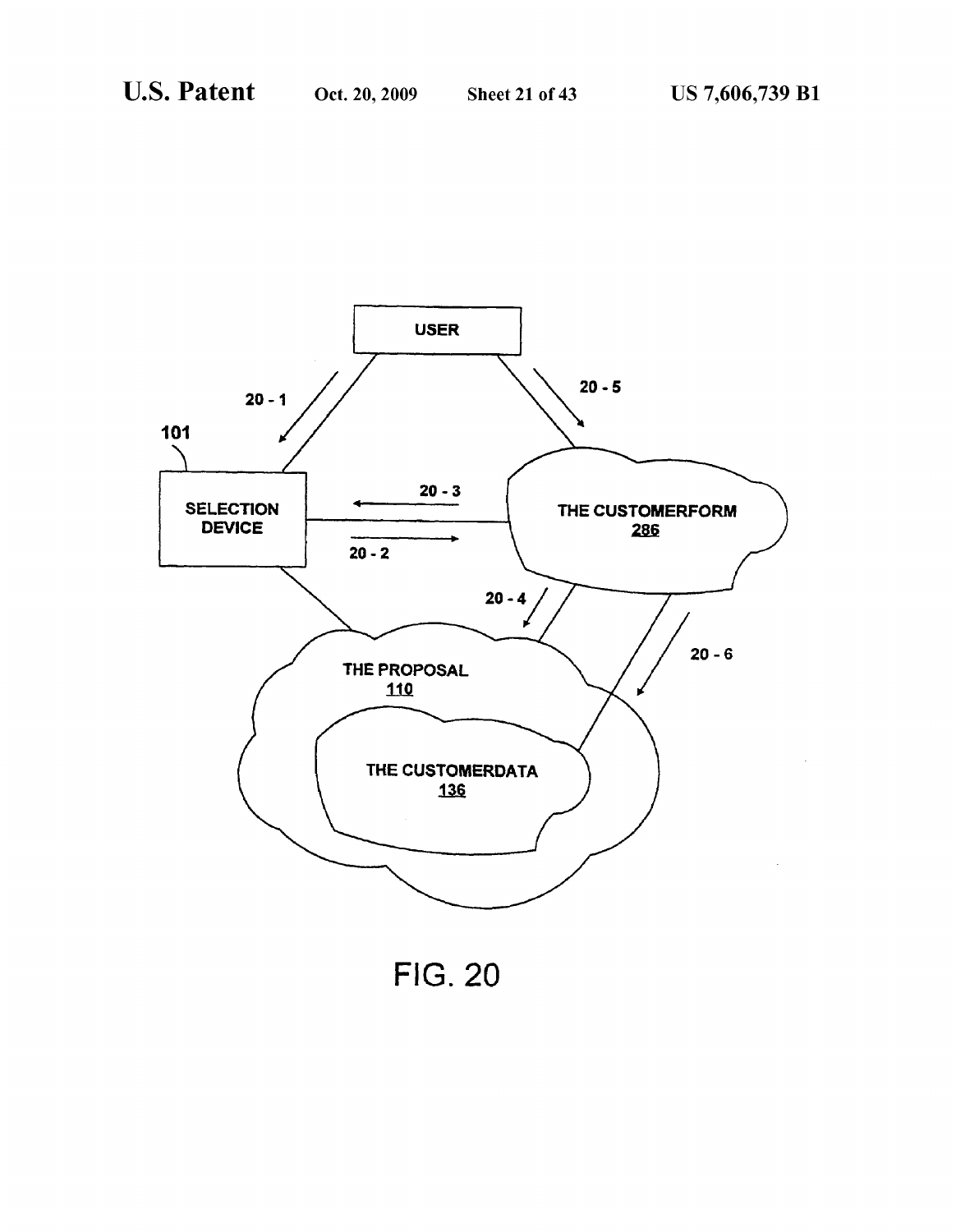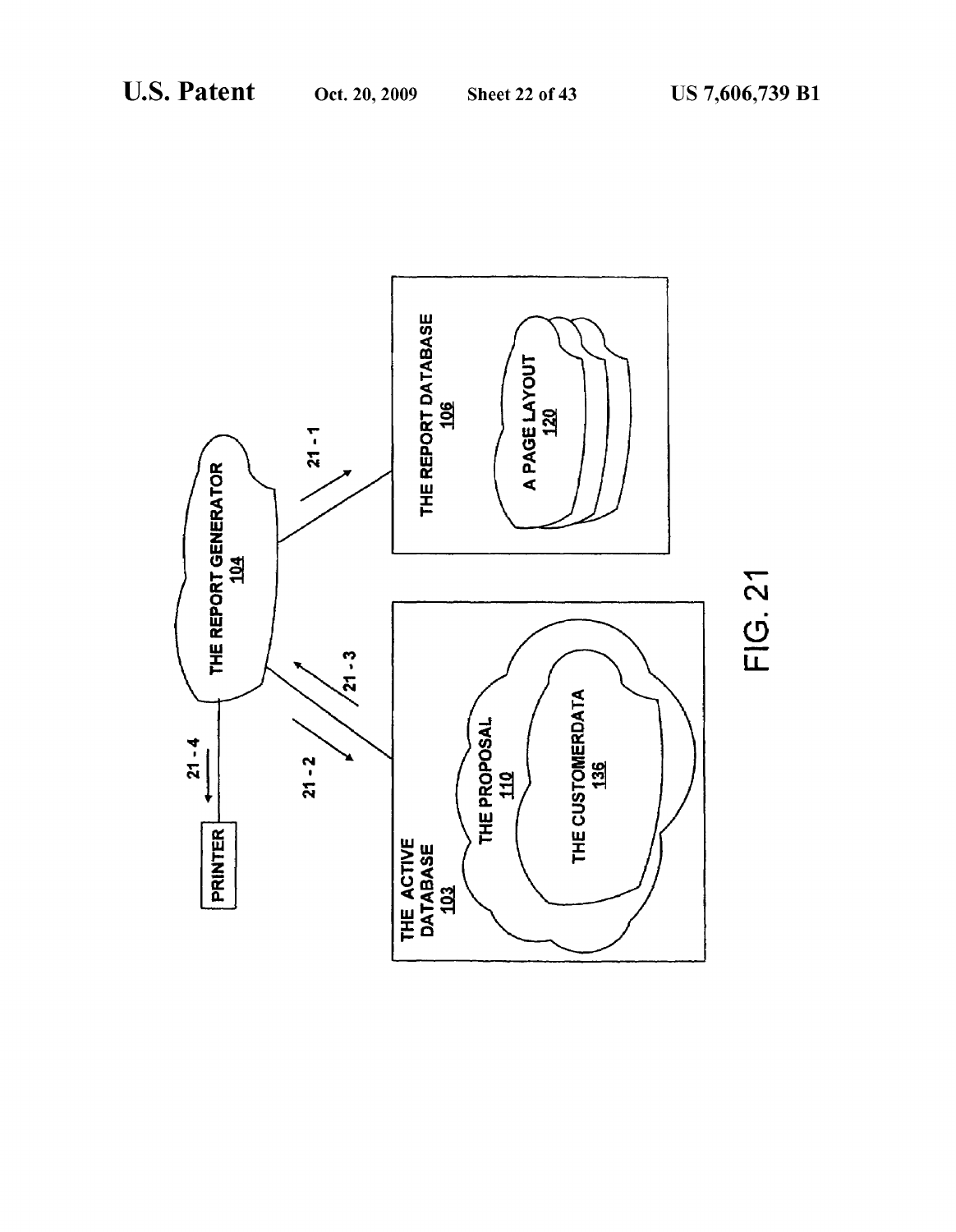

**FIG. 22**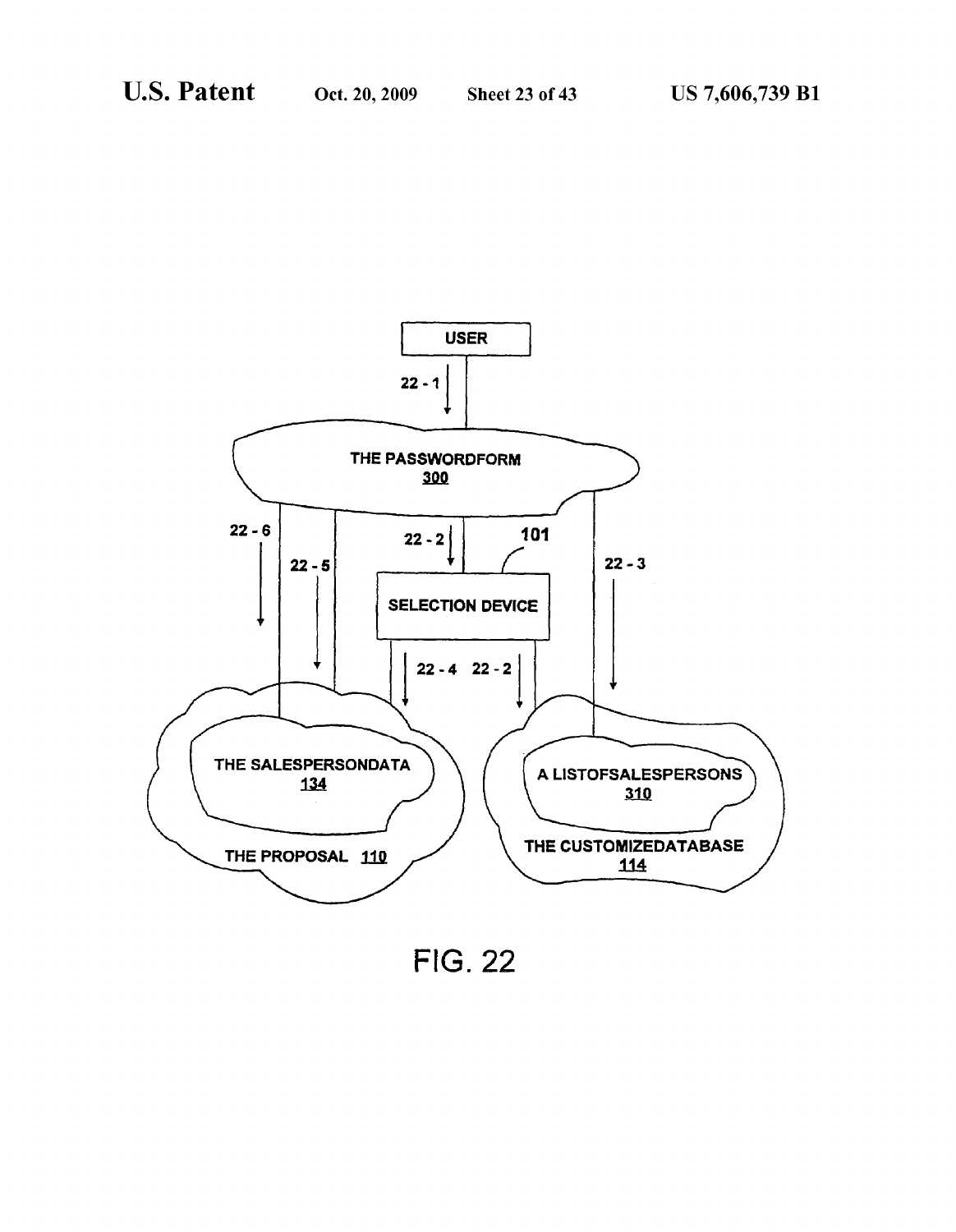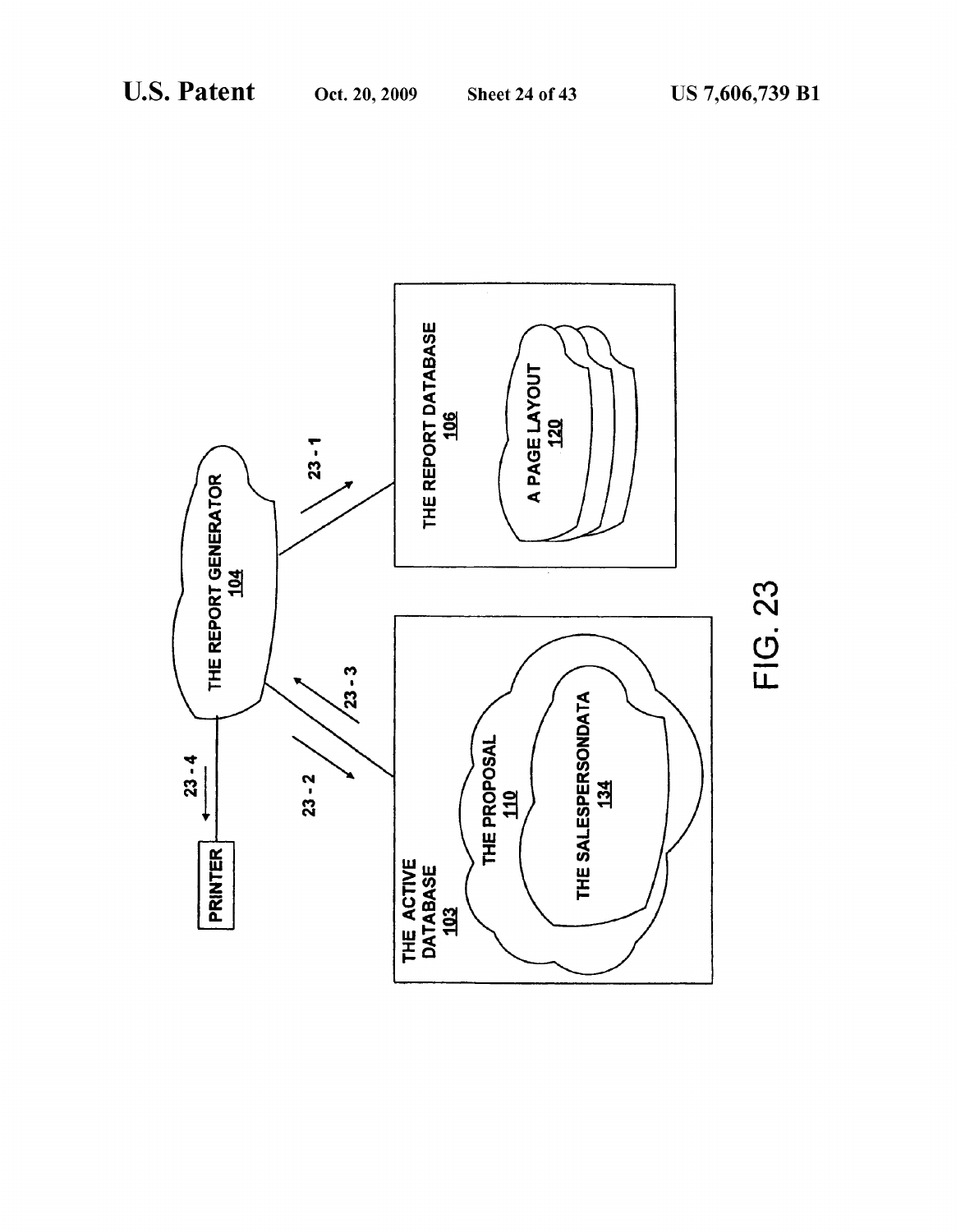

**FIG. 24**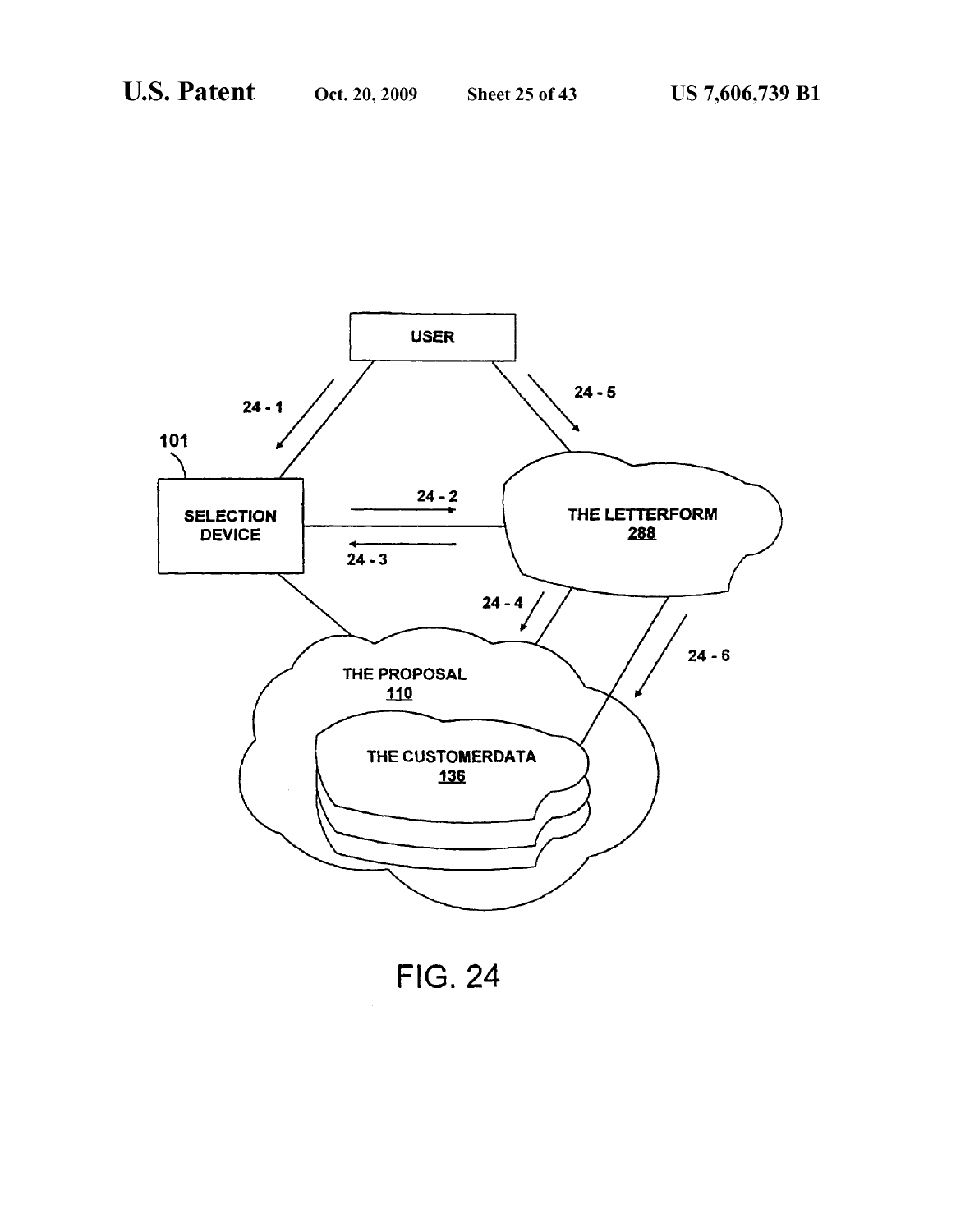

**FIG. 25**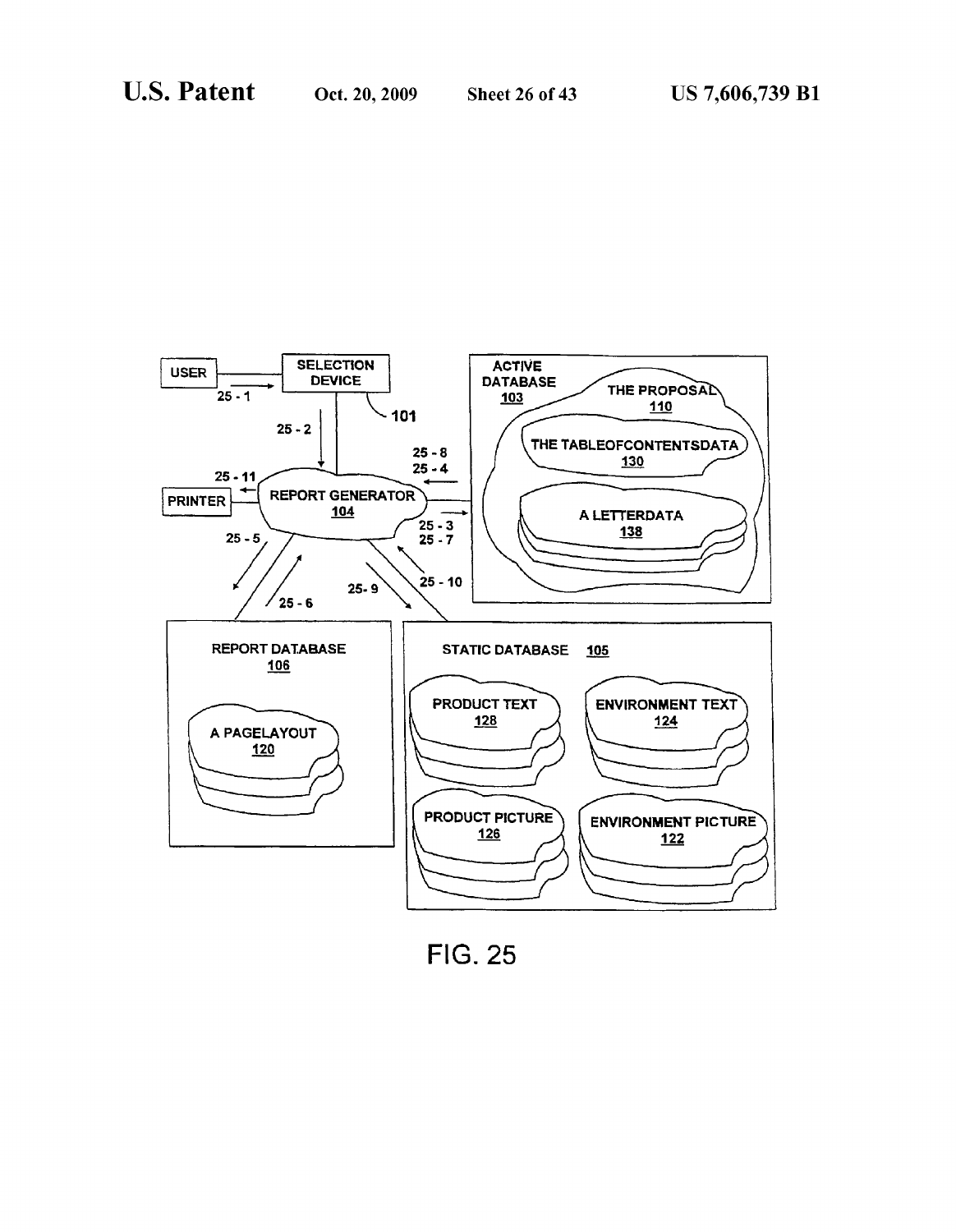

**FIG. 26**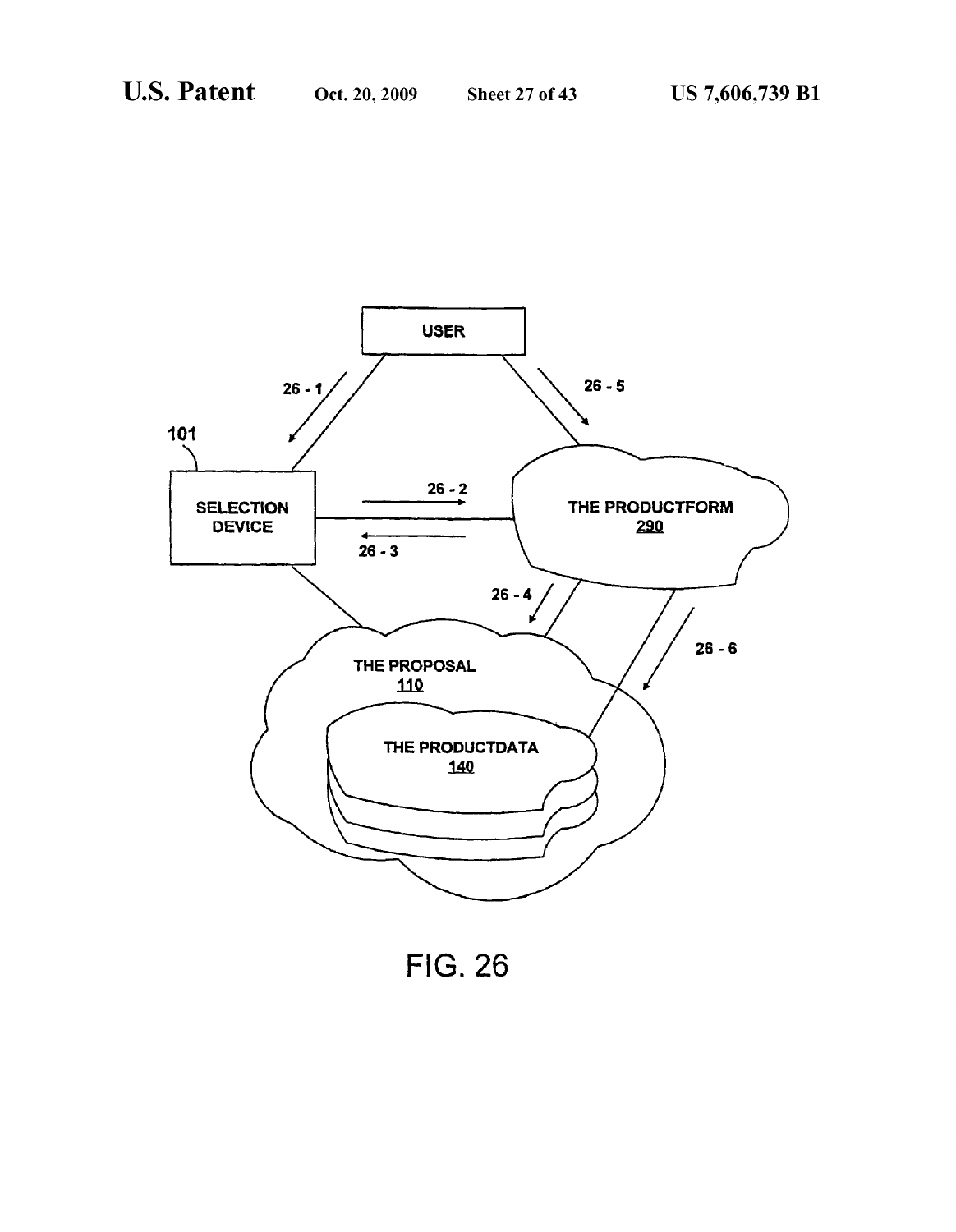

**FIG. 27**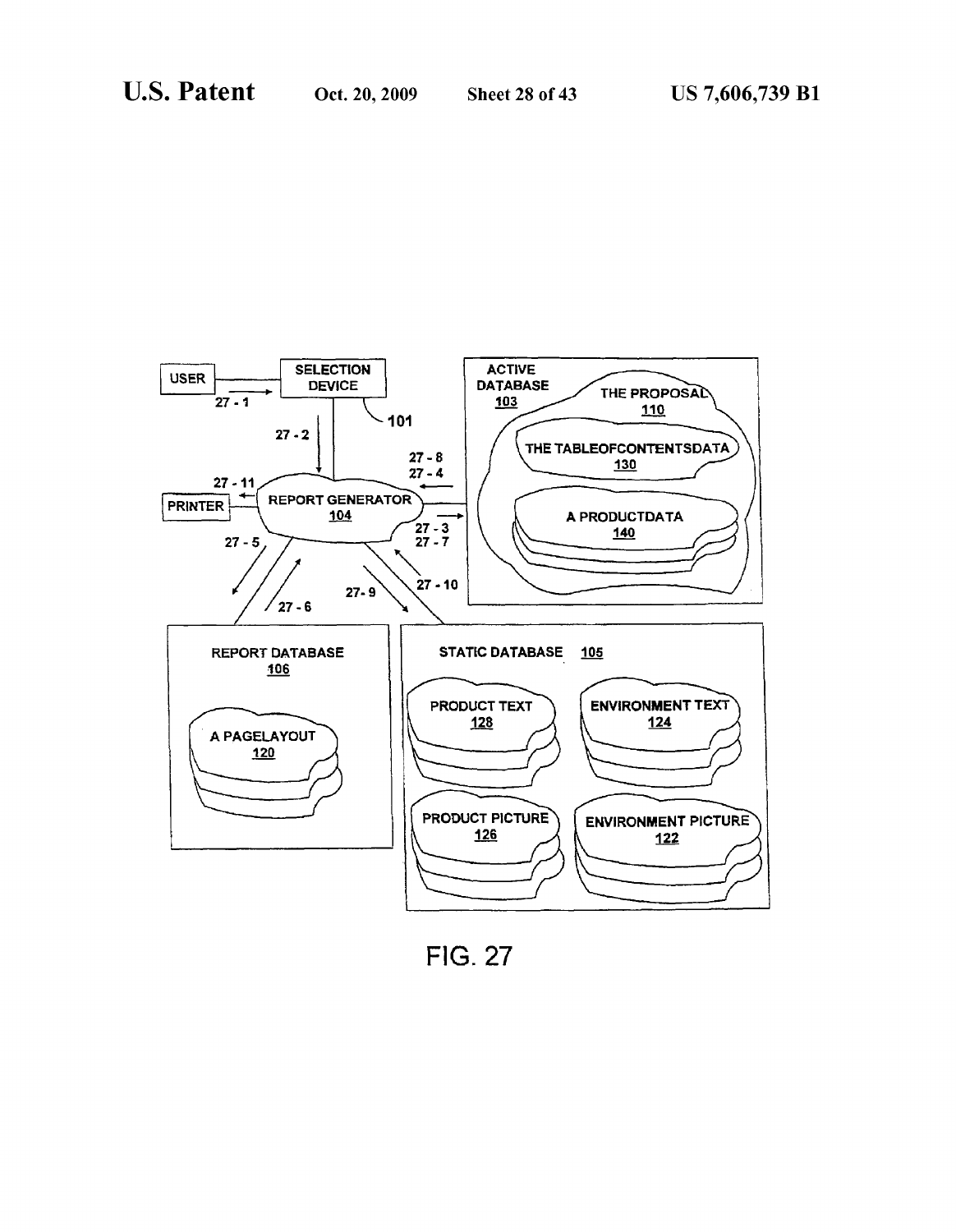

**FIG. 28**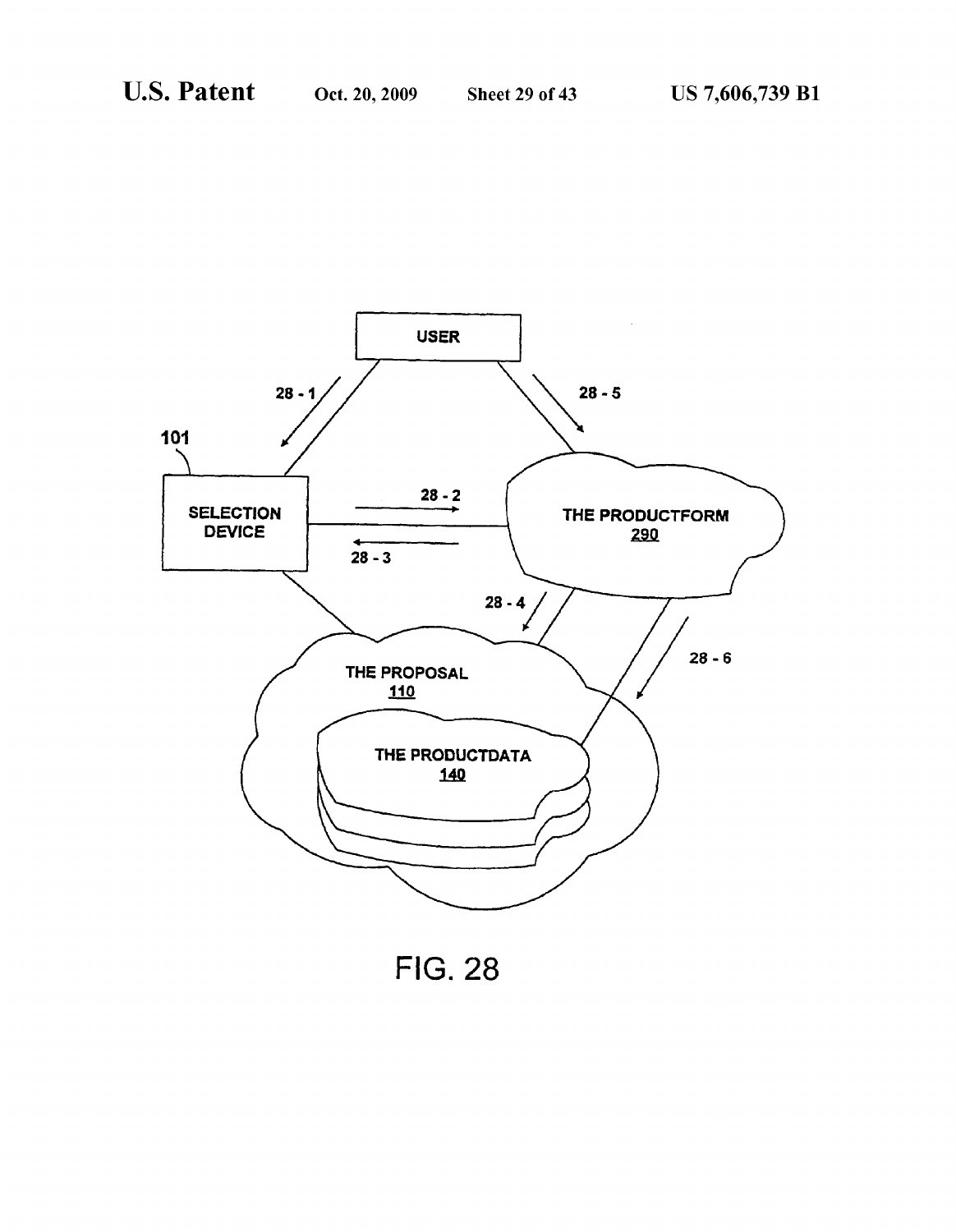

**FIG. 29**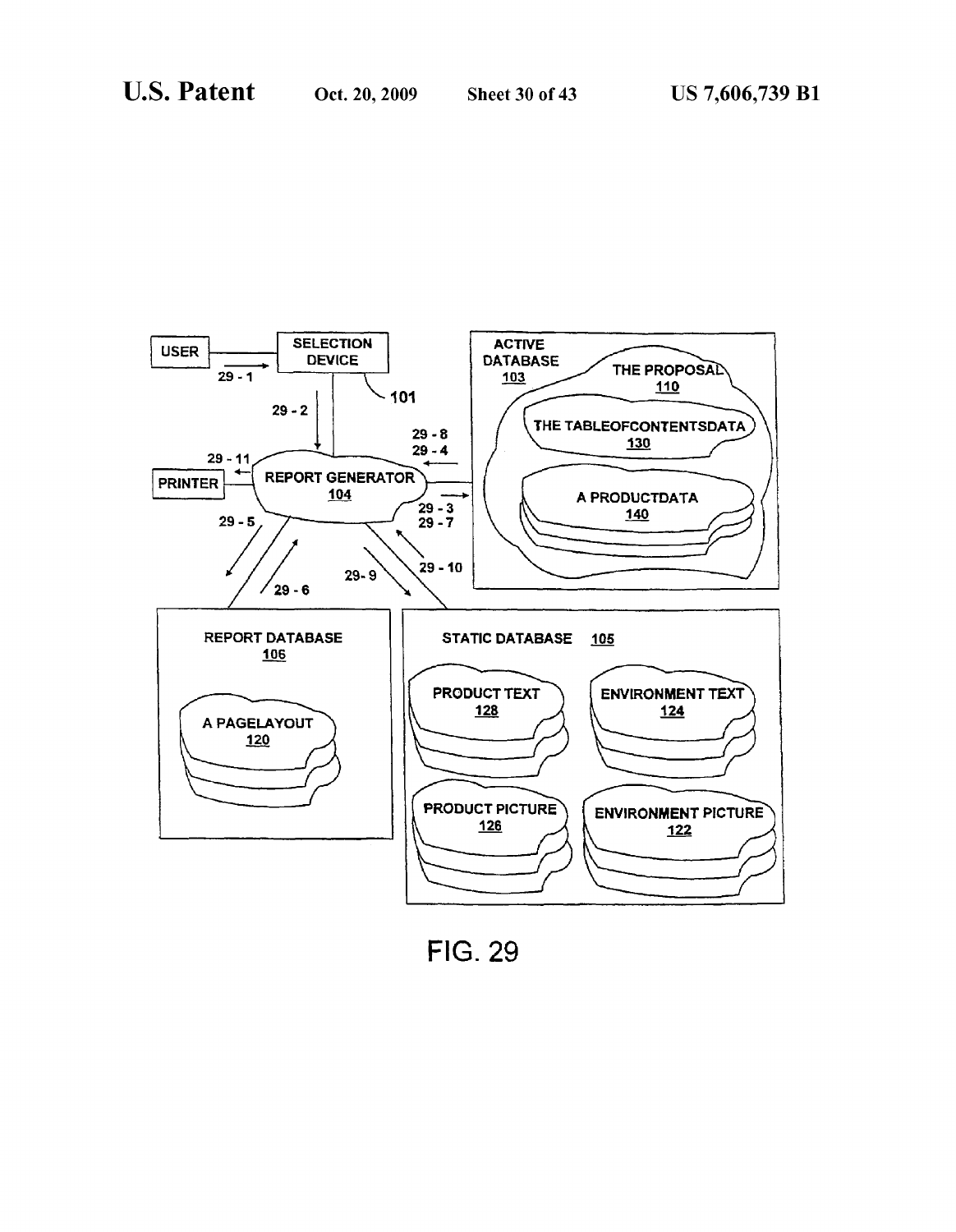

**FIG. 30**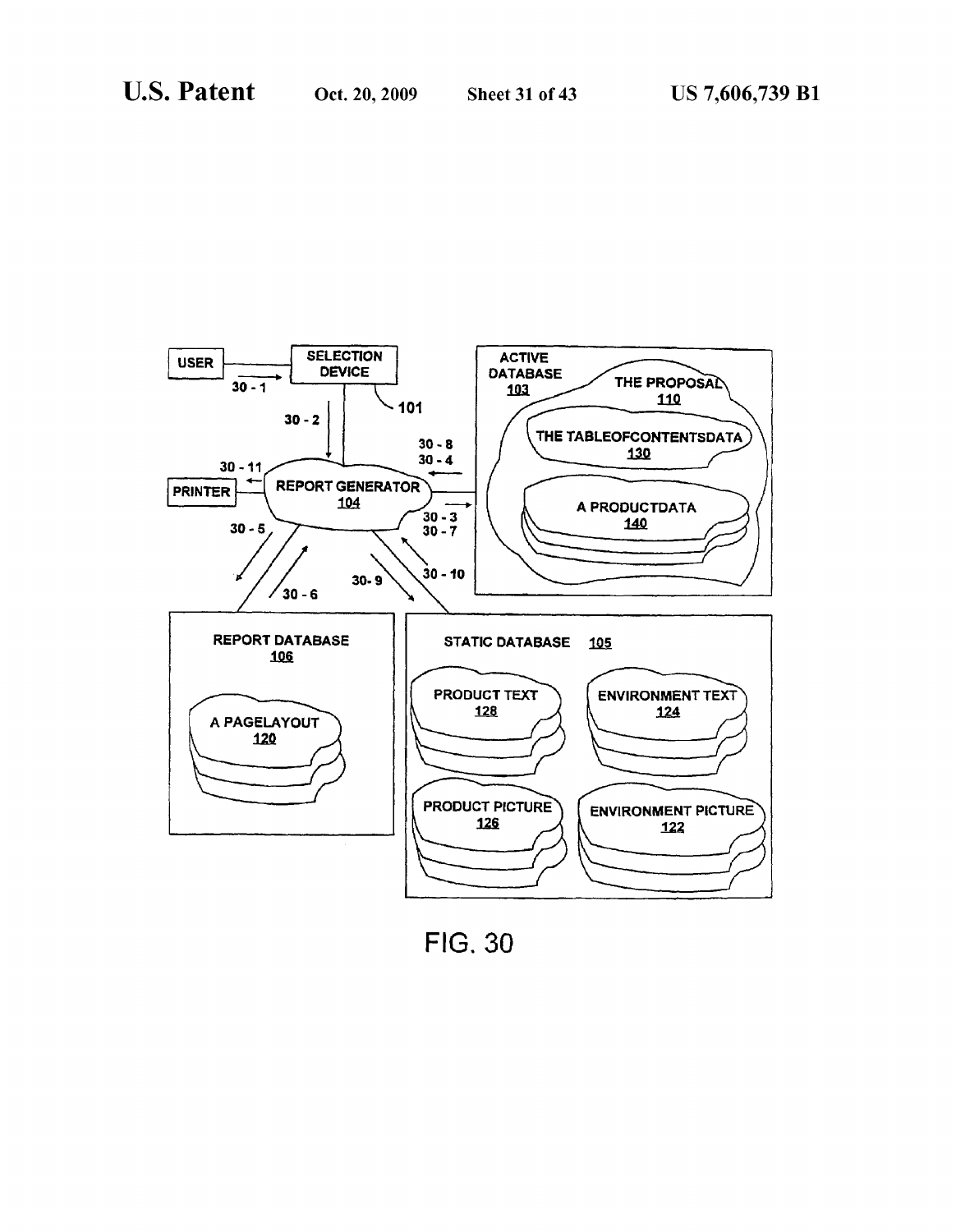

**FIG. 31**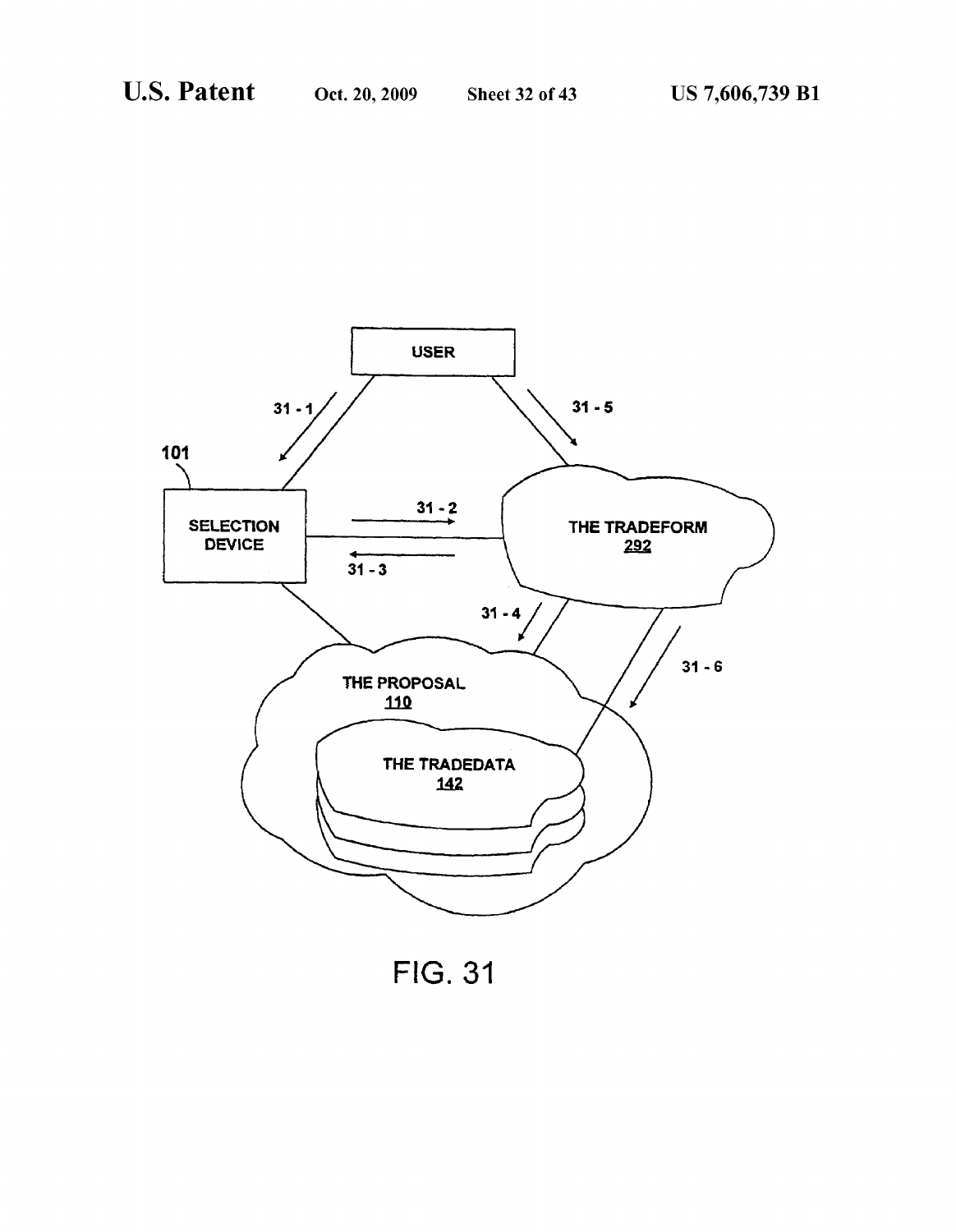

**FIG. 32**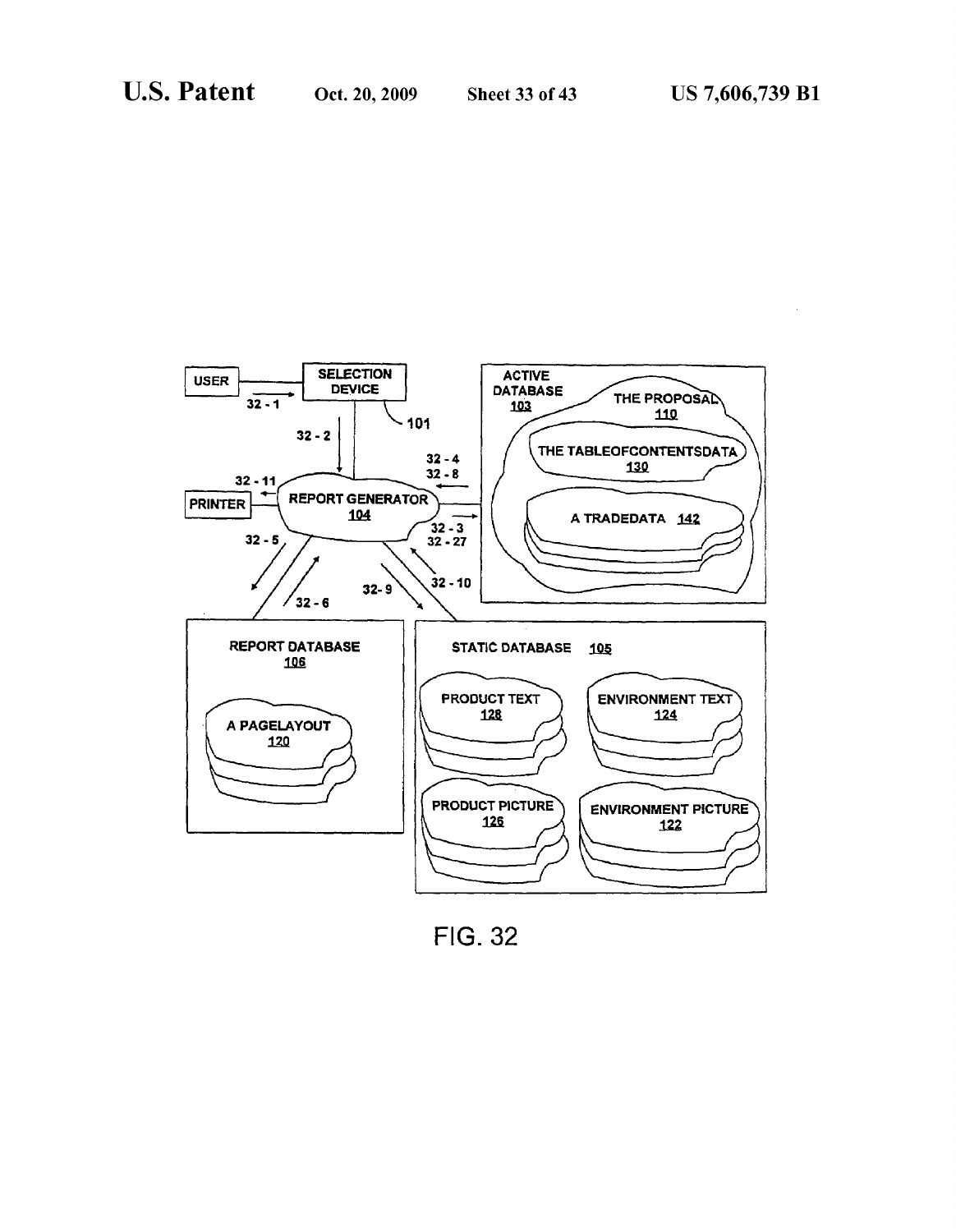

**FIG. 33**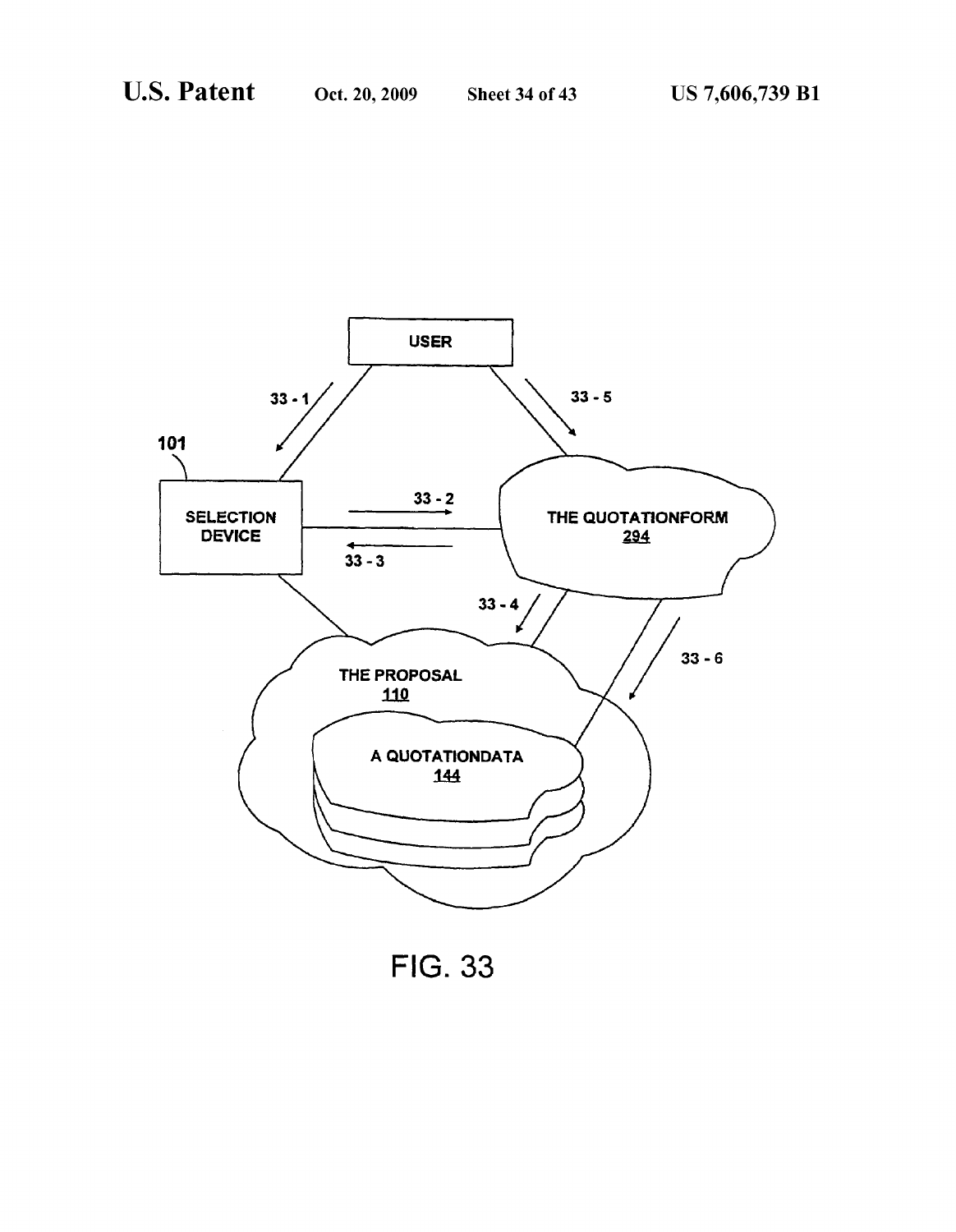

**FIG. 34**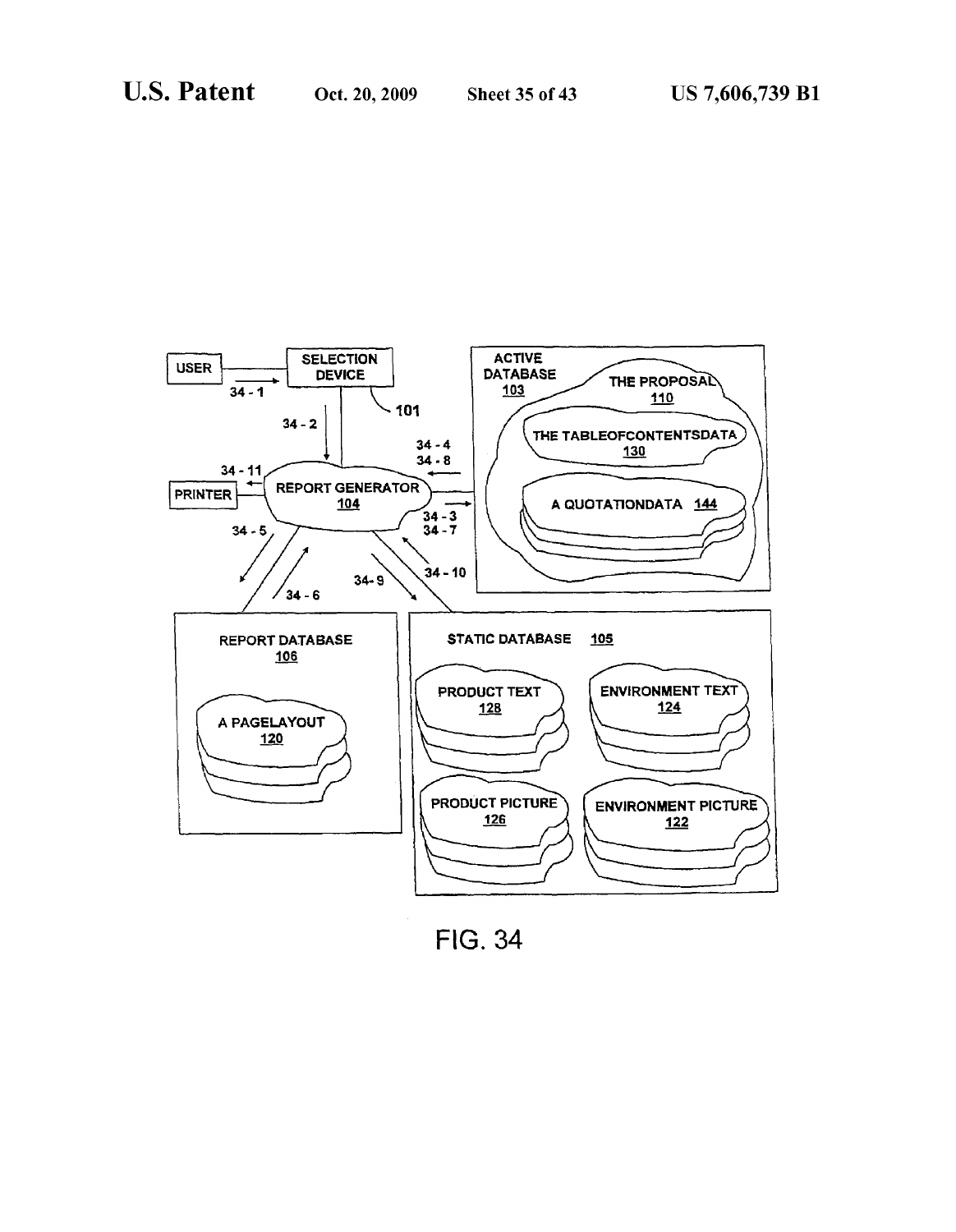

**FIG. 35**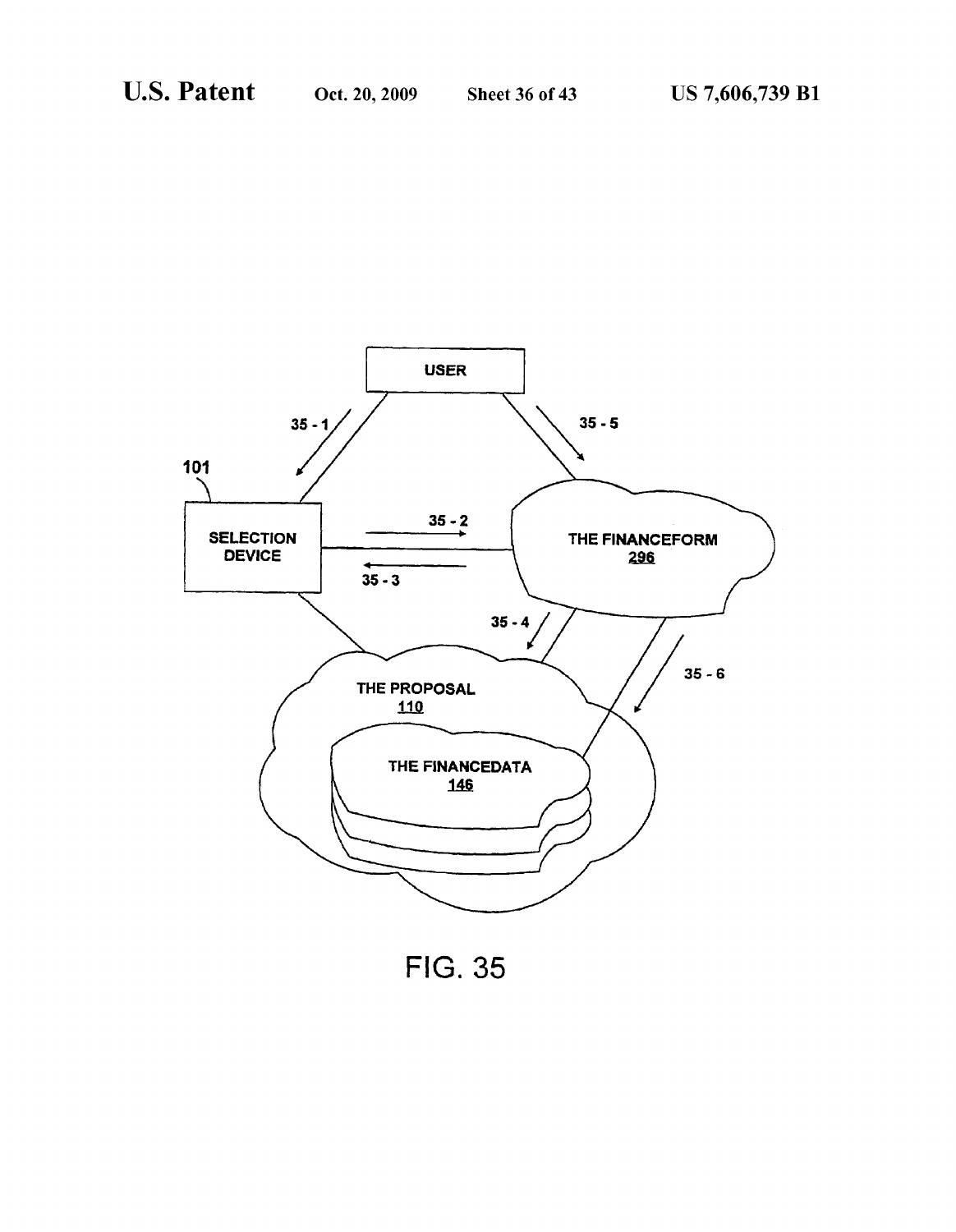

**FIG. 36**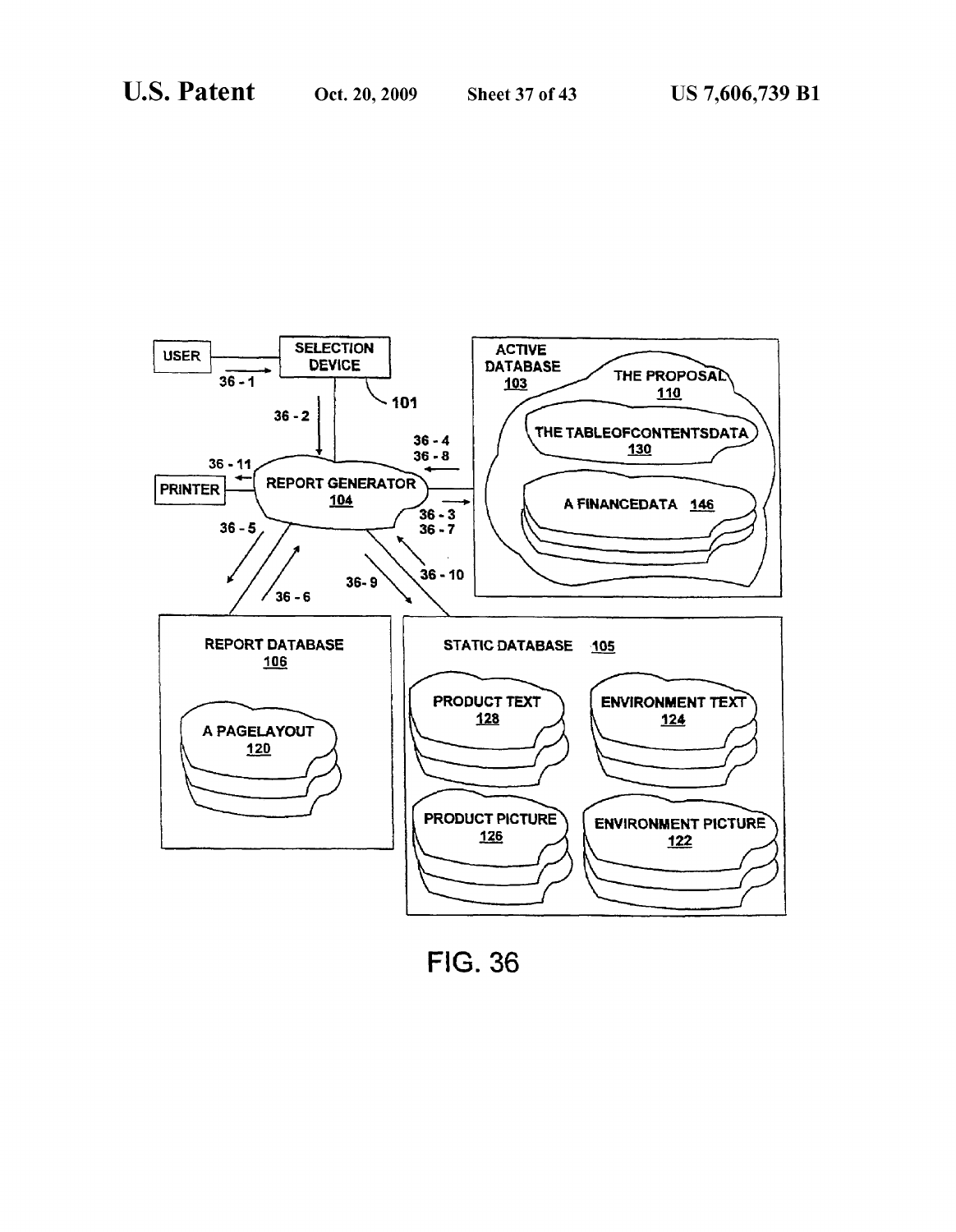

**FIG. 37**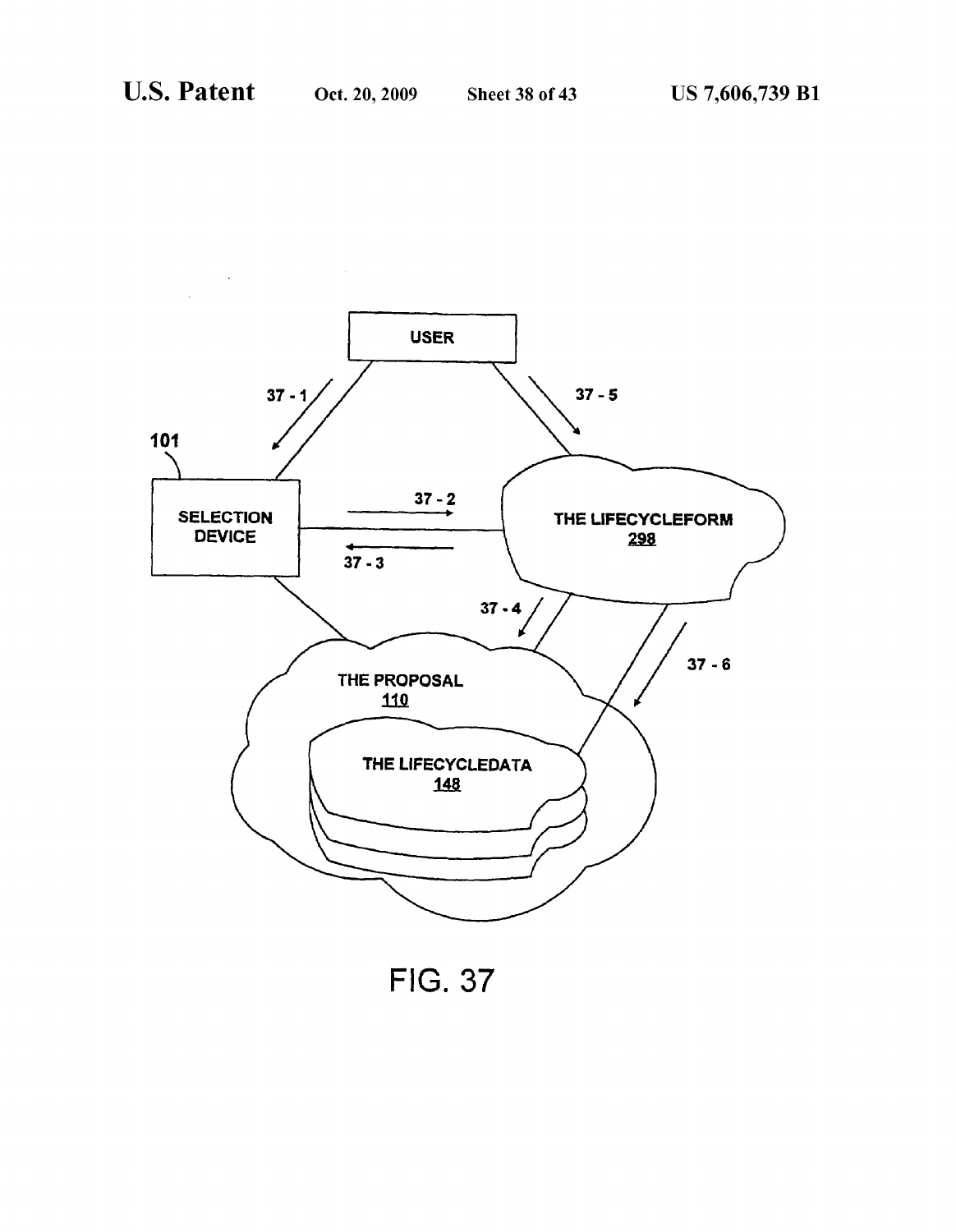

**FIG. 38**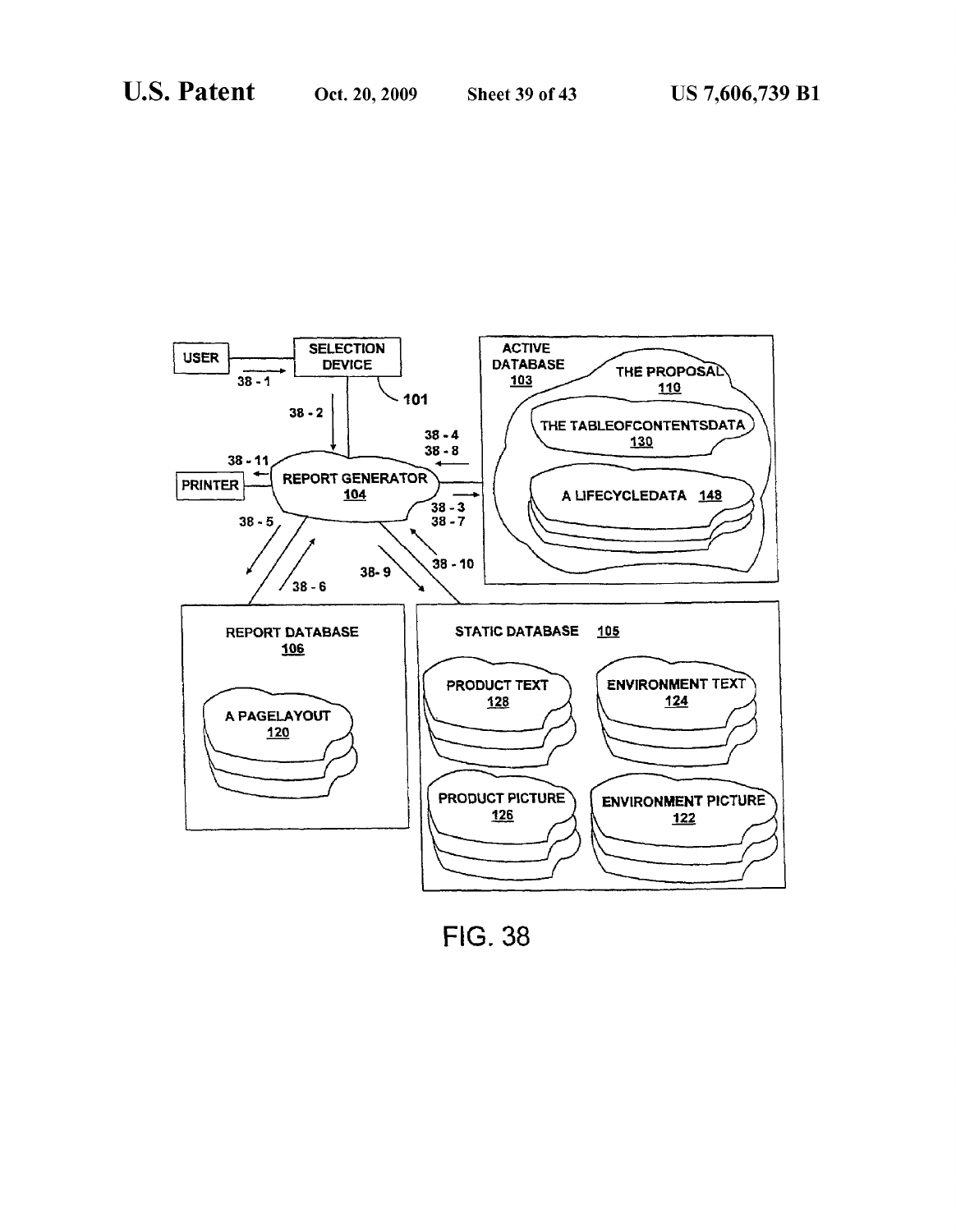

**FIG. 39**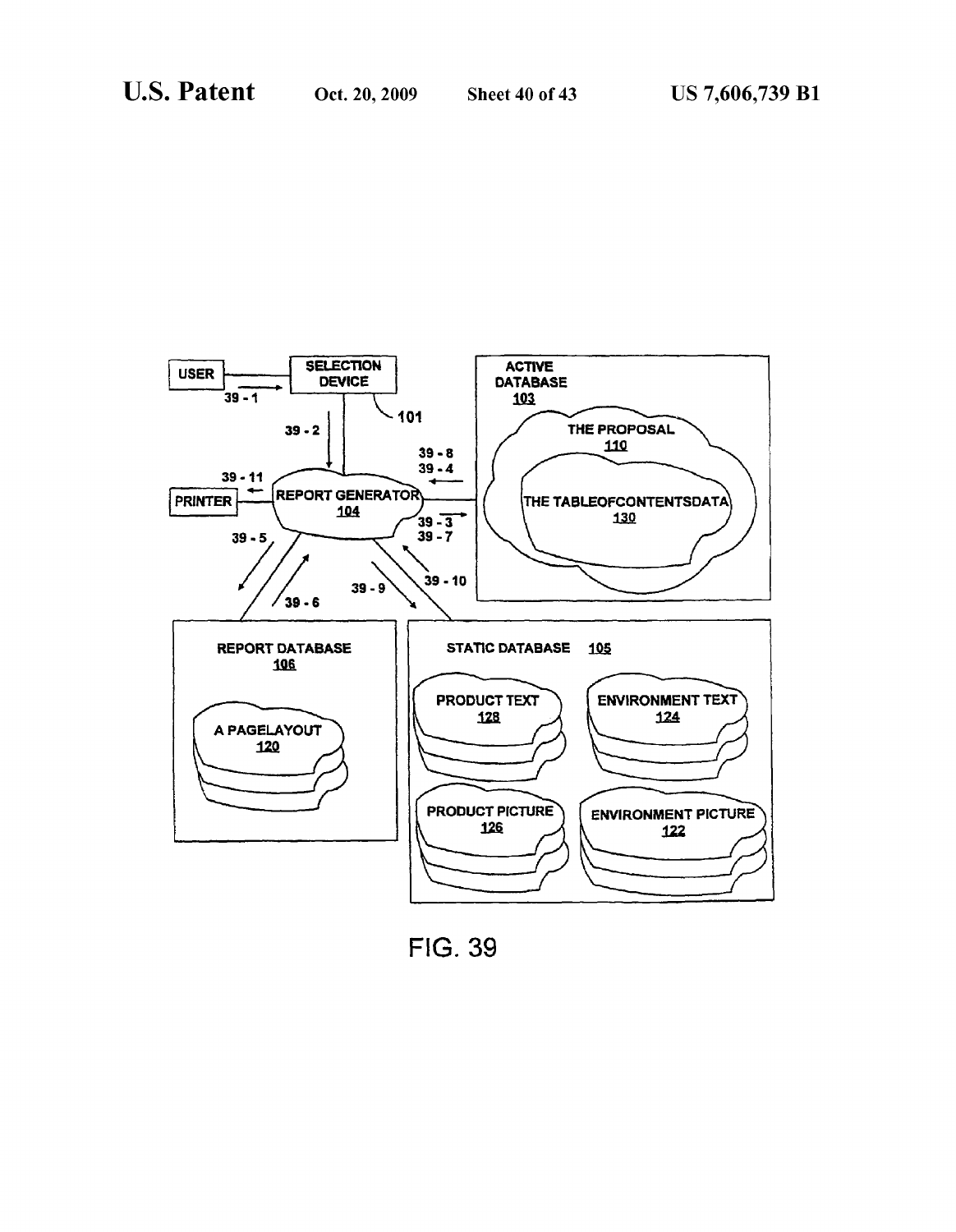

**FIG. 40**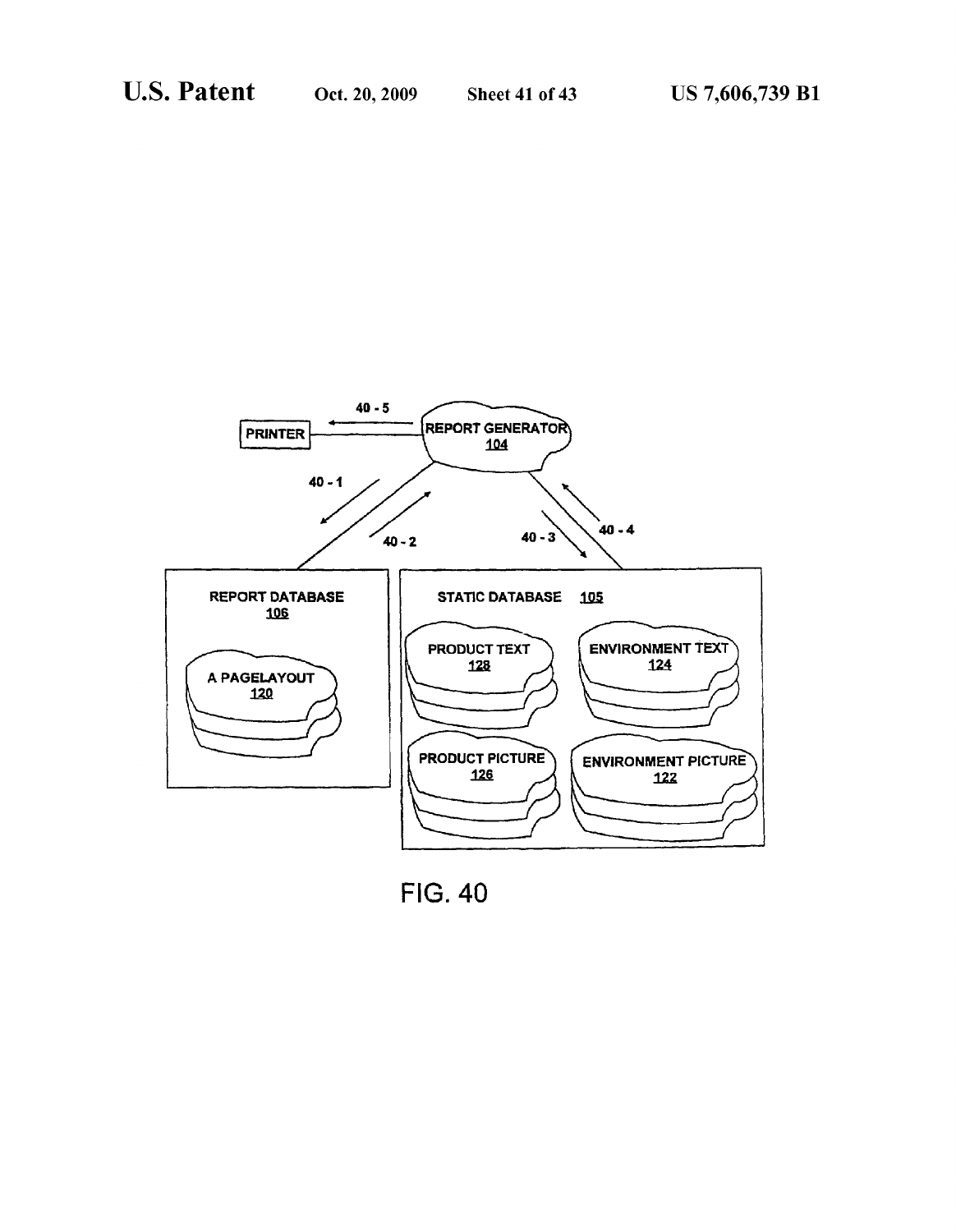

**FIG. 41**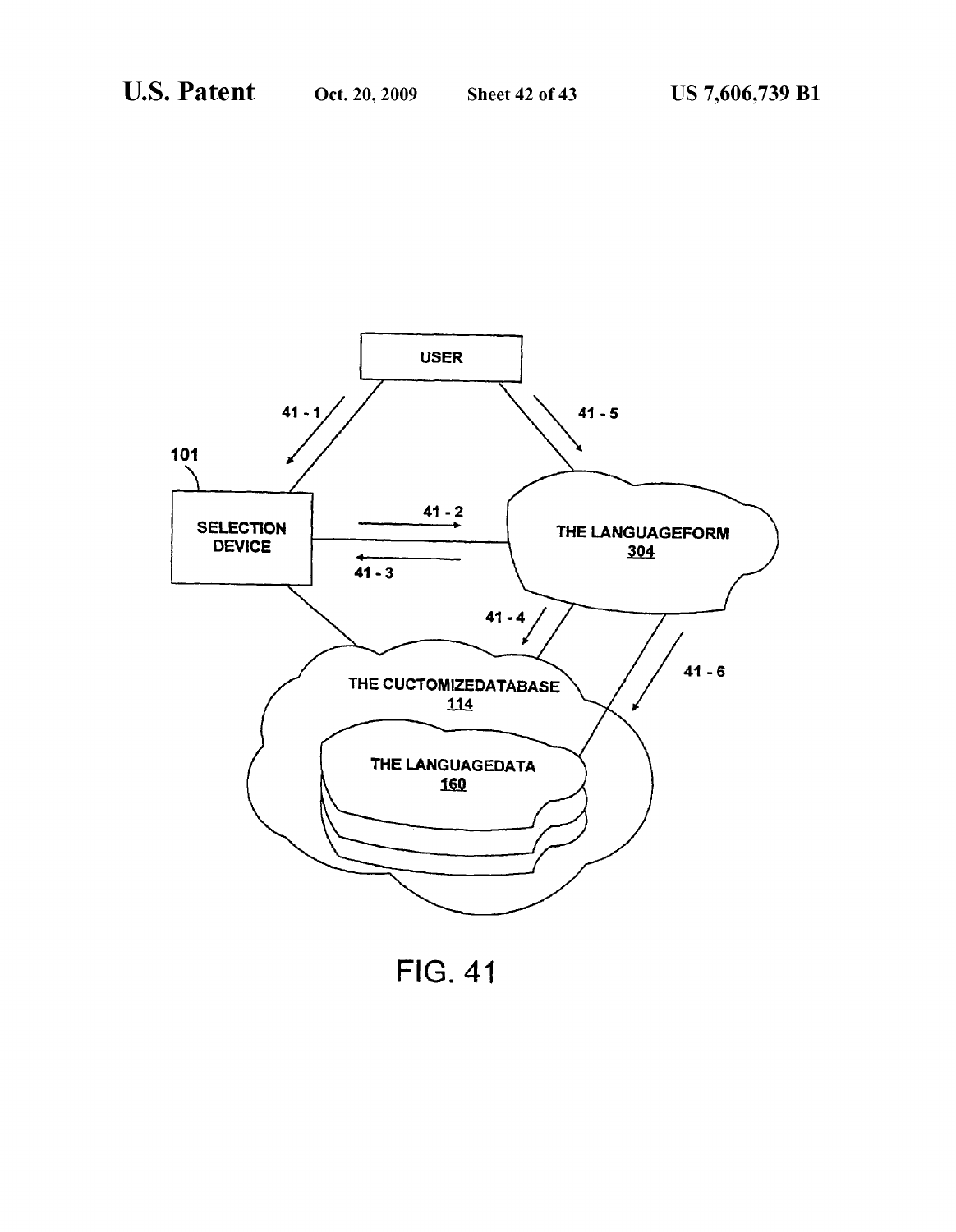

**FIG. 42**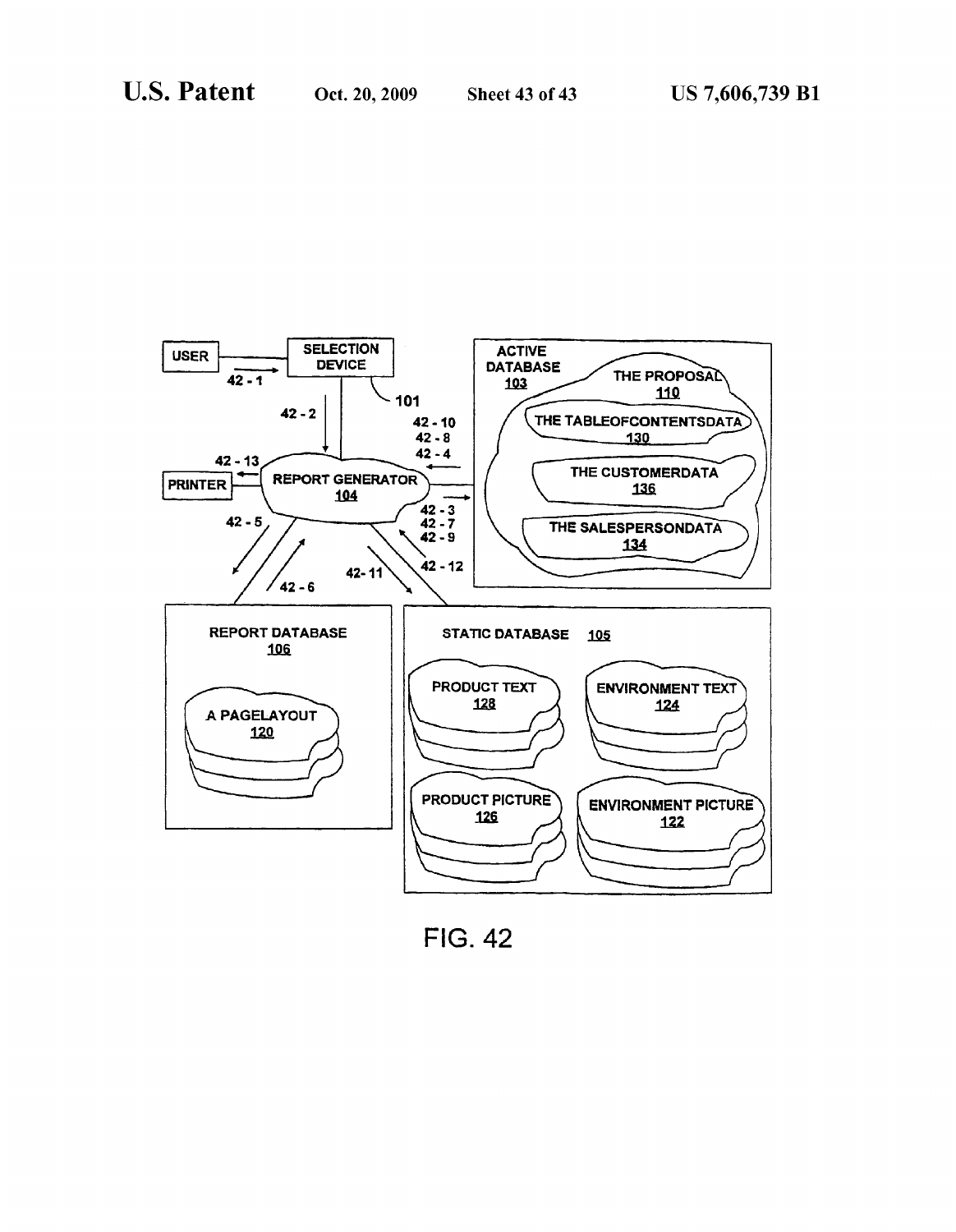### **ELECTRONIC PROPOSAL PREPARATION SYSTEM**

This application is a Continuation of application Ser. No. 08/823,534, filed Mar. 24, 1997 now abandoned, which is a 5 Continuation of application Ser. No. 08/596,575, filed Feb. 5, 1996, now U.S. Pat. No. 5,615,342, issued Mar. 25, 1997, which is a Continuation of application Ser. No. 07/878,602, filed May 5, 1992, now U.S. Pat. No. 5,493,490, issued Feb. 20, 1996 which application(s) are incorporated herein by 10 reference.

### FIELD OF THE INVENTION

The present invention relates to a system for creating a customized proposal by linking together product pictures, environment pictures showing environments in which the product may be used, and text related to the product. The system includes means for linking together predetermined product pictures, environment pictures, and text based upon a <sup>20</sup> potential customer's answers to predetermined queries.

#### BACKGROUND AND SUMMARY OF THE **INVENTION**

Many products, such as cars, are illustrated to customers by preprinted brochures. Car dealerships, for example, have glossy brochures that show pictures of cars and generic textual descriptions of the cars. A customer may test drive and actually inspect a particular car of interest. The dealership will also furnish the customer with one of the preprinted brochures of the car. The brochure documents and contains information about the car. The customer may refer to the brochure and potentially be quite influenced by it in making a decision regarding whether to purchase the car.

The generic nature of these preprinted brochures, however, may have a negative impact on the customer's ultimate decision of whether to purchase and thus are often not persuasive. Traditionally, only one brochure is available for each car, for  $\alpha_0$ example, and every potential purchaser of that car receives the same brochure. These brochures contain glossy photographs of the car in a variety of settings, which may include, for example, a country setting, city environment, golf course, and marina. Next to the photographs, the brochures usually con- $_{45}$ tain generic textual descriptions of the car or potential uses of the car. Finally, the brochures typically contain standard lists of options for the car along with complex pricing charts from which one may calculate a price based on a matrix of options and prices.

The preprinted brochures contain all of these different settings for the car and generic information in an attempt to appeal to any potential purchaser. For example, one customer may enjoy golfing, and the brochure contains a photograph of the car at a golf course to appeal to that customer and influ- $55$ ence that customer in his or her decision to purchase the car. Another customer may want to use the car to take long trips which pass through the country, and the photograph in the brochure of the car in a country setting is designed to appeal to that customer.

The brochures also contain standard pricing charts. Since every brochure is generic to any customer, however, it must contain complex pricing charts that include a matrix of options and prices. Furthermore, since prices of the car or options often change, the information in the brochure can 65 easily be out of date. Also, much of the pricing information is not of interest to a particular customer, since the customer will

typically be interested in the price for a single, or relatively few, combinations of options for the car.

In containing all of this varied and generic information in an attempt to be "all things to every customer," the preprinted brochures actually are of limited value to any particular customer. The brochures are not customer specific and, therefore, are not particularly appealing or persuasive for any customer. The typical brochure contains much information that is of no value or interest to a particular customer due to the varied and generic nature of the product pictures and textual descriptions. Furthermore, these preprinted brochures are expensive to produce because of the glossy photographs and may be quickly out of date, meaning that either a dealership must discard the brochures or provide customers with "old" brochures

The present invention solves these problems by utilizing a computer-based system to dynamically create customized, printed proposals for potential purchasers of a product. The system queries a customer to determine his or her interests and desired options. The interests may include a "use" desired by the customer, such as a marina or golf course. The interests may also include the type of information, such as technical, that the customer would like in the proposal. The desired options may include the various features of interest to the customer, such as the type of engine desired.

Based upon the customer's answers to the queries, the system links product pictures, environment pictures, and textual descriptions together in a customized proposal. The system also has the capability to link together other aspects in the proposal, which may include environment text describing the product in a particular setting or environment. The customized proposal, therefore, contains pictures, textual descriptions, and pricing information that is all of interest to and relevant to a specific customer, since all of the pictures and 35 text were linked together based upon the customer's answers.

Since each proposal is customized for a particular customer, each proposal will have a much more persuasive effect in selling the product. Also, if any information about the product changes, such as prices of options, the system information stored in a data base may be simply changed in order to accommodate the new information. Additional textual descriptions or pictures may also be added to the system data base to be used in linking together information for a proposal.

The quality of the pictures produced in these customized, printed proposals can be made comparable in quality to the glossy photographs in prior art proposals due to recent advances in computer printers. Printers such as the Canon CLC-300 produce color computer print-outs that resemble color photographs. These customized proposals, therefore, 50 need not be inferior to prior art proposals in terms of the quality of available pictures for the proposals.

This system for producing customized, high-quality proposals has many potential applications, such as in the car industry. A customized proposal generated by the present invention will have a great appeal to each individual customer and will be an asset in selling the product.

### BRIEF DESCRIPTION OF THE DRAWINGS

FIG. 1A is a block diagram illustrating conceptually picture and text databases of the computerized proposal system. FIG. 1B is a diagram illustrating conceptually an electronic

60

- proposal template of the computerized proposal system.
	- FIG. 2 is a block diagram showing the preferred system.
	- FIG. 3 is an object diagram showing an active database.

FIG. 4 is a class diagram showing a detailed depiction of the classes in a preferred proposal data class.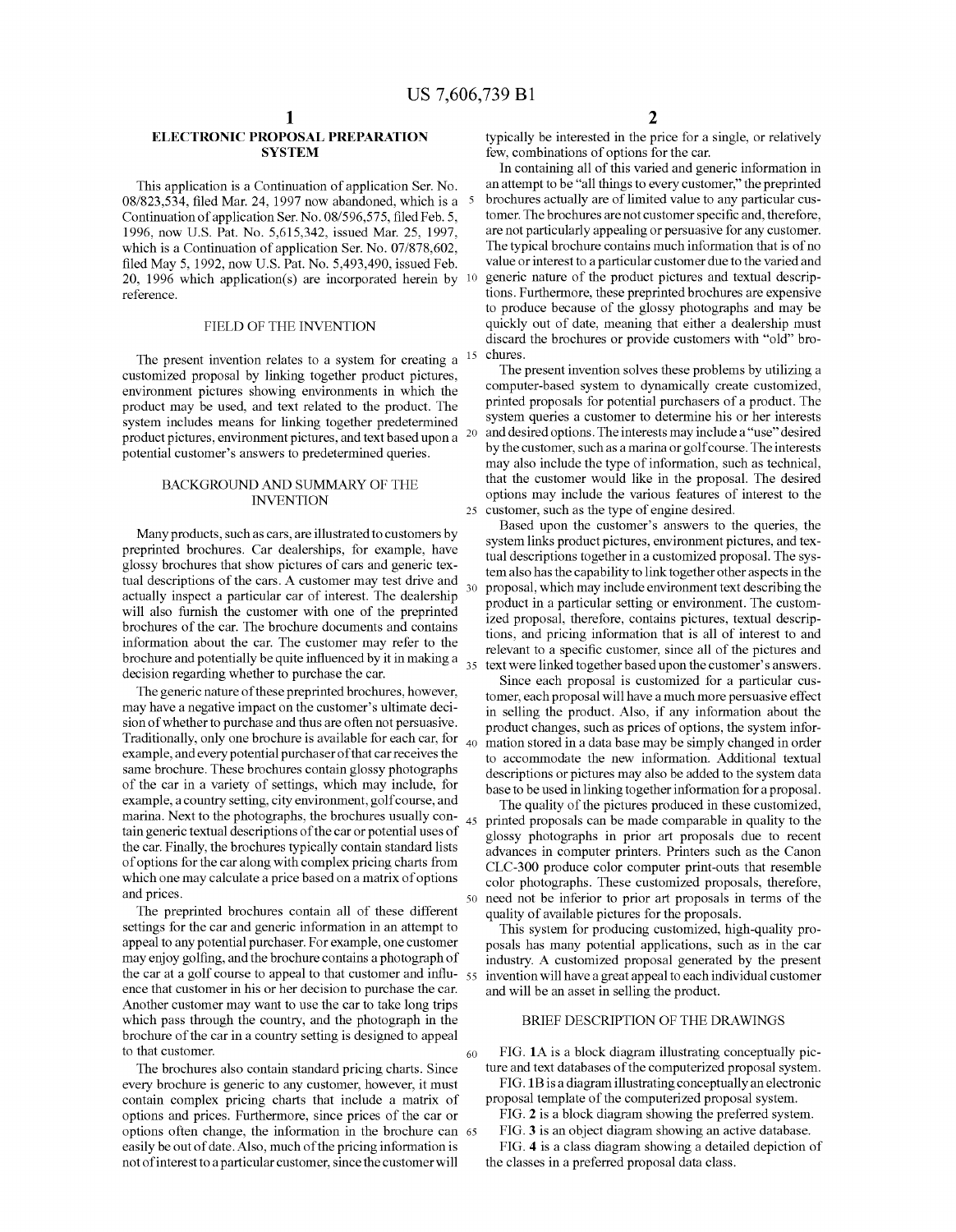25

FIG. 5 is an object diagram showing a detailed depiction of a preferred table of contents object.

FIG. 6 is a class diagram showing a detailed depiction of the classes in a preferred customize data class.

FIG. 7 is an object diagram showing a user interface. FIG. 8 is a class diagram showing a detailed depiction of the classes in a preferred form class.

FIG. 9 is a block diagram showing the contents of a static database.

FIG. 10 is a block diagram showing a detailed depiction of 10 the elements in a preferred report generator.

FIG. 11 is a block diagram showing a detailed depiction of the elements in a preferred selection device.

FIG. 12 is a detailed depiction of the elements in a preferred main menu.

FIG. 13 is a detailed depiction of the elements within the "Contents" selection of the preferred main menu.

FIG. 14 is a block diagram showing the contents of a difference database.

FIG. 15 is a block diagram showing the contents of a report  $20$ database

FIG. 16 is an object diagram showing a detailed depiction of the elements in a preferred user interface.

FIG. 17 is an object diagram showing a detailed depiction of the elements in an active database.

FIG. 18 is an object diagram illustrating a preferred flow of control involved when selecting pages to print.

FIG. 19 is an object diagram illustrating a preferred flow of control involved when generating a cover sheet.

FIG. 20 is an object diagram illustrating a preferred flow of 30 control involved when entering customer identification data.

FIG. 21 is an object diagram illustrating a preferred flow of control involved when generating customer identification data.

FIG. 22 is an object diagram illustrating a preferred flow of 35 control involved when entering salesperson identification data.

FIG. 23 is an object diagram illustrating a preferred flow of control involved when generating salesperson identification data

FIG. 24 is an object diagram illustrating a preferred flow of control involved when entering letter information.

FIG. 25 is an object diagram illustrating a preferred flow of control involved when generating a personalized letter.

FIG. 26 is an object diagram illustrating a preferred flow of 45 control involved when selecting product descriptions.

FIG. 27 is an object diagram illustrating a preferred flow of control involved when generating product description pages.

FIG. 28 is an object diagram illustrating a preferred flow of control involved when entering product specification infor-50 mation.

FIG. 29 is an object diagram illustrating a preferred flow of control involved when generating product specification pages.

FIG. 30 is an object diagram illustrating a preferred flow of 55 control involved when generating performance specification pages

FIG. 31 is an object diagram illustrating a preferred flow of control involved when entering trade-in product information.

FIG. 32 is an object diagram illustrating a preferred flow of 60 control involved when generating trade-in product pages.

FIG. 33 is an object diagram illustrating a preferred flow of control involved when entering product price quotation information.

FIG. 34 is an object diagram illustrating a preferred flow of 65 control involved when generating product price quotation pages.

FIG. 35 is an object diagram illustrating a preferred flow of control involved when entering product financing information

FIG. 36 is an object diagram illustrating a preferred flow of control involved when entering product financing pages.

FIG. 37 is an object diagram illustrating a preferred flow of control involved when entering life cycle cost information.

FIG. 38 is an object diagram illustrating a preferred flow of control involved when generating life cycle cost pages.

FIG. 39 is an object diagram illustrating a preferred flow of control involved when generating a table of contents page.

FIG. 40 is an object diagram illustrating a preferred flow of control involved when printing a trademark.

FIG. 41 is an object diagram illustrating a preferred flow of 15 control involved when choosing a language.

FIG. 42 is an object diagram illustrating a preferred flow of control involved when generating a signature page.

#### DETAILED DESCRIPTION OF THE PREFERRED **EMBODIMENT**

The present computer system is preferably implemented using Object Oriented Design (OOD). Because OOD is a fairly new programming method, a brief explanation of OOD design concepts will be offered here in order to ensure a better understanding. The resource used for preparing this explanation is: Grady Booch, Object Oriented Design with Applications (1991) (published by The Benjamin/Cummings Publishing Company, Inc.).

According to Booch, the Object Oriented Design methodology views the "world" as a set of autonomous agents that collaborate to perform higher level behavior. The OOD agents are called objects. Objects can have a state, behavior and identity. A set of objects that share a common structure and common behavior are called a class. A set of objects working together to provide, a behavior that satisfies some requirement of a problem is called a mechanism.

The design described herein is an object-oriented design. This design is described using object diagrams which show 40 the interaction of the objects that make up the application. In addition, class diagrams are used to present the architecture of the system.

Unless otherwise stated, all classes making up the architecture of the system preferably are derived from a common base class named CWCObject. Where this is not the case, class diagrams are used.

#### Introduction

FIGS. 1A and 1B illustrate conceptually a primary feature of the computerized proposal system. The system allows a user to dynamically customize and create a proposal for individual customers. The customized proposal may contain specific items for a particular customer, depending upon the customer's needs and desires. FIG. 1A shows conceptually a database 50 that electronically stores a plurality of pictures. The pictures may include environment pictures 51-55, product pictures 56, and pictures for various parts 57 and 58. A textual descriptions database 59 may store a plurality of text segments that correspond to various pictures in the picture database 50.

FIG. 1B illustrates conceptually an electronic template for creating a page in a customized proposal. The system may query a user to determine a particular customer's needs and interests. Based upon the answers to the queries, the system may "fill in" the template 60 to customize a proposal for the customer. For example, if the customer has an interest in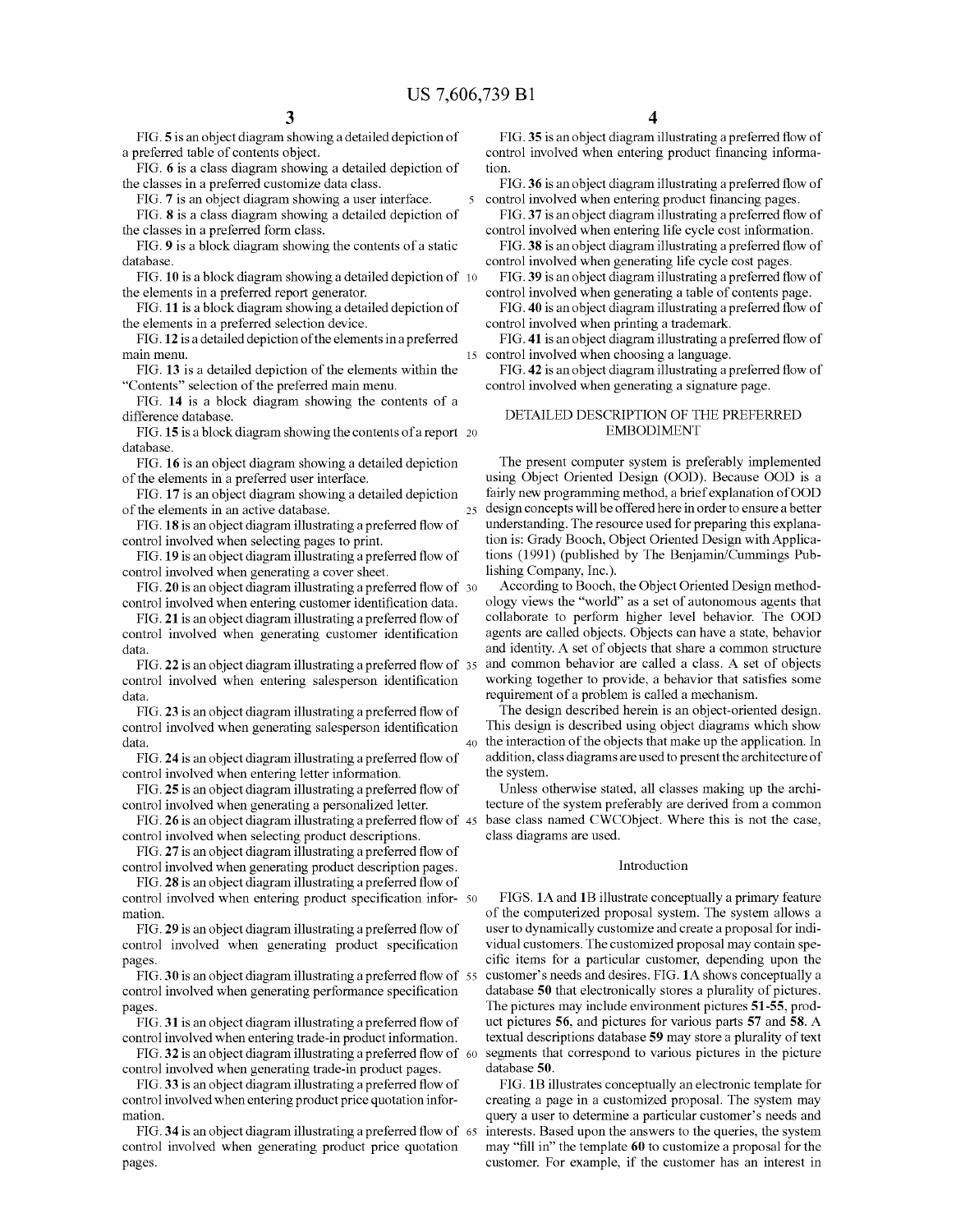sailing or boating, the system may choose a picture of a marina environment 51 to use as the background or environment 62 in picture 61 of template 60. Likewise, if the customer has an interest in golfing, the system may choose a golf course environment 52. Within the environment 62, the sys- 5 tem places a product 63 by selecting one of the plurality of product picture 56 based upon the customer's answers

Each product 63 typically has several options available to the customer, such as the type of engine and wheels. Based upon the customer's answers, which indicate the customer's desired options, the system may select parts from the picture database 50 for parts 64 and 65 on product 63 in the template. The system may also select one of the plurality of text segments 59 to fill in text frame 66. The text in the text frame 66 would typically correspond to picture 61 and, for example, 15 provide a description of the product or its performance specifications

Accordingly, the system uses the stored pictures in the picture database 50 as building blocks for filling in the template. The system establishes a customer profile based on the 20 customer's answers to queries. The system then uses the profile to "build" the empty frames, such as picture 61, in template 60.

The approach of using picture building blocks provides for much versatility and the capability to customize a proposal. 25 Products may be shown in any one of a variety of environments by simply selecting the appropriate picture building blocks. Likewise, any combination of options may be shown on a particular product by selecting the appropriate part picture building blocks. Each combination of pictures for a fin- 30 ished template need not be pre-stored, since the system dynamically builds a template. Also, the system provides further advantages by allowing easy change of options. For example, if a particular type of wheel is no longer available on a truck, a user may simply change the stored picture for that 35 wheel. Options may easily be changed by loading and storing new part pictures in the picture database. The system, therefore, provides for customized proposals that are up-to-date and may accommodate changes in available options. For simplicity, the system has been conceptually shown with a prod-40 uct in an environment. One skilled in the art will recognize that the system is capable of creating different types of templates or proposals based on different picture building blocks or different combinations of the building blocks.

#### Overview

Referring now to FIG. 2, a computer system 100 is shown. Preferred computer system 100 incorporates an active database 103, a static database 105, a report database 106, a user 50 interface 102, a selection device 101, and a report generator 104. The computer system 100 may also incorporate a difference database 107. The selection device 101 is operatively interconnected to the active database 103, to the report database 106, to the report generator 104, and to the user interface 55 102. The active database 103, the report database 106, the static database 105, and the difference database 107 are operatively interconnected to the report generator 104.

Referring now to FIG. 2 in combination with FIG. 3 and FIG. 4, the active database 103 may electronically store pro- 60 posal-related customer information in the proposal object 110. A proposal object 110 is an instance of the proposal class which is itself derived from the CWCObject class. The active database 103 may contain a plurality of proposal objects 110. Each proposal object 110 may contain a plurality of Propos- 65 alData objects 112. The ProposalData objects 112 may store customer-related information collected by the user. Propos-

alData objects 112 are instances of the ProposalData class 320 which is derived from the CWCObject class.

Customer-related information may be entered interactively via the user interface 102 typically beginning at the time the program is first started, and may continue to be entered intermittently throughout the time the program is running. Referring now to FIG. 7, in combination with FIG. 3, FIG. 16, and FIG. 17, the user-entered information may be gathered on one or more of the various Form objects 118, and then stored in one or more of the various ProposalData objects 112 in the proposal 110 in the active database 103.

Table 1 shows how information is stored in a preferred embodiment: the first column indicates the type of information stored; the second column indicates the corresponding object by which a user may enter the information; the third column indicates the corresponding class of which the object is an instance; and the fourth column indicates the corresponding form class from which the class in the third column is derived. The classes are identified in the table by reference numerals and preferably have the same identifying label as the objects to which they correspond. For example, reference numeral 361 in table 1 refers to the TradeForm class 361.

**TABLE 1** 

| Type of<br>Information  | Object                               | Class | Form Class |
|-------------------------|--------------------------------------|-------|------------|
| trade-in product        | TradeForm Object 292                 | 361   | 340        |
| product price quotation | QuotationForm object<br>294          | 362   | 340        |
| financing a product     | FinanceForm object 296               | 364   | 340        |
| product life cycle cost | LifeCycleForm object<br>298          | 366   | 340        |
| personalized letter     | LetterForm object 288                | 358   | 340        |
| product                 | ProductForm object 290               | 360   | 340        |
| customer                | CustomerForm object<br>286           | 356   | 340        |
| table of contents       | TableOfContentsForm<br>object 284    | 354   | 340        |
| salesperson             | ListOfSalesPersonsForm<br>object 310 | 352   | 340        |
| to save a proposal      | SaveProposalForm<br>object 308       | 350   | 340        |
| to recall a stored      | RecallProposalForm                   | 348   | 340        |
| proposal                | object 306                           |       |            |
| language                | LanguageForm object<br>304           | 346   | 340        |
| dealer                  | DealerForm object 302                | 344   | 340        |
| password                | PasswordForm object<br>300           | 342   | 340        |

Objects of classes derived from a common base class can be referred to as if they were objects of the common base class due to the principle of polymorphism. The TradeForm object 292 can therefore be treated generically as a Form object 118. The user interface 102 typically comprises a collection of such Form objects 118, each of which can be made to load itself into a window on the computer screen.

Table 2 shows how information gathered by the various objects described above may be stored as data objects in a preferred embodiment: the first column indicates the type of information stored; the second column indicates the corresponding data object in which the information may be stored; the third column indicates the corresponding data class of which the data object is an instance; and the fourth column indicates the corresponding class from which the data class in the third column is derived. The data classes are identified in the table by reference numerals and preferably have the same identifying label as the data objects to which they correspond. For example, reference numeral 380 in Table 2 refers to the TradeData class 380.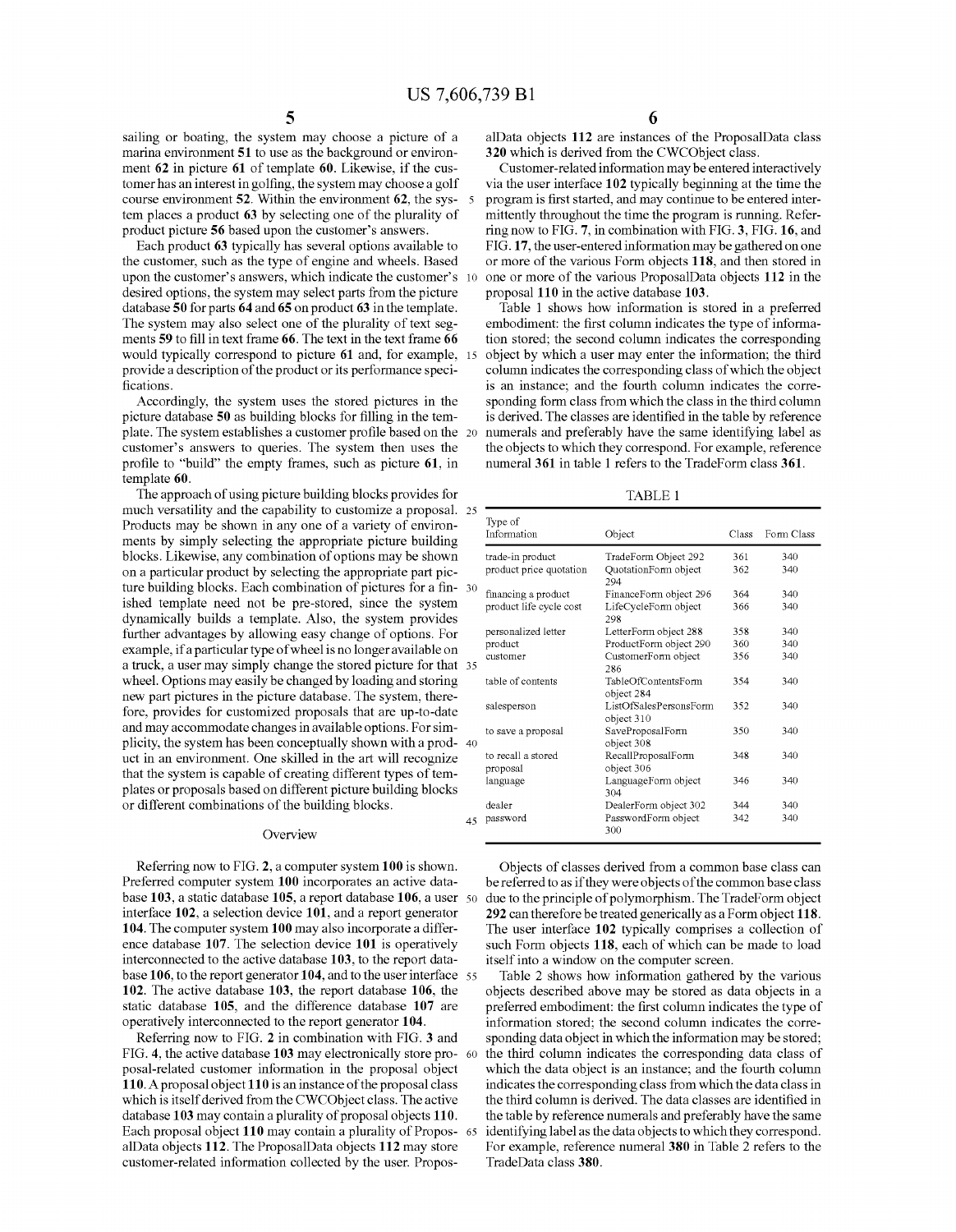$\overline{\mathbf{5}}$ 

 $20$ 

35

45

Each of the listed data objects in Table 2 may preferably be treated generically as a ProposalData object 112 and stored as one of the various ProposalData objects 112 in the proposal object 110.

**TABLE 2** 

| Type of<br>Information  | Data Object                       | Data Class Class |     |
|-------------------------|-----------------------------------|------------------|-----|
| trade-in product        | TradeData Object 142              | 380              | 320 |
| product price quotation | QuotationData object 144          | 382              | 320 |
| financing a product     | FinanceData object 146            | 384              | 320 |
| product life cycle cost | LifeCycleData object 148          | 386              | 320 |
| personalized letter     | LetterData object 138             | 376              | 320 |
| product                 | ProductData object 140            | 378              | 320 |
| customer                | CustomerData object 136           | 374              | 320 |
| cover sheet             | CoverSheetDaca object 132         | 372              | 320 |
| table of contents       | TableOfContentsData<br>object 130 | 368              | 320 |
| salesperson             | SalesPersonData<br>object 134     | 370              | 320 |

Referring now to FIG. 2 in combination with FIG. 3, FIG. 6, FIG. 16, and FIG. 17, the active database 103 may electronically store dealer, salesperson, and language information in the customized database 114. A customized database 114 is 25 an instance of the CustomizeDataBase class which is itself derived from the CWCObject class. The active database 103 may contain a plurality of customized database 114. Each customized database 114 may contain a plurality of CustomizeData objects 116. The CustomizeData objects 116 typically store dealer, salesperson, and language information.

Table 3 shows how information gathered by the various objects described above may be stored as data objects in a preferred embodiment: the first column indicates the type of information stored; the second column indicates the corresponding data object in which the information may be stored; the third column indicates the corresponding data class of which the data object is an instance; and the fourth column indicates the corresponding class from which the data class in the third column is derived. The data classes are identified in the table by reference numerals and preferably have the same identifying label as the data objects to which they correspond. For example, reference numeral 390 in Table 3 refers to the DealerData class 390.

Each of the listed data objects in Table 3 may preferably be treated generically as a CustomizeData object 116 and stored as one of the various CustomizeData objects 116 in the customized database 114.

**TABLE 3** 

| Type of<br>Information | Data Object                                                   | Data Class Class |            |
|------------------------|---------------------------------------------------------------|------------------|------------|
| dealer<br>salesperson  | DealerData object 156<br>ListOfSalesPersonsData<br>object 158 | 390<br>392       | 330<br>330 |
| language<br>password   | LanguageData object 160<br>PasswordData object 164            | 394<br>396       | 330<br>330 |

The dealer, salesperson and language information may be  $60$ restricted using a password entry system.

Referring now to FIG. 2 in combination with FIG. 9, the static database 105 may electronically store the following: a plurality of environment pictures 122, and a plurality of environment text 124, both of which are related to the environ- 65 ment in which the product may be used; a plurality of product pictures 126, and a plurality of product text 128, both of

which are related to features and benefits of the product; a plurality of product specifications 121 which relate to the technical details of the product; a plurality of price specifications 125 which determine the price of the product; a plurality of performance specifications 123 which represent the performance of the product; a plurality of trademark pictures 127 which identify the product; a plurality of product descriptions 131 which describe the various products; and a plurality of life cycle specifications 129 which determine the projected 10 cost involved in owning the product. The static database 105 may be stored on optical media. The contents of the static database 105 preferably cannot be altered by the user of this application. Changes to the static database 105 may be distributed to some or all of the users of this application on either 15 optical or magnetic media.

Referring now to FIG. 2, in combination with FIG. 14, the difference database 107 may electronically store the updates to the static database 105. If the static database 105 is stored on optical media, a difference database 107, stored on magnetic media, may be used to store information that reflects net changes to the contents of the static database 105. In the event that updates are required for the computer system, these updates are typically stored on magnetic media and sent to all the various owners of the system who will want to update the contents of the static database 105. The difference database 107 may be used to store the updates to the following: the plurality of environment pictures 122; the plurality of environment text 124; the plurality of product pictures 126; the plurality of product text 128; the plurality of product specifications 121; the plurality of price specifications 125; the plurality of performance specifications 123; the plurality of trademark pictures 127; the plurality of product descriptions 131; and the plurality of life cycle specifications 129.

Referring now to FIG. 2, in combination with FIG. 15, the report database 106 may electronically store a plurality of page layouts 120 which are used to format and produce the various pages of information available for inclusion in the printed proposal.

Referring now to FIG. 2, when the user begins a deal with 40 a customer, the user will typically want to gather specific customer and product information regarding this individual customer and the product this customer is interested in purchasing. The user interface 102 is the means by which the user may interactively input predetermined answers to predetermined queries, the predetermined answers corresponding to the individual customer who is to receive the proposal.

Referring now to FIG. 2 in combination with FIG. 7 and FIG. 16, the user interface 102 typically comprises a collection of Form objects 118 which present a series of predeter-50 mined queries related to the varying interests of the different potential customers. The proposal-related information entered interactively by the user on the various Form objects 118 preferably can be altered at any time by the user.

Referring now to FIG. 2, in combination with FIG. 7, FIG. 55 8, and FIG. 11, the user interface 102 may also control operation of the selection device 101 via the main menu 170 of the selection device. The main menu 170 would typically include choices that prompt the selection device 101 to send a message to a particular Form object 118 requesting that it display itself.

Referring now to FIG. 12, when the user is first beginning to deal with a customer, the user will typically need to start a new proposal. The user may select "File" 172 from the main menu 170. Note that labels identifying menu choices may be altered in customized versions of this application designed for different users. The "File" menu 172 contains the option "New Proposal" 186, which the user selects when beginning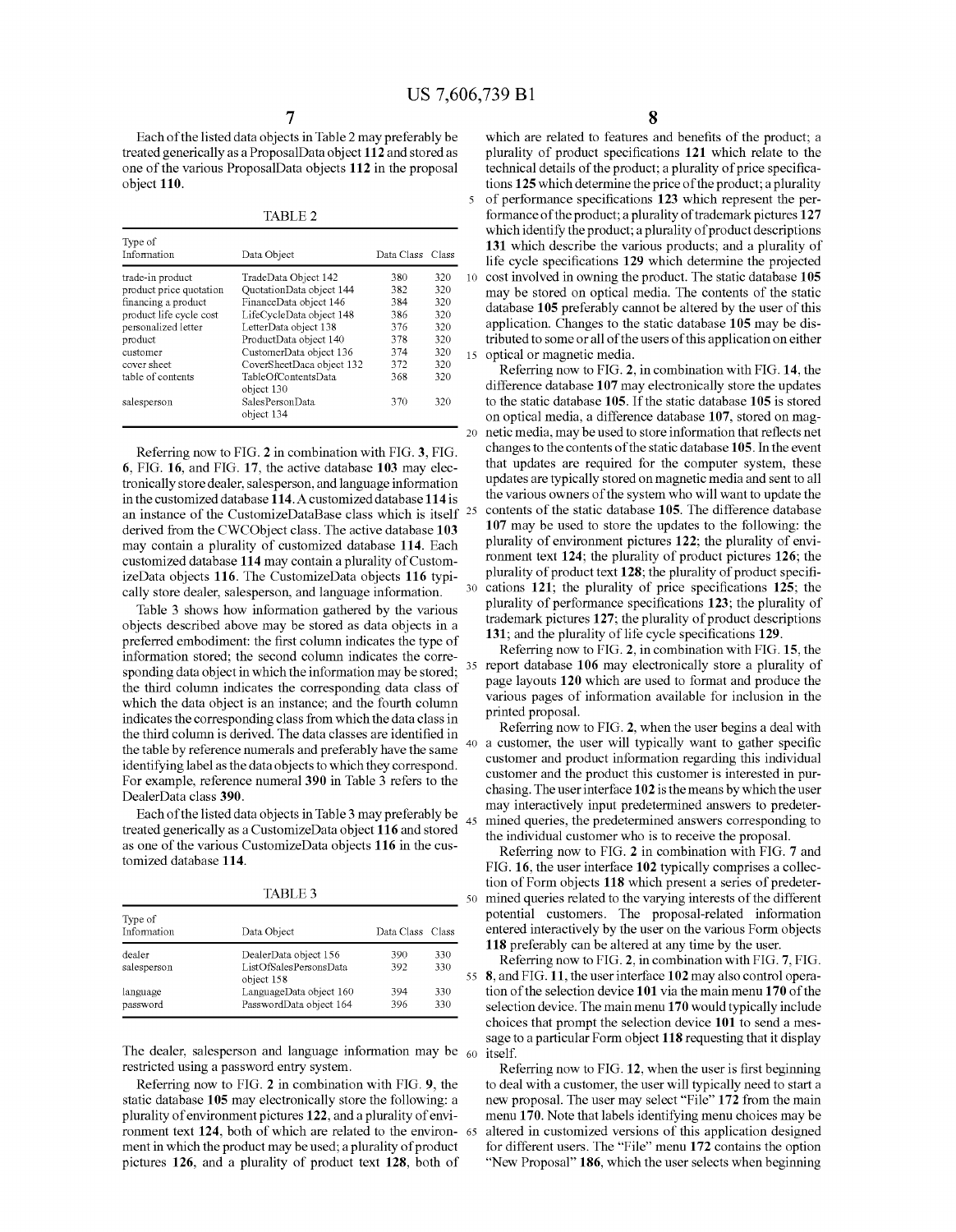to deal with a new customer. After the user has begun a new proposal, the information for this new proposal may be stored by selecting "Save Proposal . . . " 190 from the "File" menu 172. After a proposal has been stored, the user can modify the stored proposal by selecting the option "Recall proposal . . . "  $\tilde{\mathbf{z}}$ 188 from the "File" menu 172.

Referring now to FIG. 11 in combination with FIG. 8 and FIG. 12, the user may select "Customer Information" 176 from the main menu 170, which opens a window with choices pertinent to customer and product information. These perti-10 nent choices correspond to the various Form objects 118, upon which the user enters information pertaining to this particular customer and the product the customer is interested in purchasing.

Referring now to FIG. 12 in combination with FIG. 3, FIG. 15 4, FIG. 7, and FIG. 8, the user may select "Customer Information" 176 from main menu 170, then further select "Customer . . . " 198, which opens the CustomerForm object 286. The user may enter customer information via the Customer-Form object 286, which is then preferably stored in the Cus- 20 tomerData object 136 which is one of the ProposalData objects 112 in the proposal object 110 in the active database 103. The user may select "Letter . . . " 202 from "Customer Information" 176 and then enter information via the Letter-Form object 288, which is then preferably stored in a Letter-25 Data object 138 as one of the ProposalData objects 112 in the proposal object 110. In this same fashion, the user may select "Standard and Optional Equipment . . . " 204 from "Customer Information" 176, and then enter information via the Product-Form object 290, which is then preferably stored in a ProductData object 140 as one of the ProposalData objects 112 in the proposal object 110. The user may select "Trade ..." 206 from "Customer Information" 176, and then enter information via the TradeForm object 292, which is then preferably stored in a TradeData object 142 as one of the various Pro- 35 posalData objects 112 in the proposal object 110. In a similar fashion, the user may select "Quotation . . . " 208 from "Customer Information" 176, and then enter information via the QuotationForm object 294, which is then preferably stored in a QuotationData object 144 as one of the various 40 ProposalData objects 112 in the proposal object 110. The user may select "Payment Schedule & Terms . . . " 210 from "Customer Information" 176, and then enter information via the FinanceForm object 296, which is then preferably stored in a FinanceData object 146 as one of the ProposalDatas 45 objects 112 in the proposal object 110. The user may select "Economics..." 212 from "Customer Information" 176, and then enter information via the LifeCycleForm object 298, which is then preferably stored in a LifeCycleData object 148 as one of the various ProposalData objects 112 in the proposal 50 object 110.

Referring now to FIG. 12 in combination with FIG. 3, FIG. 6, FIG. 7, and FIG. 8, the owner of the dealership, for example, may select the "Customize" menu 177 from main menu 170, then further select "Passwords . . . " 224, which 55 opens the PasswordForm object 300. The owner enters dealer and salesperson password information via the PasswordForm object 300, which is then stored in a PassWordData object 164 as one of the various CustomizeData objects 116 in the customized database 114 in the active database 103. The owner 60 may select "Dealer Name ..." 226 from the customized menu selection 177 and then enter information via the DealerForm object 302, which is then preferably stored in a DealerData object 156 which is one of the CustomizeData objects 116 in the CustomizeDataBase 114. The user may select "Dealer 65 Information . . . " 228 from the customized menu selection 177 and then enter salesperson information via the ListOf-

SalesPersonsForm object 310, which is then preferably stored in a ListOfSalesPersonsData object 158 which is one of the CustomizeData objects 116 in the CustomizeDataBase 114. In this same fashion, the user may select "International ... 234 from the customized menu selection 177, and then choose a language on the LanguageForm object 304, which is then preferably stored in a LanguageData object 160 which is one of the CustomizeData objects 116 in the customized database 114.

Computer system 100 may further be enhanced by the addition of a report generator 104. Referring now to FIG. 2, in combination with FIG. 10, the report generator 104 includes mechanism 262 which comprises means for processing and generating the customized, printed proposal. The report generator 104 may be operatively interconnected to the active database 103, to the static database 105, to the report database  $106$ , to the selection device  $101$ , and to the user interface mechanism 102.

The user may decide to generate a customized, printed proposal to an individual customer relating to the individual customer's interest in a product, the product being characterized by a variety of distinctive features. The customized, printed proposal may include one or more pages comprising the information collected during the process of dealing on the purchase of the product.

Referring now to FIG. 2, in combination with FIG. 10, and FIG. 11, the user may want to generate a printed proposal. In order to do so, the user will typically first need to design a table of contents for the proposal, which entails selecting the individual pages that will be included. Using selection device 101, the user may select "Contents . . . !" 174 from the main menu 170. In response, the selection device 101 preferably sends a load message to the TableOfContentsForm object 284, as shown in FIG. 7, in combination with FIG. 16. On receipt of the load message, the TableOfContentsForm object 284 displays itself within the main window of the selection device 101, as shown in FIG. 13.

Referring now to FIG. 16, in combination with FIG. 7, FIG. 3, and FIG. 17, upon loading itself, the TableOfContentsForm object 284 may obtain a pointer to the proposal object 110, from which the TableOfContentsForm object 284 then obtains a pointer to the TableOfContentsData object 130.

Referring now to FIG. 13, the user selects the desired proposal pages, referred to as the current publication 260, from a list of pages, referred to on-screen as "Table of Contents" 196, that are available for inclusion in the printed proposal. As the user selects the desired pages from "Table of Contents" 196, these pages then preferably list themselves on-screen under the heading "Current Publication." The selected pages, "Current Publication" 260, may be stored as PageDescription records 314 in the TableOfContentsData object 130, as shown in FIG. 5. (The contents of the pages to be printed are typically not stored; only the page description records describing the pages to be printed are stored.)

Referring now to FIG. 13, in combination with FIG. 15, and FIG. 5, the PageDescription records 314 may each include a field that contains an identifier that indicates which page layout 120 may be used to format each page in the current publication 260. The page layout 120 determines the content and appearance of the final printed page.

Referring now to FIG. 10, in combination with FIG. 15, and FIG. 5, the report generator 104 includes a mechanism 268 for reading the page description records 314. The report generator 104 typically includes a mechanism 270 for reading the page layout identifiers. The page layout identifiers may indicate which page layouts 120 are to be used to format the particular pages. The page layout identifiers may specify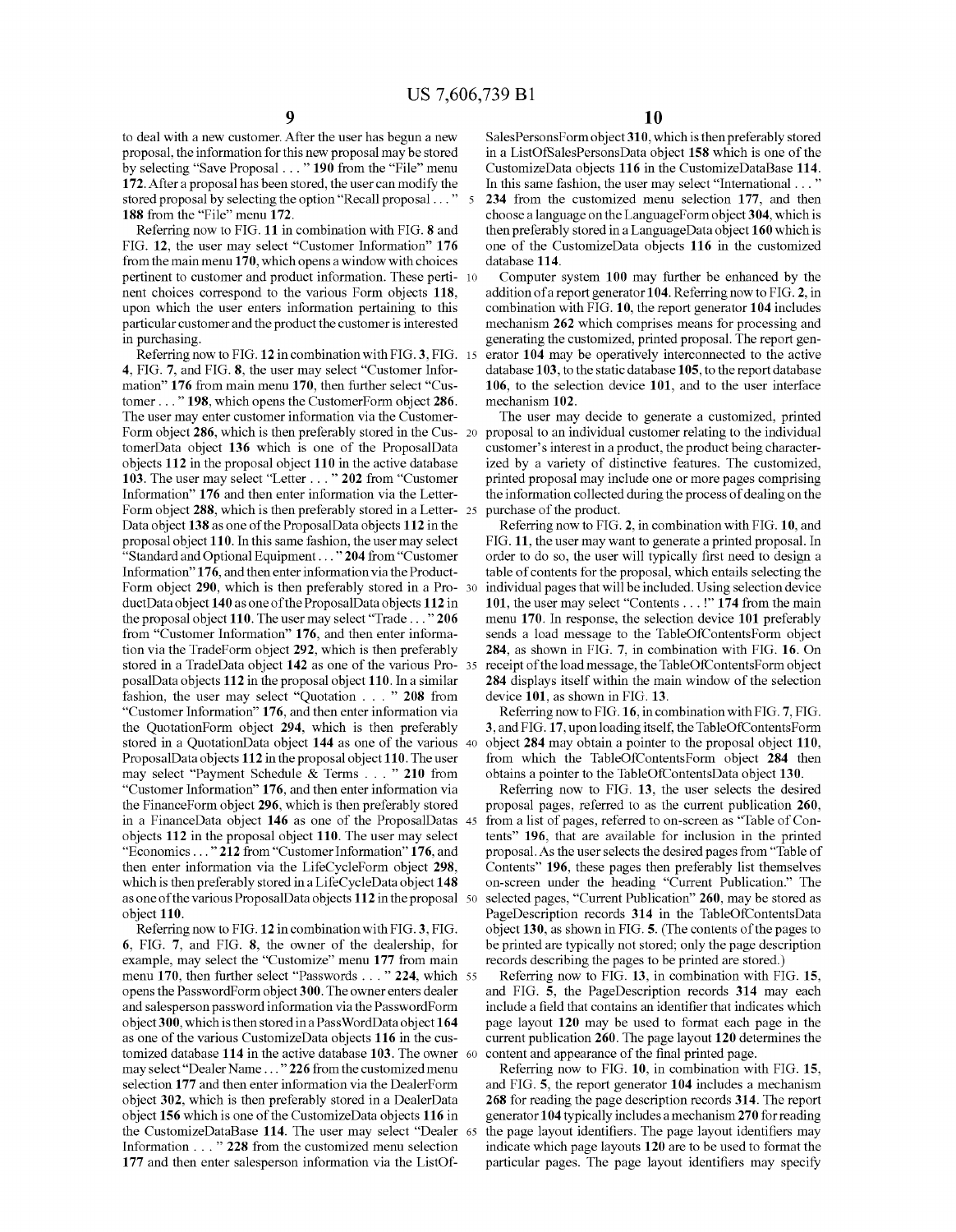which particular data is required, and also specify where that particular data will appear on the printed page. The report generator 104 provides a mechanism 285 for linking the page layout identifiers with the particular data that is to appear on the printed page. The report generator 104 typically includes 5 a mechanism 276 for placing the retrieved data in the appropriate locations on the page as described in the page layout.

Referring now to FIG. 2, in combination with FIG. 12, the user may decide to print the customized proposal for an individual customer. The user preferably selects "Print" 178 from the "File" menu 172, and further selects "Proposal" 218. The selection device 101 then sends a print request to the report generator 104.

Referring now to FIG. 10, in combination with FIG. 2, FIG. 3, and FIG. 9, the report generator 104 may include a mecha-15 nism 264, which queries the active database 103. The report generator 104 may include a mechanism 272 for locating and retrieving data from the active database 103. This active data typically includes the customer and product information entered by the user via the user interface 102, the information 20 which comprises the predetermined answers to predetermined questions, the predetermined answers corresponding to the individual customer who is to receive the proposal. The report generator 104 preferably provides a mechanism 285 for linking these predetermined answers (active data) with the 25 predetermined product pictures and text (static data) related to the individual features, benefits and environments that are of particular interest to the individual customer. These predetermined pictures and text may be obtained from the static database 105. The report generator 104 preferably includes 30 the following mechanisms: mechanism 266, which queries the static database 105; mechanism 274 for locating and retrieving data from the static database 105; a dealer personalization mechanism 280 for generating a printed proposal automatically customized for a particular dealer; a customer 35 personalization mechanism 282 for generating a printed proposal automatically personalized for a particular customer; and mechanism 278 for generating a printed proposal in a plurality of colors. For example, a generated printed proposal includes high-resolution graphics printed in real-life, photo-40 graphic-quality colors, producing a printed picture of a superior nature that enhances the readability as well as the overall appearance of the printed proposal.

The following is a description of a preferred embodiment of the computerized system for generating a customized, 45 printed proposal for an individual customer's purchase of a product. The system as generally described in FIG. 2 through FIG. 17 will further be detailed in the following discussion and FIG. 18 through FIG. 42. In the preferred embodiment discussion that follows, the user may select from several 50 generic types of pages to include in the printed proposal. The types of pages typically include cover sheets, personalized letters, product description pages, product specification pages, performance specification pages, trade-in specification pages, product Price Quotation pages, Finance plan 55 pages, Life Cycle evaluation pages, Table of Contents pages, and a Signature page. In the preferred embodiment, a Trademark may be printed on any of the pages of the proposal, and the proposal may be printed in any one of a plurality of languages.

#### Proposal

#### Cover Sheet

The user may decide to generate a customized, printed proposal that includes a cover sheet 250. To include this cover

65

12

sheet 250, the user may select "Contents" 174 from the main menu 170 of the selection device 101, as shown by step 18-1 of FIG. 18. In response, the selection device 101 preferably sends a load message to the TableOfContentsForm object, as shown by step 18-2 of FIG. 18. On receipt of the load message, the TableOfContentsForm object displays itself within the main window of the selection device 101. Upon loading itself, the TableOfContentsForm object may obtain a pointer to the proposal object 110, as shown by step 18-3 of FIG. 18. The TableOfContentsForm object then obtains a pointer from the proposal object 110 to the TableOfContentsData object 1-30, as shown by step 18-4 of FIG. 18. The user may then select the desired "Cover Page" 250 from a list of pages that are available for inclusion in the printed proposal, as shown by step 18-5 of FIG. 18. The selected page may be stored as a PageDescription record in the TableOfContentsData object 130, as shown by step 18-6 of FIG. 18. This PageDescription record may include a field that contains an identifier that indicates which page layout 120 may be used to format the cover sheet 250. The page layout 120 determines the content and appearance of the final printed page. The page layouts 120 may be stored in the report database 106.

To initiate the printing of the pages of the cover sheet 250, the user may select "Print" 178 from the main menu 170 of the selection device 101, as shown by step 19-1 of FIG. 19. In response, the selection device 101 preferably sends a print request to the report generator 104, as shown by step 19-2 of FIG. 19. The report generator 104 typically queries the active database 103 for successive page description records that describe the pages of the printed proposal, as shown by step 19-3 of FIG. 19. The active database 103 processes the request by searching the TableOfContentsData object 130 located in the current proposal. If the proposal is to include one or more cover sheet 250 pages comprising predetermined pictures and text related to features, benefits and environments of interest to the customer, the active database 103 preferably queries the TableOfContentsData object 130 for the applicable PageDescriptionRecord 314. The TableOf-ContentsData object 130 returns the relevant PageDescriptionRecord 314 to the active database 103. The active database 103 may then send the relevant PageDescriptionRecord 314 to the report generator 104, as shown by step 19-4 in FIG. 19. These PageDescriptionRecord 314 may include a field that contains an identifier that indicates which page layouts 120 may be used to format these particular cover sheet 250 pages. The report generator 104 preferably queries the report database 106 for the applicable page layouts 120, as shown by step 19-5 in FIG. 19. The report database 106 may return the relevant page layouts 120 to the report generator 104, as shown by step 19-6 in FIG. 19.

Each page layout 120 typically contains formatting specifications that indicate where specific cover sheet 250 information may appear on the printed page. The report generator 104 reads each format specification to determine the data required at that location on the page.

The report generator 104 retrieves the text and pictures relating to features, benefits and environments of particular interest to the customer from the static database 105 object, as 60 shown by step 19-9 in FIG. 19. The static database 105 will preferably return this information to the report generator 104, as shown by step 19-10 in FIG. 19. The report generator 104 typically repeats this process for each format specification on the page layout  $120$ , which builds a cover sheet  $250$  page that may then be sent to the printer, as shown by step 19-11 in FIG. 19. In this fashion, the Report Generator 104 may print one or more customized and individualized cover sheet 250 pages.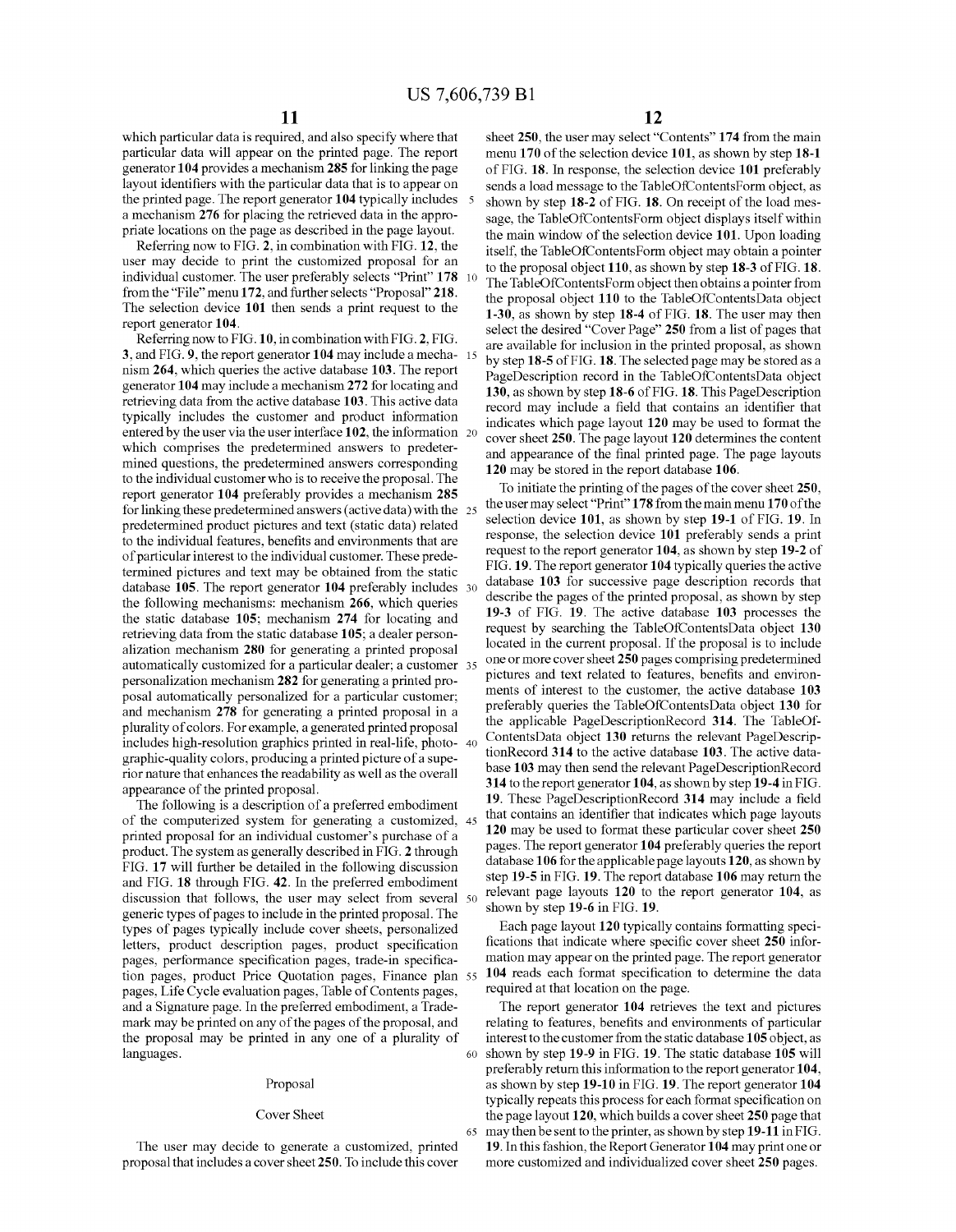The user interface 102 provides means for inputting the customer identification data of the individual customer who is to receive the proposal. The user may select "Customer Information" 176 from the main menu 170 of the selection device 101, as shown by step 20-1 in FIG. 20. In response, the 5 selection device 101 preferably sends a load message to the CustomerForm object 286, as shown by step 20-2 in FIG. 20. On receipt of the load message, the CustomerForm object 286 displays itself in a window within the main window of the selection device 101. The CustomerForm object 286 may  $10$ request a pointer to the current proposal, as shown by step 20-3 in FIG. 20. The CustomerForm object 286 typically requests from the current proposal a pointer to the Customer-Data object 136 for this proposal, as shown by step 20-4 in FIG. 20.

The CustomerForm object 286 presents a user interface 102 typically comprising text entry fields and predetermined questions for the user. The text entry fields allow the user to input the name, address, telephone number and other identification data of the individual customer who is to receive the 20 proposal, as shown by step 20-5 in FIG. 20. The predetermined questions allow the user to select one of a list of predetermined answers that correspond to the individual customer who is to receive the proposal. The customer information gathered by the CustomerForm object 286 may be stored 25 in a CustomerData object 136 within the current proposal, as shown by step 20-6 in FIG. 20.

The cover sheet 250 page layout 120 may specify that the name, address and telephone number or other identification data of the customer appear on the cover sheet 250. The 30 customer information may be stored in the CustomerData object 136 attached to the proposal.

The report generator 104 preferably reads format specifications from the page layout 120 via the report database 106, as shown by step 21-1 in FIG. 21. When the particular for- 35 matting specification in the page layout 120 requires the customer's name, address, or telephone number or other identification data to be included on a printed page, the report generator 104 preferably sends a request to the active database 103 for the specified customer information, as shown by 40 step 21-2 in FIG. 21. The active database 103 obtains the specified customer information from the CustomerData object 136 stored within the current proposal object 110. The active database 103 then returns this information to the report generator 104, as shown by step 21-3 in FIG. 21. The report 45 generator 104 preferably builds the page using this information and sends it to the printer, as shown by step 21-4 in FIG. 21.

The user interface 102 may also provide means for inputting the salesperson identification data of the salesperson who 50 is dealing with the individual customer. When a salesperson first accesses the selection device 101 to begin a proposal for a customer, a PasswordForm object is preferably displayed automatically. The salesperson may enter his/her name and password using the PasswordForm object 300, as shown by 55 step 22-1 in FIG. 22. The PasswordForm object 300 typically requests from the selection device 101 a pointer to the ListOf-SalesPersonsData object 158 in the customized database 114, as shown by step 22-2 in FIG. 22. The PasswordForm object 300, using this salesperson's password may locate the name, 60 address, and telephone number of the salesperson, which is stored in the customized database 114, in a ListOfSalesPersons object, as shown by step 22-3 in FIG. 22.

If the salesperson exists in the ListOfSalesPersons object, the selection device 101 will preferably create a new proposal, which will be the current proposal, as shown by step 22-4 in FIG. 22. The PasswordForm object 300 may then

65

obtain a pointer to the SalesPersonData object 134 in the proposal, as shown by step 22-5 in FIG. 22. The salesperson information may be stored in the SalesPersonData object 134 as a part of the current proposal, as shown by step 22-6 in FIG. 22.

Salesperson information for all the employees is preferably stored in the customized database 114 in a ListOfSalesPersons object. The employer may create an individual SalesPerson object for each employee. The ListOfSalesPersons object is a data structure containing a list of SalesPerson objects.

Dealership information may also be stored in the customized database 114 in the DealerName object. The SalesPerson object and DealerName object can be created by the employer when the system is first purchased. The employer may choose to secure these two databases so that only the employer's master password will allow access. These data structures may be modified by the employer via the customized menu selection 177 in the selection device 101.

The user may choose to modify the name, address, and telephone number of the salesperson who is dealing with the individual customer, if the salesperson information is not as it should appear in the printed proposal. To modify the salesperson information, the user may select the appropriate customized menu selection 177 in the main menu 170 of the selection device 101. However, access to the customized menu selection 177, that allows modification of salesperson information and passwords, may be restricted. If the employer has secured this data base, only the employer's master password should allow access to the salesperson information.

The cover sheet 250 page layouts 120 may specify that the name, address and telephone number of the salesperson appear on the cover sheet 250. The salesperson information is typically initially entered by the employer in the ListOfSales-PersonsData object 158 and is stored in the individual salesperson's SalesPersonData object 134 attached to the proposal. (See FIG. 22).

The report generator 104 reads format specifications from the page layout 120 via the report database 106, as shown by step 1-23 in FIG. 23. When the particular format specifiers require the salesperson's name, address and telephone number to be included on a page format, the report generator 104 preferably sends a request to the active database 103 for the specified salesperson information, as shown by step 2-23 in FIG. 23. The active database 103 may obtain this salesperson information from the SalesPersonData object 134 in the proposal and returns this salesperson information to the report generator 104, as shown by step 3-23 in FIG. 23. The report generator 104 preferably builds the page using this salesperson information and sends the page to the printer, as shown by step 4-23 in FIG. 23.

#### Proposal

#### Personalized Letter

When the user begins a deal with a customer, the user may want to include a personalized letter 254 in the customized, printed proposal that will be prepared for the customer.

The user interface 102 provides means for presenting a series of predetermined queries related to writing a letter 254 of interest to different potential customers who may purchase a product. The user interface 102 also provides means for inputting individualized answers to the predetermined queries, the individualized answers comprising a personalized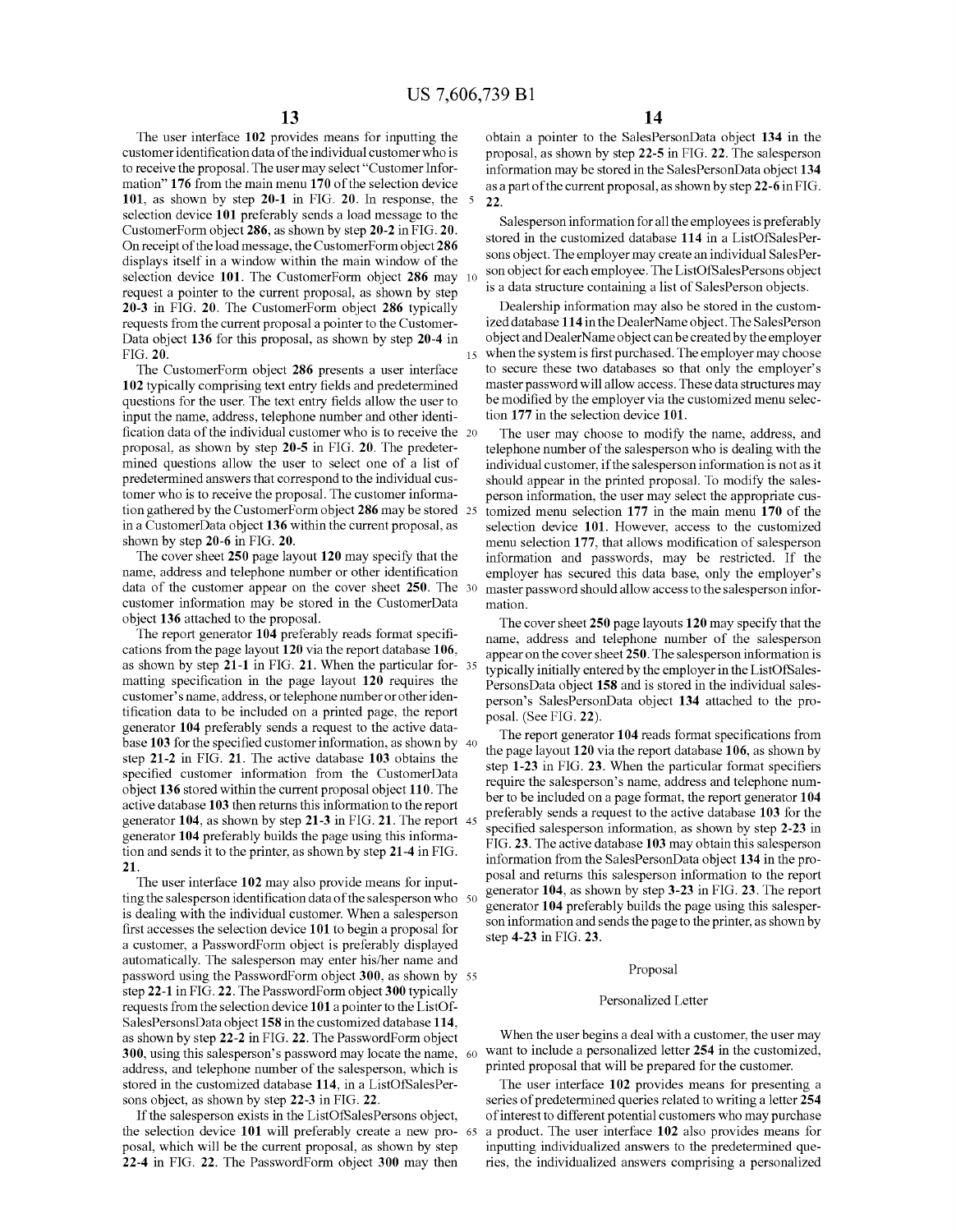letter 254 relating to product configurations that are of particular interest to the individual customer who is to receive the proposal.

The user may select "Customer Information" 176 from the main menu 170 of the selection device 101, as shown by step 24-1 in FIG. 24. The user further selects "Letter" 202 from the "Customer Information" menu 176. In response, the selection device 101 preferably sends a load message to the LetterForm object 288, as shown by step 24-2 in FIG. 24. On receipt of the load message, the LetterForm object 288 displays itself in a 10 window within the main window of the selection device 101. Upon loading itself, the LetterForm object 288 may obtain a pointer to a proposal object 110, as shown by step 24-3 in FIG. 24. The LetterForm object 288 then obtains a pointer from the proposal object 110 to a LetterData object 138, as shown by 15 step 24-4 in FIG. 24.

The LetterForm object 288 preferably presents a user interface 102 to the user comprising text entry fields and predetermined questions for the user, as shown by step 24-5 in FIG. 24. This user interface 102 is a means for inputting individu- 20 alized answers to the predetermined queries, the individualized answers relating to writing a personalized letter 254 regarding a product configuration that is of particular interest to the individual customer who is to receive the proposal. The predetermined questions allow the user to fill in the text entry 25 fields with predetermined answers that correspond to the customer who is to receive the proposal. The personalized letter 254 information gathered by the letterForm object 288 may then be stored in the LetterData object 138 which is attached to the current proposal object 110, as shown by step 30 24-6 in FIG. 24.

The user may decide to generate a customized, printed proposal that includes one or more pages comprising the personalized letter 254. To include these personalized letter 254 pages, the user may select "Contents" 174 from the main 35 menu 170 of the selection device 101, as shown by step  $18-1$ of FIG. 18. In response, the selection device 101 preferably sends a load message to the TableOfContentsForm object 284, as shown by step 18-2 of FIG. 18. On receipt of the load message, the TableOfContentsForm object 284 may display 40 itself within the main window of the selection device 101. Upon loading itself, the TableOfContentsForm object 284 obtains a pointer to the proposal object 110, as shown by step 18-3 of FIG. 18. The TableOfContentsForm object 284 then obtains a pointer from the proposal object 110 to the Table-45 OfContentsData object 130, as shown by step 18-4 of FIG. 18. The user may then select the desired Personalized letter 254 page from a list of pages that are available for inclusion in the printed proposal, as shown by step 18-5 of FIG. 18. The selected pages may be stored as PageDescriptionRecord 314 50 in a TableOfContentsData object 130, as shown by step 18-6 of FIG. 18. These PageDescriptionRecord 314 include a field that contains an identifier that indicates which page layout 120 may be used to format each personalized letter 254 page. The page layout 120 typically determines the content and 55 appearance of the final printed page. The page layouts 120 may be stored in the report database 106.

To initiate the printing of the personalized letter, the user may select "Print" 178 from the main menu 170 of the selection device 101, as shown by step 25-1 of FIG. 25. In 60 response, the selection device 101 preferably sends a print request to the report generator 104, as shown by step 25-2 of FIG. 25. The report generator 104 queries the active database 103 for successive page description records that describe the pages of the printed proposal, as shown by step 25-3 of FIG. 65 25. The active database 103 typically processes the request by searching the TableOfContentsData object 130 located in the

current proposal. If the proposal is to include one or more pages comprising the personalized letter 254, the active database 103 typically queries the TableOfContentsData object 130 for the applicable PageDescriptionRecord 314. The TableOfContentsData object 130 returns the relevant Page-DescriptionRecord 314 to the active database 103. The Active Database 103 may then send the relevant PageDescription-Record 314 to the report generator 104, as shown by step 25-4 in FIG. 25. These PageDescriptionRecord 314 may include a field that contains an identifier that indicates which page layouts 120 may be used to format these particular letter 254 pages. The report generator 104 queries the report database 106 for the applicable page layouts 120, as shown by step 25-5 in FIG. 25. The report database 106 returns the relevant page layouts 120 to the report generator 104, as shown by step 25-6 in FIG. 25.

Each page layout 120 contains formatting specifications that indicate where specific Personalized letter 254 information may appear on the printed page. The report generator 104 typically reads each format specification to determine the data required at that location on the page.

If the format specifications require data relating to the personalized letter 254, the report generator 104 preferably queries the active database 103, as shown by step 25-7 in FIG. 25. The active database 103 queries the LetterData object 138, locates and retrieves the applicable personalized letter 254 information from the LetterData object 138, and returns this personalized letter 254 information to the report generator  $104$ , as shown by step  $25-8$  in FIG.  $25$ .

If the format specifications require static pictures or text segments, then the report generator 104 preferably retrieves the applicable information from the static database 105 object, as shown by step 25-9 in FIG. 25. The static database 105 returns this information to the report generator 104 as shown in step 25-10 in FIG. 25. The report generator 104 typically repeats this process for each format specification on the page layout 120, which builds a personalized letter 254 page that is then sent to the printer, as shown by step 25-11 in FIG. 25.

In this fashion, the report generator 104 may print one or more customized and individualized letter 254 pages, along with the predetermined text segments and pictures that correspond with the personalized letter 254 information related to a particular product configuration.

The personalized letter  $254$  page layouts  $120$  may specify that the name, address and telephone number or other identification data of the customer appear on the letter 254 pages. The customer information may be initially entered via the CustomerForm object 286. (See FIG. 20). The customer information may be stored in the CustomerData object 136 attached to the proposal.

The report generator 104 preferably reads format specifications from the page layout 120 via the report database 106, as shown by step 21-1 in FIG. 21. When the particular formatting specification in the page layout 120 requires the customer's name, address, or telephone number or other identification data to be included on a printed page, the report generator 104 preferably sends a request to the active database 103 for the specified customer information, as shown by step 21-2 in FIG. 21. The active database 103 may obtain the specified customer information from the CustomerData object 136 stored within the current proposal object 110. The active database 103 then returns this information to the report generator 104, as shown by step 21-3 in FIG. 21. The report generator 104 typically builds the page using this information and sends it to the printer, as shown by step 21-4 in FIG. 21.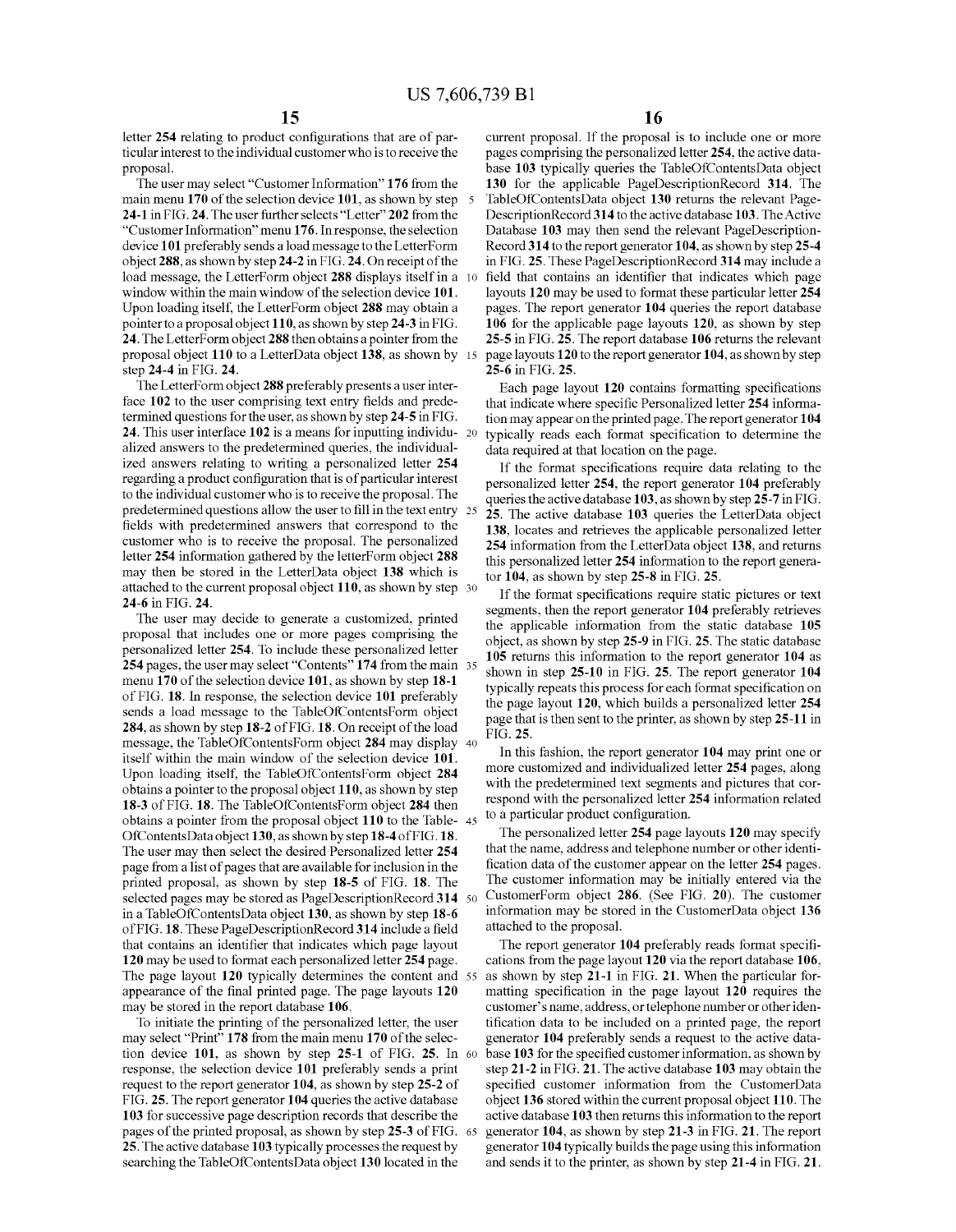$40<sub>1</sub>$ 

The letter 254 page layouts 120 may specify that the name, address and telephone number of the salesperson appear on the letter 254 pages. The salesperson information may be initially entered by the employer in the ListOfSalesPersons-Data object 158 and is stored in the individual salesperson's SalesPersonData object 134 attached to the proposal. (See FIG. 22). The report generator 104 may read format specifications from the page layout 120 via the report database 106, as shown by step 23-1 in FIG. 23. When the particular format specifiers require the salesperson's name, address and telephone number to be included on a page format, the report generator 104 preferably sends a request to the active database 103 for the specified salesperson information, as shown by step 23-2 in FIG. 23. The active database 103 obtains this salesperson information from the SalesPersonData object 15 134 in the proposal and returns this salesperson information to the report generator 104, as shown by step 23-3 in FIG. 23. The report generator 104 preferably builds the page using this salesperson information and sends the page to the printer, as shown by step 23-4 in FIG. 23.

#### Proposal

#### **Product Description Pages**

When the user begins a deal with a customer, the user may want to include in the customized, printed proposal one or more product description pages each comprising predetermined pictures and text relating to features, benefits and environments of interest to the customer.

The user interface 102 provides a means for presenting a series of predetermined queries related to features, benefits and environments of particular items of standard and optional equipment that may be included in the product. This product description information may be of interest to different poten-35 tial customers who may purchase the product. The user interface 102 is also a means for selecting particular items of standard and optional equipment about which product description information should appear in the printed proposal.

The user may select "Customer Information" 176 from the main menu 170 of the selection device 101, as shown by step 26-1 in FIG. 26. The user further selects "Standard and Optional Equipment" from the "Customer Information" 176 menu. In response, the selection device 101 preferably sends  $45$ a load message to the ProductForm object 290, as shown by step 26-2 in FIG. 26. On receipt of the load message, the ProductForm object 290 may display itself in a window within the main window of the selection device 101. Upon loading itself, the ProductForm object 290 obtains a pointer to  $50$ a proposal object 110, as shown by step 26-3 in FIG. 26. The ProductForm object 290 may then obtain a pointer from the proposal object 110 to a ProductData object 140, as shown by step 26-4 in FIG. 26.

The ProductForm object 290 presents a user interface 102 55 to the user typically comprising text entry fields and predetermined questions for the user, as shown by step 26-5 in FIG. 26. The predetermined questions allow the user to specify those items of standard and optional equipment about which features and benefits information is of particular interest to 60 the customer who is to receive the proposal. The product description information gathered by the ProductForm object 290 may then be stored in the ProductData object 140 which is attached to the current proposal object 110, as shown by step 26-6 in FIG. 26. 65

The user may decide to generate a customized, printed proposal that includes one or more product description pages.

18

To include these product description pages, the user may select "Contents" 174 from the main menu 170 of the selection device 101, as shown by step 18-1 of FIG. 18. In response, the selection device 101 preferably sends a load message to the TableOfContentsForm object 284, as shown by step 18-2 of FIG. 18. On receipt of the load message, the TableOfContentsForm object 284 may display itself within the main window of the selection device 101. Upon loading itself, the TableOfContentsForm object 284 obtains a pointer to the proposal object 110, as shown by step 18-3 of FIG. 18. The TableOfContentsForm object 284 then obtains a pointer from the proposal object 110 to the TableOfContentsData object 123, as shown by step 18-4 of FIG. 18. The user may then select the desired product description pages from a list of pages that are available for inclusion in the printed proposal, as shown by step 18-5 of FIG. 18. The selected pages may be stored as PageDescriptionRecord 314 in a TableOfContents-Data object 123, as shown by step 18-6 of FIG. 18. These PageDescriptionRecord 314 typically include a field that con-20 tains an identifier that indicates which page layout 120 may be used to format each product description page. The page layout 120 preferably determines the content and appearance of the final printed page. The page layouts 120 are stored in the report database 106.

To initiate the printing of the product description pages, the user may select "Print" 178 from the main menu 170 of the selection device 101, as shown by step 27-1 of FIG. 27. In response, the selection device 101 preferably sends a print request to the report generator 104, as shown by step 27-2 of FIG. 27. The report generator 104 may query the active database 103 for successive page description records that describe the pages of the printed proposal, as shown by step 27-3 of FIG. 27. The active database 103 typically processes the request by searching the TableOfContentsData object 130 located in the current proposal. If the proposal is to include one or more product description pages comprising predetermined pictures and text related to features, benefits and environments of interest to the customer, the active database 103 preferably queries the TableOfContentsData object 130 for the applicable PageDescriptionRecord 314. The TableOf-ContentsData object 130 returns the relevant PageDescriptionRecord 314 to the active database 103. The active database 103 may then send the relevant PageDescriptionRecord 314 to the report generator 104, as shown by step 27-4 in FIG. 27. These PageDescriptionRecord 314 may include a field that contains an identifier that indicates which page layouts 120 may be used to format these particular product description pages. The report generator 104 queries the report database 106 for the applicable page layouts 120, as shown by step 27-5 in FIG. 27. The report database 106 returns the relevant page layouts 120 to the report generator 104, as shown by step 27-6 in FIG. 27.

Each page layout 120 preferably contains formatting specifications that indicate where specific product description information may appear on the printed page. The report generator 104 reads each format specification to determine the data required at that location on the page.

If the format specifications require data relating to the features, benefits and environments of interest to a customer, the report generator 104 preferably queries the active database 103 for the standard and optional equipment product description information, as shown by step 27-7 in FIG. 27. The active database 103 queries the ProductData object  $140$ , locates and retrieves the selected items of standard and optional equipment from the ProductData object 140, and returns this information to the report generator 104, as shown by step 27-8 in FIG. 27.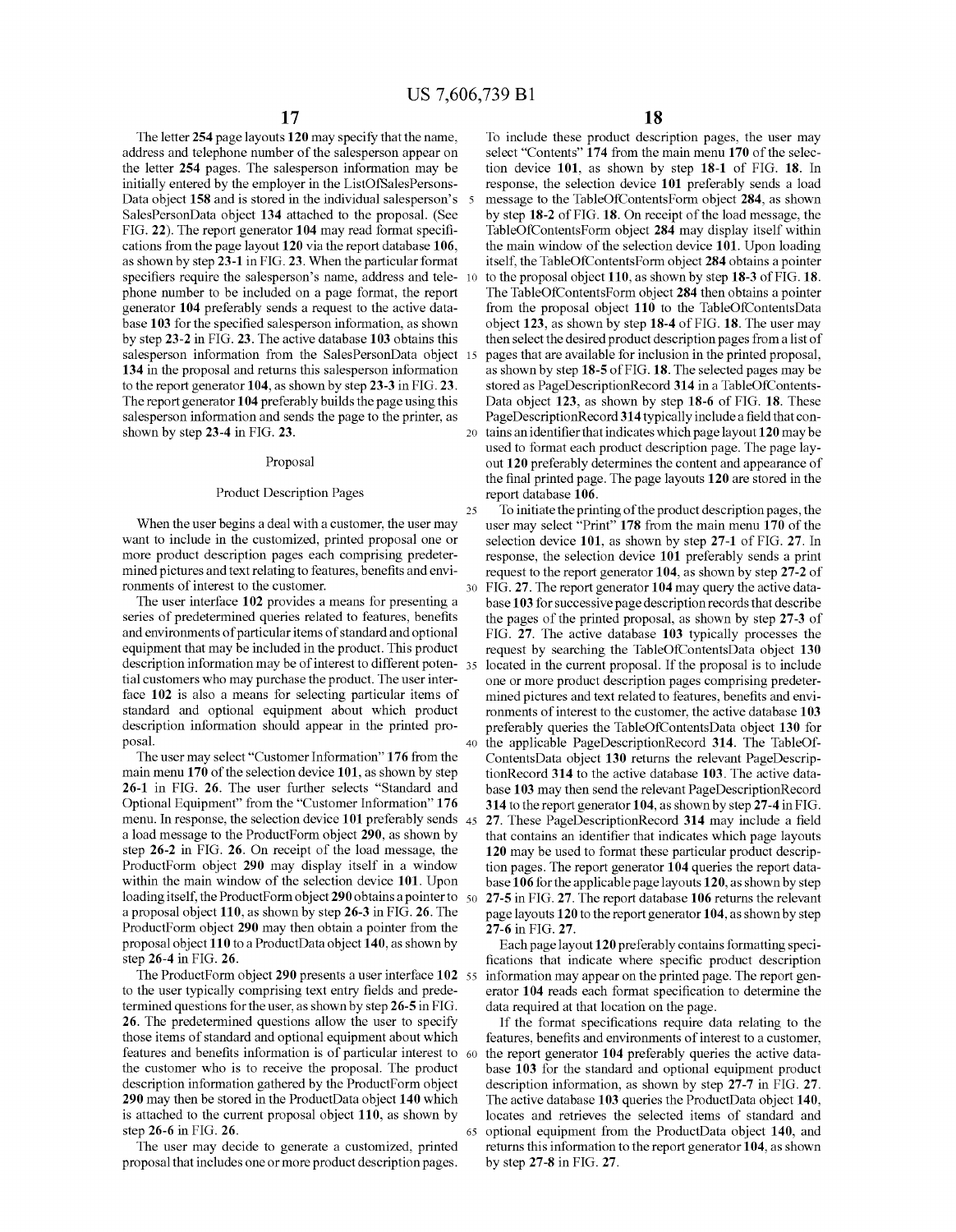25

 $35$ 

60

The report generator 104 typically retrieves the text and pictures relating to features, benefits and environments for items of standard and optional equipment selected for inclusion in the printed proposal from the static database 105 object, as shown by step 27-9 in FIG. 27. The static database 5 105 may return this information to the report generator 104, as shown by step 27-10 in FIG. 27. The report generator 104 preferably repeats this process for each format specification on the page layout 120, which builds a product description page that is then sent to the printer, as shown by step  $27-11$  in  $10$ FIG. 27. In this fashion, the Report Generator 104 may print one or more customized and individualized product description pages.

The product description page layout 120 may specify that the name, address and telephone number or other identification data of the customer appear on the product description pages. The customer information may be initially entered via the CustomerForm object 286. (See FIG. 20). The customer information may be stored in the CustomerData object 136 attached to the proposal.

The report generator 104 reads format specifications from the page layout 120 via the report database 106, as shown by step 21-1 in FIG. 21. When the particular formatting specification in the page layout 120 requires the customer's name, address, or telephone number or other identification data to be included on a printed page, the report generator 104 preferably sends a request to the active database 103 for the specified customer information, as shown by step 21-2 in FIG. 21. The active database 103 may obtain the specified customer information from the CustomerData object 136 stored within the current proposal object 110. The active database 103 then returns this information to the report generator 104, as shown by step 21-3 in FIG. 21. The report generator 104 typically builds the page using this information and sends it to the printer, as shown by step 21-4 in FIG. 21.

The product description page layout 120 may specify that the name, address and telephone number of the salesperson appear on the product description pages. The salesperson information may be initially entered by the employer, for  $_{40}$ example, in the ListOfSalesPersonsData object 158 and may be stored in the individual salesperson's SalesPersonData object 134 attached to the proposal. (See FIG. 22). The report generator 104 reads format specifications from the page layout 120 via the report database 106, as shown by step 23-1 in  $_{45}$ FIG. 23. When the particular format specifiers require the salesperson's name, address and telephone number to be included on a page format, the report generator 104 preferably sends a request to the active database 103 for the specified salesperson information, as shown by step 23-2 in FIG.  $_{50}$ 23. The active database 103 obtains this salesperson information from the SalesPersonData object 134 in the proposal and returns this salesperson information to the report generator 104, as shown by step 23-3 in FIG. 23. The report generator 104 typically builds the page using this salesperson informa-55 tion and sends the page to the printer, as shown by step 23-4 in FIG. 23.

#### Proposal

#### Product Specification Pages

When the user begins a deal with a customer, the user may want to include in the customized, printed proposal one or more individualized pages comprising the product specifica- 65 tion which is of particular interest to the customer who is to receive the proposal.

20

The user interface 102 provides a means for presenting a series of predetermined queries related to the particular items of standard and optional equipment that may be included in the product specification of particular interest to a customer. The user interface 102 also provides a means for selecting particular items of standard and optional equipment to be included in the product specification of a particular product.

The user may select "Customer Information" 176 from the main menu 170 of the selection device 101, as shown by step 28-1 in FIG. 28. The user may further select "Standard and Optional Equipment" from the "Customer Information" 176 menu. In response, the selection device 101 preferably sends a load message to the ProductForm object 290, as shown by step 28-2 in FIG. 28. On receipt of the load message, the ProductForm object 290 may display itself in a window within the main window of the selection device 101. Upon loading itself, the ProductForm object 290 obtains a pointer to a proposal object 110, as shown by step 28-3 in FIG. 28. The ProductForm object 290 then obtains a pointer from the proposal object 110 to a ProductData object 140, as shown by step 28-4 in FIG. 28.

The ProductForm object 290 presents a user interface 102 to the user typically comprising text entry fields and predetermined questions for the user, as shown by step 28-5 in FIG. 28. The predetermined questions allow the user to specify those items of standard and optional equipment to be included in the product specification of particular interest to the customer who is to receive the proposal. The product specification gathered by the ProductForm object 290 may then be stored in the ProductData object 140 which is attached to the current proposal object 110, as shown by step  $28-6$  in FIG. 28.

The user may decide to generate a customized, printed proposal that includes one or more product specification pages. To include these product specification pages, the user may select "Contents" 174 from the main menu 170 of the selection device 101, as shown by step 18-1 of FIG. 18. In response, the selection device 101 preferably sends a load message to the TableOfContentsForm object 284, as shown by step 18-2 of FIG. 18. On receipt of the load message, the TableOfContentsForm object 284 may display itself within the main window of the selection device 101. Upon loading itself, the TableOfContentsForm object 284 obtains a pointer to the proposal object 110, as shown by step 18-3 of FIG. 18. The TableOfContentsForm object 284 then obtains a pointer from the proposal object 110 to the TableOfContentsData object 130, as shown by step 18-4 of FIG. 18. The user may then select the desired product specification pages from a list of pages that are available for inclusion in the printed proposal, as shown by step 18-5 of FIG. 18. The selected pages may be stored as PageDescriptionRecord 314 in a TableOf-ContentsData object 130, as shown by step 18-6 of FIG. 18. These PageDescriptionRecord 314 typically include a field that contains an identifier that indicates which page layout 120 may be used to format each product specification page. The page layout 120 preferably determines the content and appearance of the final printed page. The page layout 120 may be stored in the report database 106.

To initiate the printing of the product specification pages, the user may select "Print" 178 from the main menu 170 of the selection device 101, as shown by step 29-1 of FIG. 29. In response, the selection device 101 preferably sends a print request to the report generator 104, as shown by step 29-2 of FIG. 29. The report generator 104 may query the Active Database 103 for successive page description records that describe the pages of the printed proposal, as shown by step 29-3 of FIG. 29. The active database 103 preferably processes the request by searching the TableOfContentsData object 130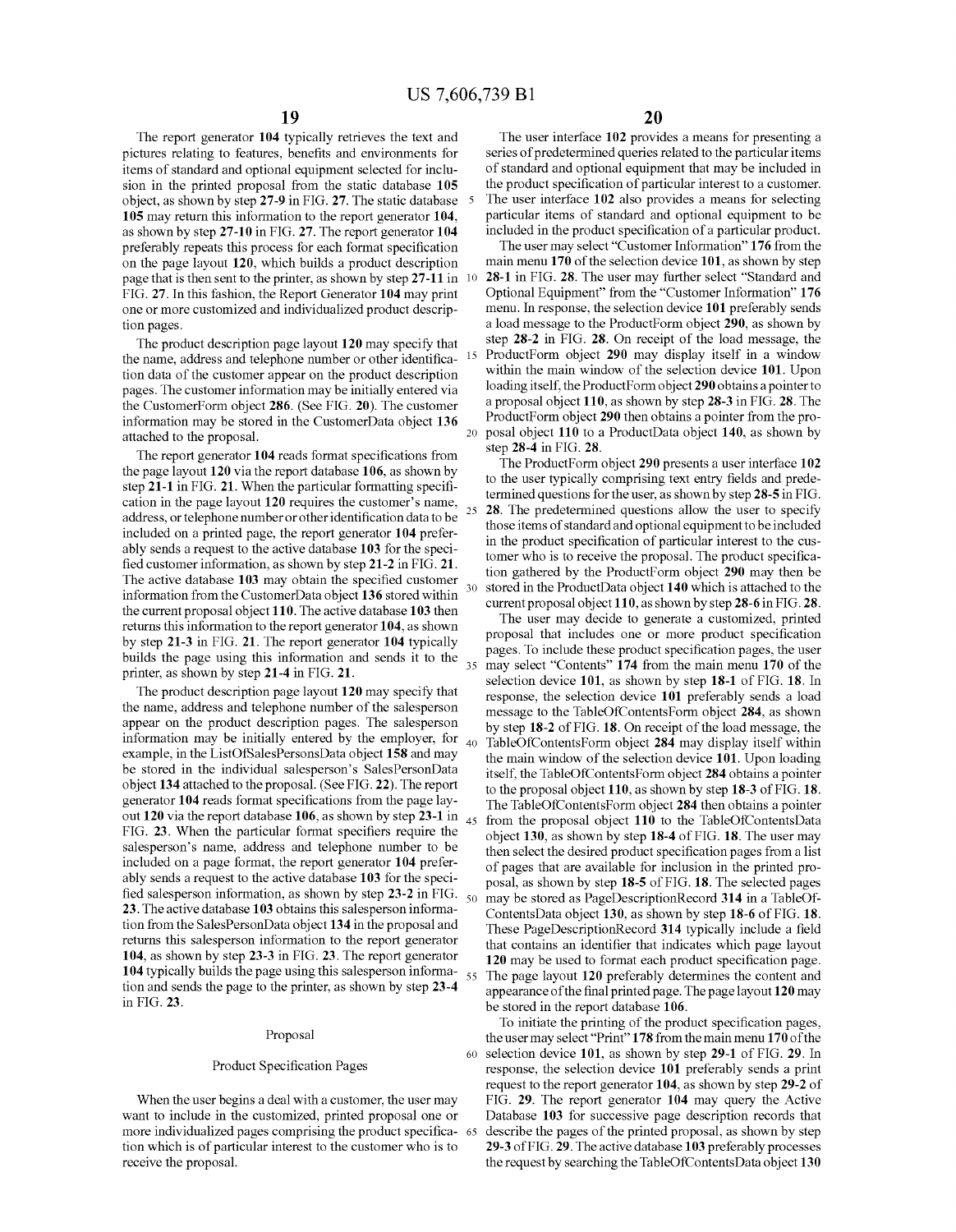located in the current proposal. If the proposal is to include one or more product specification pages, the active database 103 queries the TableOfContentsData object 130 for the applicable PageDescriptionRecord 314. The TableOfContentsData object 130 returns the relevant PageDescription-5 Record 314 to the active database 103. The active database 103 then sends the relevant PageDescriptionRecord 314 to the report generator 104, as shown by step 29-4 in FIG. 29. These PageDescriptionRecord 314 may include a field that contains an identifier that indicates which page layout 120 may be used to format these particular product specification pages. The report generator 104 queries the report database 106 for the applicable page layout 120, as shown by step 29-5 in FIG. 29. The report database 106 returns the relevant page layout 120 to the report generator 104, as shown by step 29-6 15 in FIG. 29.

Each page layout 120 preferably contains formatting specifications that indicate where specific product specification information may appear on the printed page. The report generator 104 reads each format specification to determine the 20 data required at that location on the page.

If the format specifications require data relating to the product specification of interest to a customer, the report generator 104 queries the active database 103 for the product specification information, as shown by step 29-7 in FIG. 29. 25 The active database 103 queries the ProductData object 140, locates and retrieves the product specification information from the ProductData object 140, and returns this information to the report generator 104, as shown by step 29-8 in FIG. 29.

The product specification information stored in the active 30 database 103 may be linked to additional product specification information stored in the static database 105. The additional product specification information may include weights and prices of the individual items of standard and optional equipment included in the product of interest to the customer. 35

The report generator 104 retrieves the additional product specification information for items of standard and optional equipment selected for inclusion in the printed proposal from the static database 105, as shown by step 29-9 in. FIG. 29. The static database  $105$  may return this information to the report 40 generator 104, as shown by step 29-10 in FIG. 29. The report generator 104 preferably repeats this process for each format specification on the page layout 120, which builds a product specification page that is then sent to the printer, as shown by step 29-11 in FIG. 29. In this fashion, the report generator 104 45 may print one or more customized and individualized product specification pages

The product specification page layout 120 may specify that the name, address and telephone number or other identification data of the customer appear on the product specification 50 pages. The customer information may be initially entered via the CustomerForm object 286. (See FIG. 20). The Customer information may be stored in the CustomerData object 136 attached to the proposal.

The report generator 104 may read format specifications 55 from the page layout  $120$  via the report database  $106$ , as shown by step 21-1 in FIG. 21. When the particular formatting specification in the page layout 120 requires the customer's name, address, or telephone number or other identification data to be included on a printed page, the report generator 60 104 preferably sends a request to the active database 103 for the specified customer information, as shown by step 21-2 in FIG. 21. The active database 103 obtains the specified customer information from the CustomerData object 136 stored within the current proposal object 110. The active database 65 103 then returns this information to the report generator 104, as shown by step 21-3 in FIG. 21. The report generator 104

typically builds the page using this information and sends it to the printer, as shown by step 21-4 in FIG. 21.

The product specification page layout 120 may specify that the name, address and telephone number of the salesperson appear on the product specification pages. The salesperson information may be initially entered by the employer, for example, in the ListOfSalesPersonsData object 158 and may be stored in the individual salesperson's SalesPersonData object 134 attached to the proposal. (See FIG. 22). The report generator 104 reads format specifications from the page layout 120 via the report database 106, as shown by step 23-1 in FIG. 23. When the particular format specifiers require the salesperson's name, address and telephone number to be included on a page format, the report generator 104 preferably sends a request to the active database 103 for the specified salesperson information, as shown by step 23-2 in FIG. 23. The active database 103 obtains this salesperson information from the SalesPersonData object 134 in the proposal and returns this salesperson information to the report generator 104, as shown by step 23-3 in FIG. 23. The report generator 104 typically builds the page using this salesperson information and sends the page to the printer, as shown by step 23-4 in FIG. 23.

#### Proposal

#### Performance Specification Pages

When the user begins a deal with a customer, the user may want to include in the customized, printed proposal one or more individualized pages comprising the performance specifications that are of particular interest to the customer who is to receive the proposal.

The user may decide to generate a customized, printed proposal that includes one or more performance specification pages 240. To include these performance specification pages 240, the user may select "Contents" 174 from the main menu 170 of the selection device 101, as shown by step 18-1 of FIG. 18. In response, the selection device 101 preferably sends a load message to the TableOfContentsForm object 284, as shown by step 18-2 of FIG. 18. On receipt of the load message, the TableOfContentsForm object 284 may display itself within the main window of the selection device 101. Upon loading itself, the TableOfContentsForm object 284 obtains a pointer to the proposal object 110, as shown by step 18-3 of FIG. 18. The TableOfContentsForm object 284 then obtains a pointer from the proposal object 110 to the TableOfContents-Data object 130, as shown by step 18-4 of FIG. 18. The user then selects the desired performance specification pages 240 from a list of pages that are available for inclusion in the printed proposal, as shown by step 18-5 of FIG. 18. The selected pages are stored as PageDescriptionRecord 314 in a TableOfContentsData object 130, as shown by step 18-6 of FIG. 18. These PageDescriptionRecord 314 include a field that contains an identifier that indicates which page layout 120 may be used to format each performance specification page 240. The page layout 120 preferably determines the content and appearance of the final printed page. The page layout 120 may be stored in the report database 106.

To initiate the printing of the performance specification pages 240, the user may select "Print" 178 from the main menu 170 of the selection device 101, as shown by step 30-1 of FIG. 30. In response, the selection device 101 preferably sends a print request to the report generator 104, as shown by step 30-2 of FIG. 30. The report generator 104 queries the active database 103 for successive page description records that describe the pages of the printed proposal, as shown by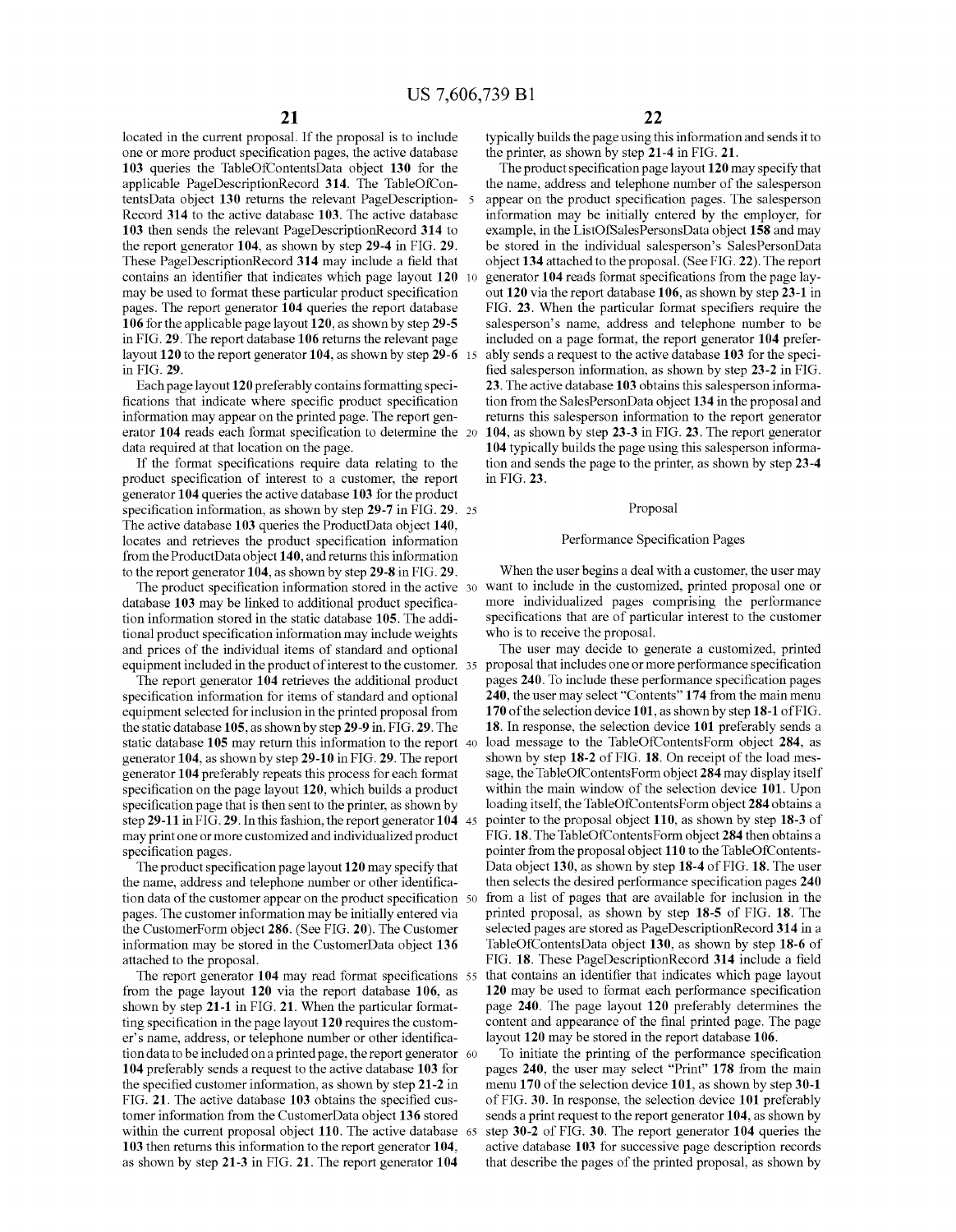step 30-3 of FIG. 30. The active database 103 processes the request by searching the TableOfContentsData object 130 located in the current proposal. If the proposal is to include one or more performance specification pages 240, the active database 103 queries the TableOfContentsData object 130 for 5 the applicable PageDescriptionRecord 314. The TableOf-ContentsData object 130 returns the relevant PageDescriptionRecord 314 to the active database 103. The active database 103 then sends the relevant PageDescriptionRecord 314 to the report generator 104, as shown by step 30-4 in FIG. 30.  $10$ These PageDescriptionRecord 314 may include a field that contains an identifier that indicates which page layout 120 may be used to format these particular performance specification pages 240. The report generator 104 queries the report database 106 for the applicable page layout 120, as shown by 15 step 30-5 in FIG. 30. The report database 106 returns the relevant page layout 120 to the report generator 104, as shown by step  $30-6$  in FIG.  $30$ .

Each page layout 120 typically contains formatting specifications that indicate where specific performance specifica- 20 the page to the printer, as shown by step 23-4 in FIG. 23. tion information may appear on the printed page. The report generator 104 may read each format specification to determine the data required at that location on the page.

If the format specifications require data relating to the 25 performance specification of interest to a customer, the report generator 104 queries the active database 103 for the performance specification information, as shown by step 30-7 in FIG. 30. The active database 103 will preferably handle the process of calculating the desired performance specification information based on the product specification stored within itself and additional performance information linked to this product information 238 and stored in the static database 105. The active database 103 may return this information to the report generator 104, as shown by step 30-8 in FIG. 30.

If the format specifications require static pictures or text segments, then the report generator 104 typically retrieves the applicable information from the static database 105 object, as shown by step 30-9 in FIG. 30. The report generator 104 may repeat this process for each format specification on the page layout, which builds a performance specification page 240 that is then sent to the printer, as shown by step 30-11 in FIG. 30. In this fashion, the report generator 104 may print one or more customized and individualized performance specification pages 240.

The performance specification page layout 120 may specify that the name, address and telephone number or other identification data of the customer appear on the performance specification pages 240. The customer information may be initially entered via the CustomerForm object 286. (See FIG.  $_{50}$ 20). The customer information may be stored in the CustomerData object 136 attached to the proposal.

The report generator 104 typically reads format specifications from the page layout 120 via the report database 106, as shown by step 21-1 in FIG. 21. When the particular format-55 ting specification in the page layout 120 requires the customer's name, address, or telephone number or other identification data to be included on a printed page, the report generator 104 preferably sends a request to the active database 103 for the specified customer information, as shown by step 21-2 in 60 FIG. 21. The active database 103 obtains the specified customer information from the customerData object 136 stored within the current proposal object 110. The active database 103 then returns this information to the report generator 104, as shown by step 21-3 in FIG. 21. The report generator 104 may then build the page using this information and sends it to the printer, as shown by step 21-4 in FIG. 21.

The performance specification page layout 120 may specify that the name, address and telephone number of the salesperson appear on the performance specification pages 240. The salesperson information may be initially entered by the employer in the ListOfSalesPersonsData object 158 and is stored in the individual salesperson's SalesPersonData object 134 attached to the proposal. (See FIG. 22). The report generator 104 reads format specifications from the page layout via the report database 106, as shown by step 23-1 in FIG. 23. When the particular format specifiers require the salesperson's name, address and telephone number to be included on a page format, the report generator 104 preferably sends a request to the active database 103 for the specified salesperson information, as shown by step 23-2 in FIG. 23. The active database 103 obtains this salesperson information from the SalesPersonData object 134 in the proposal and returns this salesperson information to the report generator 104, as shown by step 23-3 in FIG. 23. The report generator 104 typically builds the page using this salesperson information and sends

#### Proposal

#### Trade-in Pages

When the user begins a deal with a customer, the customer may want to trade in a product, in which case, the user will typically want to include individualized trade-in product information pages 242 in the customized, printed proposal that will be prepared for the customer.

The user interface 102 provides means for presenting a series of predetermined queries related to the description and appraised value of a trade-in product to be traded in by the individual customer who is to receive the proposal. The user 35 interface 102 also provides means for inputting individualized answers to the predetermined queries, the individualized answers relating to the description and appraised value of a trade-in product to be traded in by the individual customer who is to receive the proposal.

The user may select "Customer Information" 176 from the main menu 170 of the selection device 101, as shown by step 31-1 in FIG. 31. The user further selects "Trade" 206 from the customer information menu. In response, the selection device 101 preferably sends a load message to the TradeForm object 292, as shown by step 31-2 in FIG. 31. On receipt of the load message, the TradeForm object 292 may display itself in a window within the main window of the selection device 101. Upon loading itself, the TradeForm object 292 obtains a pointer to a proposal object 110, as shown by step 31-3 in FIG. 31. The TradeForm object 292 then obtains a pointer from the proposal object 110 to a TradeData object 142, as shown by step 31-4 in FIG. 31.

The TradeForm object 292 presents a user interface 102 to the user typically comprising text entry fields and predetermined questions for the user, as shown by step 31-5 in FIG. 31. This user interface 102 allows the user to enter information regarding a trade-in product to be traded in by the individual customer who is to receive the proposal. The user may fill in various data fields with information comprising a description and appraised value for the trade-in product. The predetermined questions allow the user to select one of a list of predetermined answers that correspond to the trade-in product of the customer who is to receive the proposal. The trade-in information gathered by the TradeForm object 292 may be stored in the TradeData object 142 which is attached to the current proposal object 110, as shown by step 31-6 in FIG. 31.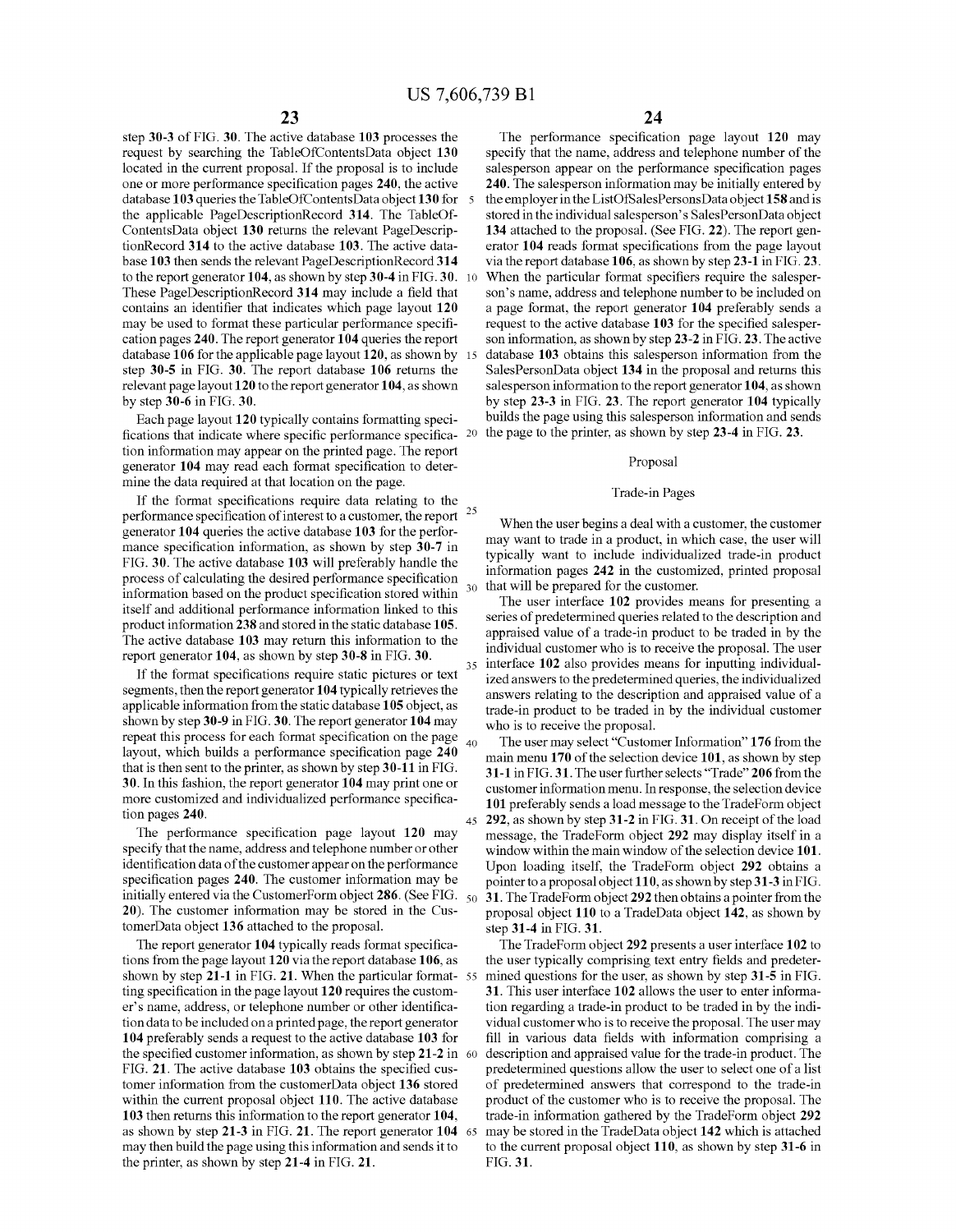55

The user may decide to generate a customized, printed proposal that includes one or more pages comprising the description and appraised value of a trade-in product. To include these trade-in pages, the user may select "Contents" 174 from the main menu 170 of the selection device 101, as shown by step 18-1 of FIG. 18. In response, the selection device 101 preferably sends a load message to the TableOf-ContentsForm object 284, as shown by step 18-2 of FIG. 18. On receipt of the load message, the TableOfContentsForm object 284 may display itself within the main window of the selection device 101. Upon loading itself, the TableOfContentsForm object 284 obtains a pointer to the proposal object 110, as shown by step 18-3 of FIG. 18. The TableOfContents-Form object 284 then obtains a pointer from the proposal object 110 to the TableOfContentsData object 130, as shown by step 18-4 of FIG. 18. The user may then select the desired trade-in pages from a list of pages that are available for inclusion in the printed proposal, as shown by step 18-5 of FIG. 18. The selected pages may be stored as PageDescrip-  $_{20}$ tionRecord 314 in TableOfContentsData object 130, as shown by step 18-6 of FIG. 18. These PageDescription-Record 314 include a field that contains an identifier that indicates which page layout 120 may be used to format each trade-in page 242. The page layout 120 preferably determines 25 the content and appearance of the final printed page. The page layouts 120 may be stored in the report database 106.

To initiate the printing of the trade-in pages 242 comprising the description and appraised value of the trade-in product, the user may select "print" 178 from the main menu 170 of the selection device 101, as shown by step 32-1 of FIG. 32. In response, the selection device 101 preferably sends a print request to the report generator 104, as shown by step 32-2 of FIG. 32. The report generator 104 queries the active database  $35$ 103 for successive page description records that describe the pages of the printed proposal, as shown by step 32-3 of FIG. 32. The active database 103 typically processes the request by searching the TableOfContentsData object 130 located in the current proposal. If the proposal is to include one or more pages comprising the description and appraised value of a trade-in product, the active database 103 queries the Table-OfContentsData object 130 for the applicable PageDescriptionRecord 314. The TableOfContentsData object 130 returns the relevant PageDescriptionRecord 314 to the active database 103. The active database 103 then sends the relevant PageDescriptionRecord 314 to the report generator 104, as shown by step 32-4 in FIG. 32. These PageDescriptionRecord 314 may include a field that contains an identifier that indicates which page layout may be used to format these particular trade-in pages 242. The report generator 104 queries the report database 106 for the applicable page layout, as shown by step 32-5 in FIG. 32. The report database 106 returns the relevant page layout to the report generator 104, as shown by step 32-6 in FIG. 32.

Each page layout may contain formatting specifications that indicate where specific information regarding the description and appraised value of the trade-in product may appear on the printed page. The report generator 104 may read each format specification to determine the data required at  $_{60}$ that location on the page.

If the format specifications require data relating to the description and appraised value of the trade-in product, the report generator 104 preferably queries the active database 103, as shown by step 32-7 in FIG. 32. The active database 65 103 queries the TradeData object 142, locates and retrieves the applicable description and appraised value information

from the TradeData object 142, and returns this trade-in information to the report generator 104, as shown by step 32-8 in FIG. 32.

If the format specifications require static pictures or text segments, then the report generator 104 may retrieve the applicable information from the static database 105 object, as shown by step 32-9 in FIG. 32. The static database 105 may return this information to the report generator 104, as shown by step 32-10 in FIG. 32. The report generator 104 typically repeats this process for each format specification on the page layout, which builds a trade-in page 242 that may then be sent to the printer, as shown by step 32-11 in FIG. 32.

In this fashion, the report generator 104 may print one or more customized and individualized trade-in product pages 242 which comprise the description and appraised value of a trade-in product, along with the predetermined text segments and pictures that correspond with this specified trade-in product.

The trade-in page layout 120 may specify that the name, address and telephone number or other identification data of the customer appear on the trade-in pages. The customer information may be initially entered via the CustomerForm object 286. (See FIG. 20). The customer information may be stored in the CustomerData object 136 attached to the proposal.

The report generator 104 may read format specifications from the page layout via the report database 106, as shown by step 21-1 in FIG. 21. When the particular formatting specification in the page layout requires the customer's name, address, or telephone number or other identification data to be included on a printed page, the report generator 104 preferably sends a request to the active database 103 for the specified customer information, as shown by step 21-2 in FIG. 21. The active database 103 obtains the specified customer information from the CustomerData object 136 stored within the current proposal object 110. The active database 103 then returns this information to the report generator 104, as shown by step 21-3 in FIG. 21. The report generator 104 typically builds the page using this information and sends it to the printer, as shown by step 21-4 in FIG. 21.

The trade-in page layout may specify that the name, address and telephone number of the salesperson appear on the trade-in pages. The salesperson information may be initially entered by the employer in the ListOfSalesPersonsData object 158 and may be stored in the individual salesperson's SalesPersonData object 134 attached to the proposal. (See FIG. 22). The report generator 104 may read format specifications from the page layout via the report database 106, as shown by step 23-1 in FIG. 23. When the particular format specifiers require the salesperson's name, address and telephone number to be included on a page format, the report generator 104 preferably sends a request to the active database 103 for the specified salesperson information, as shown by step 23-2 in FIG. 23. The active database 103 obtains this salesperson information from the SalesPersonData object 134 in the proposal and returns this salesperson information to the report generator 104, as shown by step 23-3 in FIG. 23. The report generator 104 typically builds the page using this salesperson information and sends the page to the printer, as shown by step 23-4 in FIG. 23.

#### Proposal

#### Product Price Quotation Pages

The user interface 102 provides means for presenting a series of predetermined queries related to the product price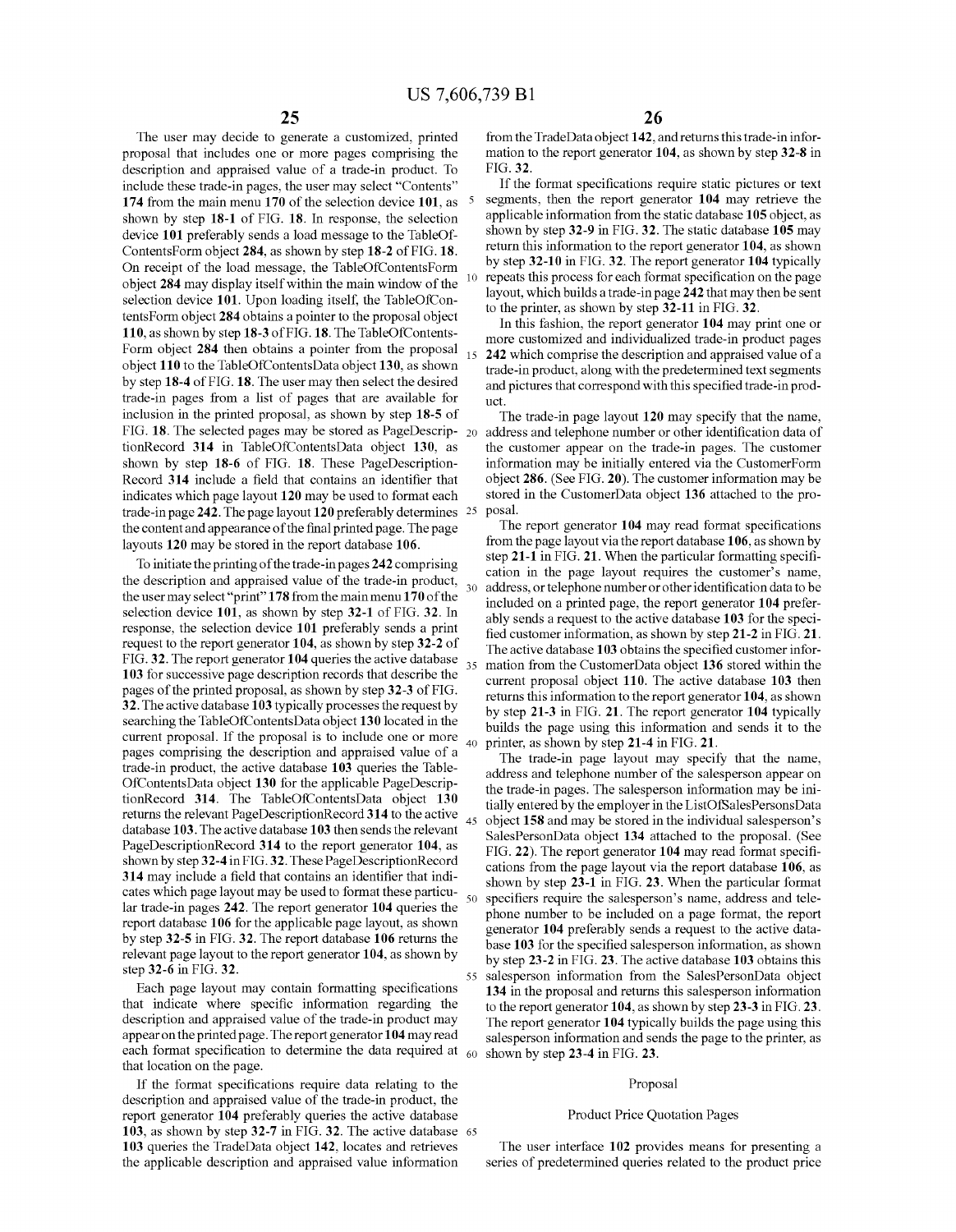30

quotation for a product of interest to a potential customer. The user interface 102 also provides means for inputting individualized answers to the predetermined queries, the individualized answers relating to the product price quotation of a particular product configuration that is of particular interest to  $5$ the individual customer who is to receive the proposal.

The user may select "Customer Information" 176 from the main menu 170 of the selection device 101, as shown by step 33-1 in FIG. 33. The user may further select "Quotation" from the "Customer Information" 176 menu. In response, the selection device 101 preferably sends a load message to the QuotationForm object 294, as shown by step 33-2 in FIG. 33. On receipt of the load message, the QuotationForm object 294 may display itself in a window within the main window of the selection device 101. Upon loading itself, the Quotation-Form object 294 obtains a pointer to a proposal object 110, as shown by step 33-3 in FIG. 33. The QuotationForm object 294 then obtains a pointer from the proposal object 110 to a QuotationData object 144, as shown by step 33-4 in FIG. 33.  $_{20}$ 

The QuotationForm object 294 presents a user interface 102 to the user typically comprising text entry fields and predetermined questions for the user, as shown by step 33-5 in FIG. 33. The user interface 102 provides means for inputting individualized answers to the predetermined queries, the individualized answers relating to the price quotation for a product configuration that is of particular interest to the individual customer who is to receive the proposal. The predetermined questions may allow the user to modify the price quotation for to a product configuration that is of particular interest to the customer who is to receive the proposal. The price quotation information gathered by the QuotationForm object 294 may then be stored in the QuotationData object 144 which is attached to the current proposal object 110, as shown by step 33-6 in FIG. 33. The user may wish to compare the product  $35$ price quotations of different product configurations. This comparison may be accomplished by repeating the process described above and in FIG. 33 to create multiple Quotation-Data objects 144.

When the user begins a deal with a customer, the user may 40 want to include in the proposal one or more individualized pages comprising the product price quotation which is of particular interest to the customer who is to receive the proposal. To include the product price quotation pages, the user may select "Contents" 174 from the main menu 170 of the 45 selection device 101, as shown by step 18-1 of FIG. 18. In response, the selection device 101 preferably sends a load message to the TableOfContentsForm object 284, as shown by step 18-2 of FIG. 18. On receipt of the load message, the TableOfContentsForm object 284 may display itself within 50 the main window of the selection device 101. Upon loading itself, the TableOfContentsForm object 284 obtains a pointer to the proposal object  $110$ , as shown by step 18-3 of FIG. 18. The TableOfContentsForm object 284 then obtains a pointer from the proposal object 110 to the TableOfContentsData 55 object 130, as shown by step 18-4 of FIG. 18. The user may then select the desired price quotation pages from a list of pages that are available for inclusion in the printed proposal, as shown by step 18-5 of FIG. 18. The selected pages may be stored as PageDescriptionRecord 314 in a TableOfContents-60 Data object 130, as shown by step 18-6 of FIG. 18. These PageDescriptionRecord 314 typically include a field that contains an identifier that indicates which page layout may be used to format each price quotation page. The page layout may determine the content and appearance of the final printed 65 page. The page layout may be stored in the report database 106.

To initiate the printing of the product price quotation pages, the user may select "Print" 178 from the main menu 170 of the selection device 101, as shown by step 34-1 of FIG. 34. In response, the selection device 101 preferably sends a print request to the report generator 104 as shown by step 34-2 of FIG. 34. The report generator 104 queries the active database 103 for successive page description records that describe the pages of the printed proposal, as shown by step 34-3 of FIG. 34. The active database 103 typically processes the request by searching the TableOfContentsData object 130 located in the current proposal. If the proposal is to include one or more product price quotation pages, the active database 103 queries the TableOfContentsData object 130 for the applicable Page-DescriptionRecord 314. The TableOfContentsData object 130 returns the relevant PageDescriptionRecord 314 to the active database 103. The active database 103 then sends the relevant PageDescriptionRecord 314 to the report generator 104, as shown by step 34-4 in FIG. 34. These PageDescriptionRecord 314 may include a field that contains an identifier that indicates which page layout may be used to format these particular product price quotation pages. The report generator 104 queries the report database 106 for the applicable page layout, as shown by step 34-5 in FIG. 34. The report database 106 returns the relevant page layout to the report generator 104, as shown by step 34-6 in FIG. 34.

Each page layout preferably contains formatting specifications that indicate where specific product price quotation information may appear on the printed page. The report generator 104 may read each format specification to determine the data required at that location on the page.

If the format specifications require data relating to the product price quotation of interest to a customer, the report generator 104 queries the active database 103 for the product price quotation information, as shown by step 34-7 in FIG. 34. The active database 103 will preferably handle the process of calculating the desired product price quotation based on the product specification stored within itself and on additional price information stored in the static database 105 and linked to this product information 238. The active database 103 may return this information to the report generator 104, as shown by step  $34-8$  in FIG. 34.

If the format specifications require static pictures or text segments, then the report generator 104 preferably retrieves the applicable information from the static database 105 object, as shown by step 34-9 in FIG. 34. The static database 105 may return this information to the report generator 104, as shown by step 34-10 in FIG. 34. The report generator 104 typically repeats this process for each format specification on the page layout, which builds a product price quotation page that is then sent to the printer, as shown by step 34-11 in FIG. 34. In this fashion, the report generator 104 may print one or more customized and individualized product price quotation pages.

The product price quotation page layout may specify that the name, address and telephone number or other identification data of the customer appear on the product price quotation pages. The customer information was initially entered via the CustomerForm object 286. (See FIG. 20). The customer information may be stored in the CustomerData object 136 attached to the proposal.

The report generator 104 reads format specifications from the page layout via the report database 106, as shown by step 21-1 in FIG. 21. When the particular formatting specification in the page layout requires the customer's name, address, or telephone number or other identification data to be included on a printed page, the report generator 104 preferably sends a request to the active database 103 for the specified customer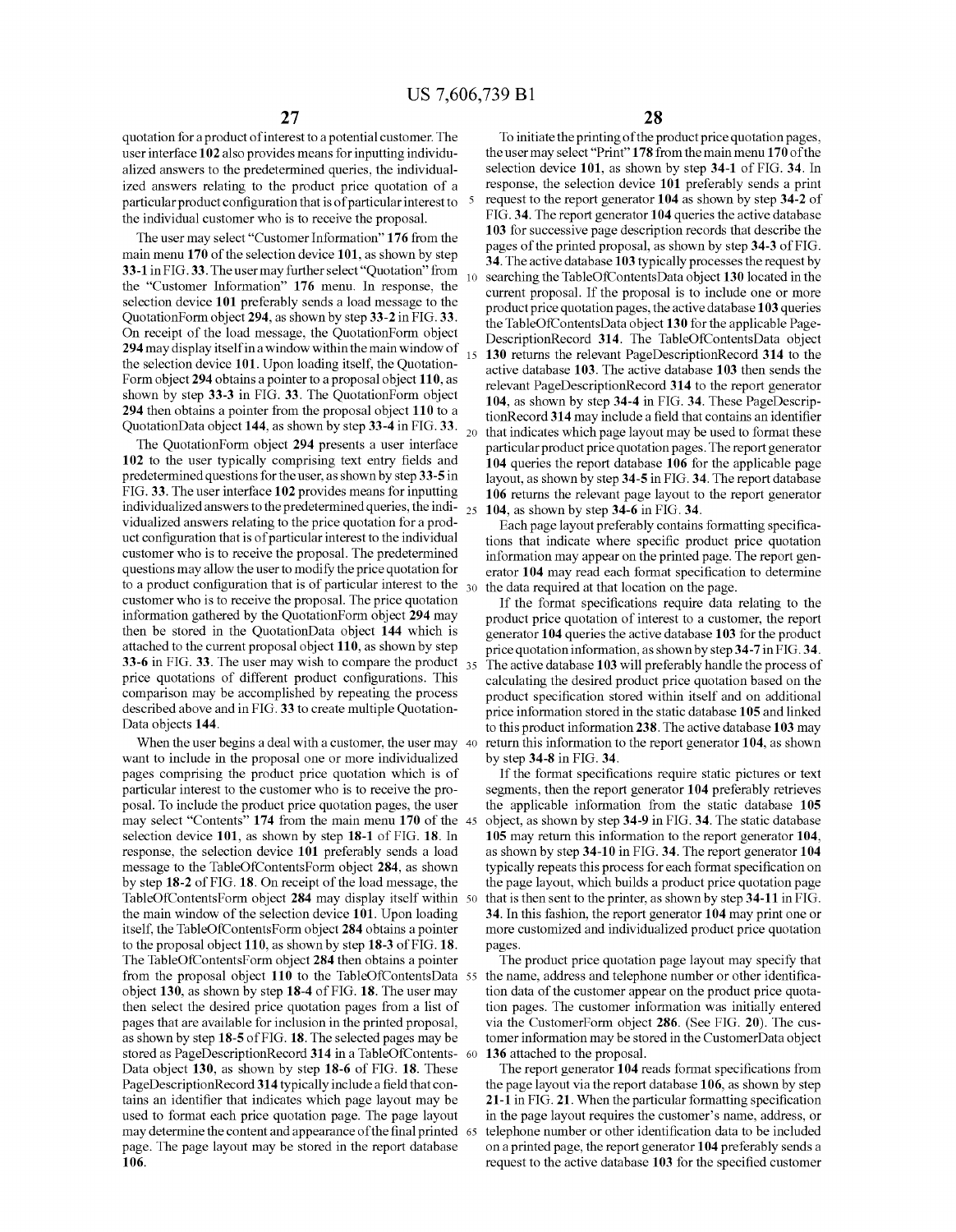information, as shown by step 21-2 in FIG. 21. The active database 103 obtains the specified customer information from the CustomerData object 136 stored within the current proposal object 110. The active database 103 then returns this information to the report generator 104, as shown by step 21-3 5 in FIG. 21. The report generator 104 typically builds the page using this information and sends it to the printer, as shown by step 21-4 in FIG. 21.

The product price quotation page layout may specify that the name, address and telephone number of the salesperson 10 appear on the product price quotation pages. The salesperson information may be initially entered by the employer in the ListOfSalesPersonsData object 158 and is stored in the individual salesperson's SalesPersonData object 134 attached to the proposal. (See FIG. 22). The report generator 104 reads 15 format specifications from the product price quotation page layout via the report database 106, as shown by step 23-1 in FIG. 23. When the particular format specifiers require the salesperson's name, address and telephone number to be included on a page format, the report generator 104 prefer-20 ably sends a request to the active database 103 for the specified salesperson information, as shown by step 23-2 in FIG. 23. The active database 103 obtains this salesperson information from the SalesPersonData object 134 in the proposal and returns this salesperson information to the report generator 25 104, as shown by step 23-3 in FIG. 23. The report generator 104 typically builds the page using this salesperson information and sends the page to the printer, as shown by step 23-4 in FIG. 23.

#### Proposal

#### **Finance Pages**

When the user begins a deal with a customer, the user may  $35$ want to include one or more individualized pages which comprise the financing information to be included in the customized, printed proposal that will be prepared for the customer.

The user interface 102 provides means for presenting a series of predetermined queries related to financing a product  $_{40}$ of interest to different potential customers who may purchase the product. The user interface 102 also provides means for inputting individualized answers to the predetermined queries, the individualized answers relating to the finance cost of product configurations that are of particular interest to the 45 individual customer who is to receive the proposal.

The user may select "Customer Information" 176 from the main menu 170 of the selection device 101, as shown by step 35-1 in FIG. 35. The user may further select "Payment Schedule & Terms" from the "Customer Information" 176 menu. In 50 response, the selection device 101 preferably sends a load message to the FinanceForm object 296, as shown by step 35-2 in FIG. 35. On receipt of the load message, the Finance-Form object 296 may display itself in a window within the main window of the selection device 101. Upon loading itself, 55 the Finance Form object 296 obtains a pointer to a proposal object 110, as shown by step 35-3 in FIG. 35. The Finance-Form object 296 then obtains a pointer from the proposal object 110 to a FinanceData object 146, as shown by step 35-4 in FIG. 35. 60

The FinanceForm object 296 presents a user interface 102 to the user typically comprising text entry fields and predetermined questions for the user, as shown by step 35-5 in FIG. 35. This user interface 102 provides means for inputting individualized answers to the predetermined queries, the indi- 65 vidualized answers relating to financing a product configuration that is of particular interest to the individual customer

30

who is to receive the proposal. The predetermined questions allow the user to select one of a list of predetermined answers that correspond to the financing of a product configuration that is of particular interest to the customer who is to receive the proposal. The finance cost information gathered by the FinanceForm object 296 is then stored in the FinanceData object 146 which is attached to the current proposal object 110, as shown by step 35-6 in FIG. 35. The user may wish to compare the finance cost of different finance plans. This comparison may be accomplished by repeating the process described above and in FIG. 35 to create multiple Finance-Data objects 146.

The user may decide to generate a customized, printed proposal that includes one or more pages comprising the financing information. To include these finance pages, the user may select "Contents" 174 from the main menu 170 of the selection device 101, as shown by step 18-1 of FIG. 18. In response, the selection device 101 preferably sends a load message to the TableOfContentsForm object 284, as shown by step 18-2 of FIG. 18. On receipt of the load message, the TableOfContentsForm object 284 may display itself within the main window of the selection device 101. Upon loading itself, the TableOfContentsForm object 284 obtains a pointer to the proposal object 110, as shown by step 18-3 of FIG. 18. The TableOfContentsForm object 284 then obtains a pointer from the proposal object 110 to the TableOfContentsData object 130, as shown by step 18-4 of FIG. 18. The user may then select the desired finance pages from a list of pages that are available for inclusion in the printed proposal, as shown by step 18-5 of FIG. 18. The selected pages may be stored as PageDescriptionRecord 314 in a TableOfContentsData object 130, as shown by step 18-6 of FIG. 18. These PageDescriptionRecord 314 include a field that contains an identifier that indicates which page layout may be used to format each finance page. The page layout may determine the content and appearance of the final printed page. The page layout may be stored in the report database 106.

To initiate the printing of the Finance pages, the user may select "Print" 178 from the main menu 170 of the selection device 101, as shown by step 36-1 of FIG. 36. In response, the selection device 101 preferably sends a print request to the report generator 104, as shown by step 36-2 of FIG. 36. The report generator 104 queries the active database 103 for successive page description records that describe the pages of the printed proposal, as shown by step 36-3 of FIG. 36. The active database 103 typically processes the request by searching the TableOfContentsData object 130 located in the current proposal. If the proposal is to include one or more pages comprising the financing information of a product configuration, the active database 103 may query the TableOfContentsData object 130 for the applicable PageDescriptionRecord 314. The TableOfContentsData object 130 returns the relevant PageDescriptionRecord 314 to the active database 103. The active database 103 then sends the relevant PageDescription-Record 314 to the report generator 104, as shown by step 36-4 in FIG. 36. These PageDescriptionRecord 314 may include a field that contains an identifier that indicates which page layout may be used to format these particular finance pages. The report generator 104 queries the report database 106 for the applicable page layouts  $120$ , as shown by step  $36-5$  in FIG. 36. The report database 106 returns the relevant page layouts 120 to the report generator 104, as shown by step 36-6 in FIG. 36.

Each page layout preferably contains formatting specifications that indicate where specific finance information may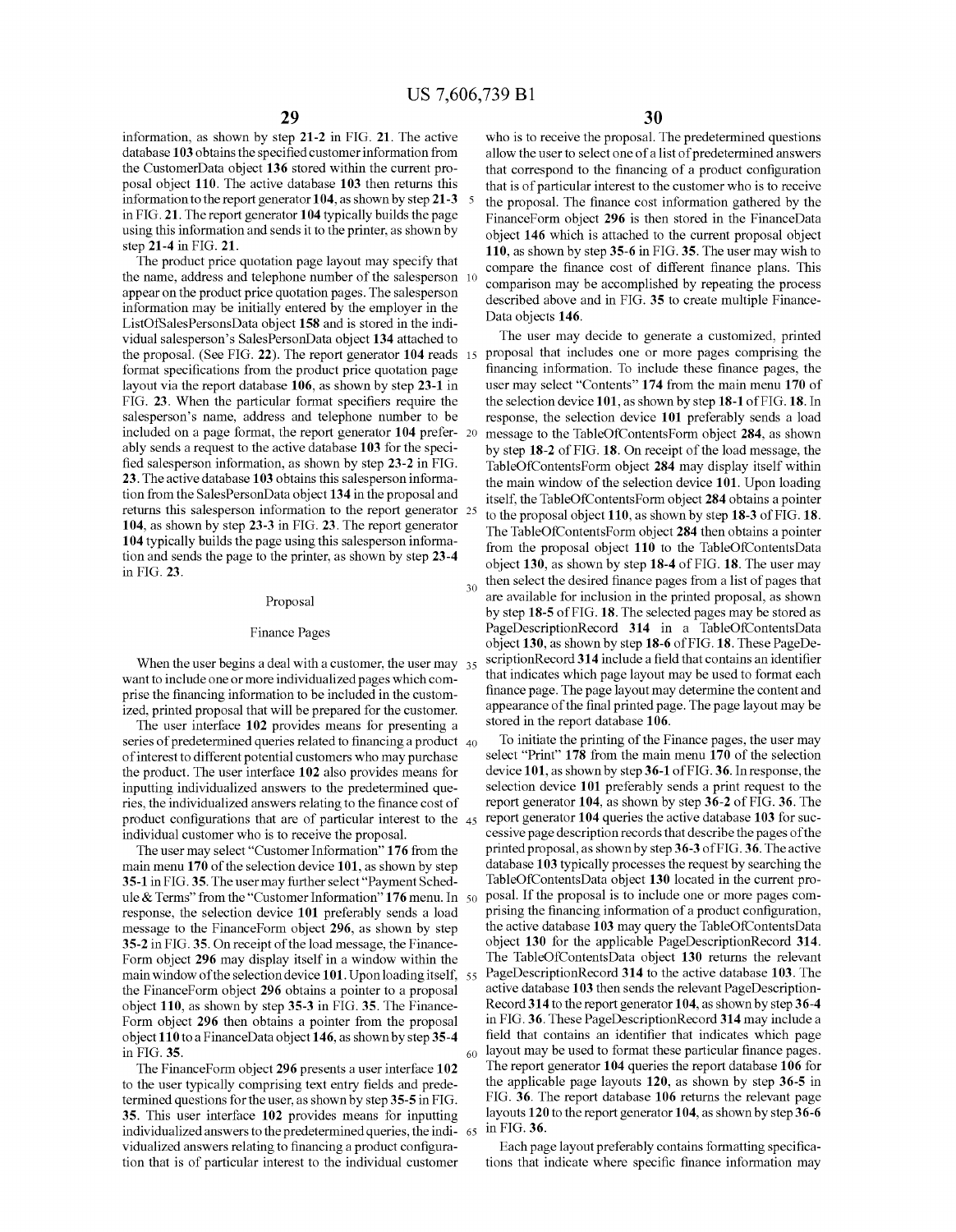$\sim$ 

appear on the printed page. The report generator 104 reads each format specification to determine the data required at that location on the page.

If the format specifications require data relating to the financing of a product configuration, the report generator 104 queries the active database 103, as shown by step 36-7 in FIG. 36. The active database 103 queries the FinanceData object 146, locates and retrieves the applicable financing information from the FinanceData object 146, and returns this financing information to the report generator 104, as shown by step 10 36-8 in FIG. 36.

If the format specifications require static pictures or text segments, then the report generator 104 preferably retrieves the applicable information from the static database 105 object, as shown by step 36-9 in FIG. 36. The static database 15 105 will typically return this information to the report generator 104, as shown by step 36-10 in FIG. 36. The report generator 104 preferably repeats this process for each format specification on the page layout, which builds a finance page that is then sent to the printer, as shown by step  $36-11$  in FIG. 20 36

In this fashion, the report generator 104 may print one or more customized and individualized finance pages, along with the predetermined text segments and pictures that correspond with the financing information related to a particular 25 product configuration.

The finance page layouts 120 may specify that the name, address and telephone number or other identification data of the customer appear on the finance pages. The customer information may be initially entered via the CustomerForm object 30 286. (See FIG. 20). The customer information may be stored in the CustomerData object 136 attached to the proposal.

The report generator 104 reads format specifications from the page layout via the report database 106, as shown by step 21-1 in FIG. 21. When the particular formatting specification 35 in the page layout requires the customer's name, address, or telephone number or other identification data to be included on a printed page, the report generator 104 preferably sends a request to the active database 103 for the specified customer information, as shown by step 21-2 in FIG. 21. The active 40 database 103 obtains the specified customer information from the CustomerData object 136 stored within the current proposal object 110. The active database 103 then returns this information to the report generator 104, as shown by step 21-3 in FIG. 21. The report generator 104 typically builds the page 45 using this information and sends it to the printer, as shown by step 21-4 in FIG. 21.

The finance page layouts 120 may specify that the name, address and telephone number of the salesperson appear on the finance pages. The salesperson information may be ini- 50 tially entered by the employer in the ListOfSalesPersonsData object 158 and may be stored in the individual salesperson's SalesPersonData object 134 attached to the proposal. (See FIG. 22). The report generator 104 reads format specifications from the page layout via the report database 106, as 55 shown by step 23-1 in FIG. 23. When the particular format specifiers require the salesperson's name, address and telephone number to be included on a page format, the report generator 104 preferably sends a request to the active database 103 for the specified salesperson information, as shown 60 by step 23-2 in FIG. 23. The active database 103 obtains this salesperson information from the SalesPersonData object 134 in the proposal and returns this salesperson information to the report generator 104, as shown by step 23-3 in FIG. 23. The report generator 104 typically builds the page using this 65 salesperson information and sends the page to the printer, as shown by step 23-4 in FIG. 23.

## 32

## Proposal

#### Life Cycle Pages

When the user begins a deal with a customer, the user may want to include one or more individualized Economics pages 248 which comprise the life cycle cost information to be included in the customized, printed proposal that will be prepared for the customer.

The user interface 102 provides means for presenting a series of predetermined queries related to the life cycle cost of product configurations that are of interest to different potential customers who may purchase the product. The user interface 102 also provides means for inputting individualized answers to the predetermined queries, the individualized answers relating to the life cycle cost of product configurations that are of particular interest to the individual customer who is to receive the proposal.

The user may select "Customer Information" 176 from the main menu 170 of the selection device 101, as shown by step 37-1 in FIG. 37. The user may further select "Economics" 212 from the "Customer Information" 176 menu. In response, the selection device 101 preferably sends a load message to the LifeCycleForm object 298, as shown by step 37-2 in FIG. 37. On receipt of the load message, the LifeCycleForm object 298 may display itself in a window within the main window of the selection device 101. Upon loading itself, the LifeCycle-Form object 298 obtains a pointer to a proposal object 110, as shown by step 37-3 in FIG. 37. The LifeCycleForm object 298 then obtains a pointer from the proposal object 110 to a LifeCycleData object 148, as shown by step 37-4 in FIG. 37.

The LifeCycleForm object 298 presents a user interface 102 to the user typically comprising text entry fields and predetermined questions for the user, as shown by step 37-5 in FIG. 37. This user interface 102 provides means for inputting individualized answers to the predetermined queries, the individualized answers relating to the life cycle cost of a product configuration that is of particular interest to the individual customer who is to receive the proposal. The predetermined questions allow the user to select one of a list of predetermined answers that correspond to the life cycle cost relating to a product configuration that is of particular interest to the customer who is to receive the proposal. The life cycle cost information gathered by the LifeCycleForm object 298 is then stored in the LifeCycleData object 148 which is attached to the current proposal object 110, as shown by step 37-6 in FIG. 37. The user may wish to compare the life cycle costs of different product configurations. This comparison may be accomplished by repeating the process described above and in FIG. 37 to create multiple LifeCycleData objects 148.

The user may decide to generate a customized, printed proposal that includes one or more Economics pages 248 comprising the life cycle cost. To include these life cycle Economics pages 248, the user may select "Contents" 174 from the main menu 170 of the selection device 101, as shown by step 18-1 of FIG. 18. In response, the selection device 101 preferably sends a load message to the TableOfContentsForm object 284, as shown by step 18-2 of FIG. 18. On receipt of the load message, the TableOfContentsForm object 284 may display itself within the main window of the selection device 101. Upon loading itself, the TableOfContentsForm object 284 obtains a pointer to the proposal object 110, as shown by step 18-3 of FIG. 18. The TableOfContentsForm object 284 then obtains a pointer from the proposal object 110 to the TableOfContentsData object 130, as shown by step 18-4 of FIG. 18. The user then selects the desired life cycle pages, Economics 248, from a list of pages that are available for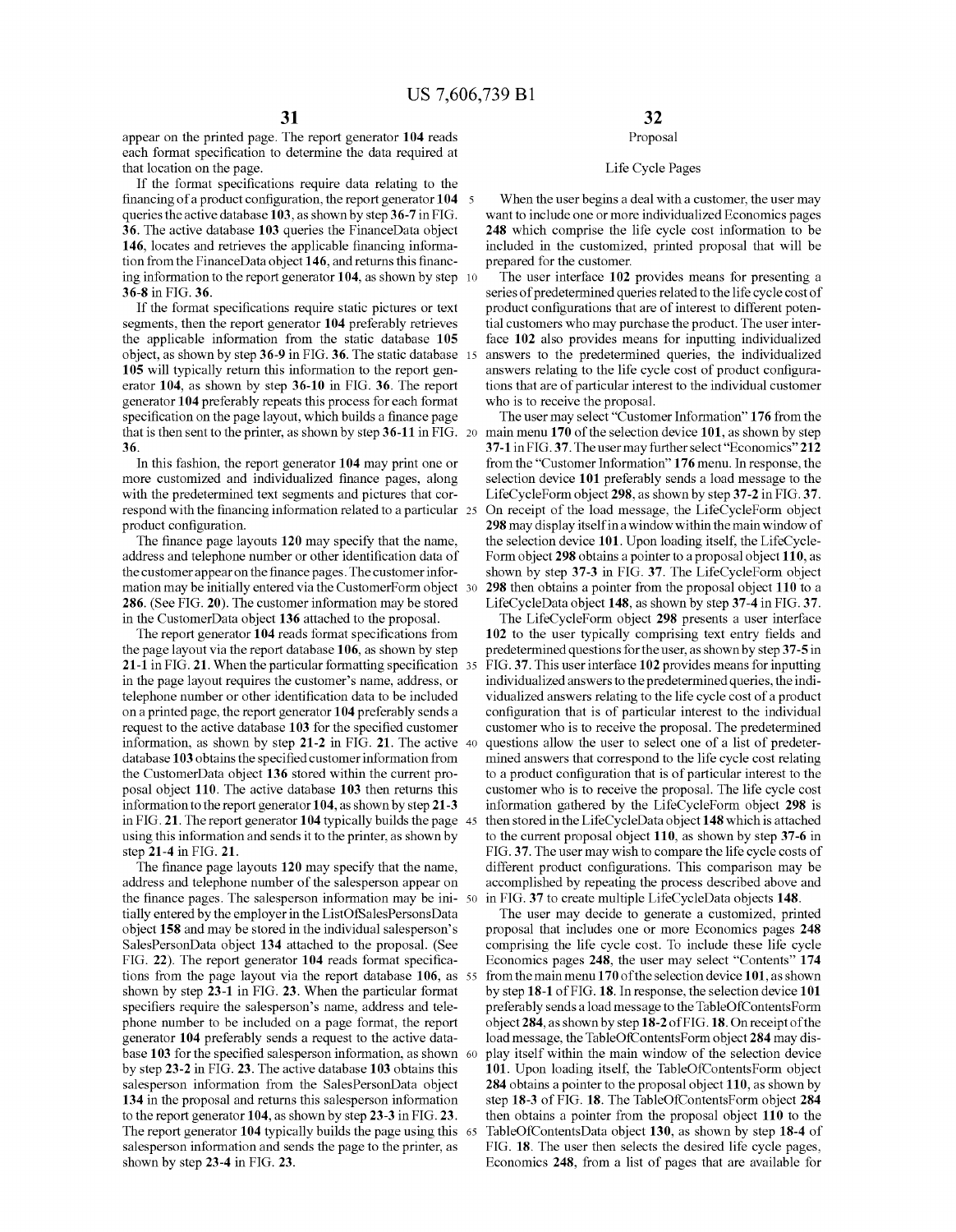inclusion in the printed proposal, as shown by step 18-5 of FIG. 18. The selected pages may be stored as PageDescriptionRecord 314 in a TableOfContentsData object 130, as shown by step 18-6 of FIG. 18. These PageDescription-Record 314 typically include a field that contains an identifier that indicates which page layout may be used to format each Economics 248 page. The page layout may determine the content and appearance of the final printed page. The page layouts 120 may be stored in the report database 106.

To initiate the printing of the life cycle economics pages 10 248, the user may select "Print" 178 from the main menu 170 of the selection device 101, as shown by step 38-1 of FIG. 38. In response, the selection device 101 preferably sends a print request to the report generator 104, as shown by step 38-2 of FIG. 38. The report generator 104 queries the active database 15 103 for successive page description records that describe the pages of the printed proposal, as shown by step 38-3 of FIG. 38. The active database 103 typically processes the request by searching the TableOfContentsData object 130 located in the current proposal. If the proposal is to include one or more 20 pages comprising the life cycle cost of a product configuration, the active database 103 queries the TableOfContents-Data object 130 for the applicable PageDescriptionRecord 314. The TableOfContentsData object 130 returns the relevant PageDescriptionRecord 314 to the active database 103. 25 The active database 103 then sends the relevant PageDescriptionRecord 314 to the report generator 104, as shown by step 38-4 in FIG. 38. These PageDescriptionRecord 314 may include a field that contains an identifier that indicates which page layouts 120 may be used to format these particular life 30 cycle pages. The report generator 104 queries the report database 106 for the applicable page layouts  $120$ , as shown by step 38-5 in FIG. 38. The report database 106 returns the relevant page layouts 120 to the report generator 104, as shown by step 38-6 in FIG. 38.

Each page layout preferably contains formatting specifications that indicate where specific life cycle information may appear on the printed page. The report generator 104 may read each format specification to determine the data required at that location on the page.

If the format specifications require data relating to the life cycle of a product configuration, the report generator 104 preferably queries the active database 103, as shown by step 38-7 in FIG. 38. The active database 103 queries the Life-CycleData object 148, locates and retrieves the applicable life cycle information from the LifeCycleData object 148, and returns this life cycle information to the report generator 104, as shown by step 38-8 in FIG. 38.

If the format specifications require static pictures or text  $_{50}$ segments, then the report generator 104 preferably retrieves the applicable information from the static database 105 object, as shown by step 38-9 in FIG. 38. The static database 105 may return this information to the report generator 104. as shown by step 38-10 in FIG. 38. The report generator 104 typically repeats this process for each format specification on the page layout, which builds a life cycle page that is then sent to the printer, as shown by step 38-11 in FIG. 38.

In this fashion, the report generator 104 may print one or more customized and individualized life cycle pages, along 60 with the predetermined text segments and pictures that correspond with this specified life cycle cost of a product configuration.

The life cycle page layouts 120 may specify that the name, address and telephone number or other identification data of 65 the customer appear on the life cycle pages. The customer information may be initially entered via the CustomerForm

object 286. (See FIG. 20). The customer information may be stored in the CustomerData object 136 attached to the proposal.

The report generator 104 reads format specifications from the page layouts 120 via the report database 106, as shown by step 21-1 in FIG. 21. When the particular formatting specification in the page layout requires the customer's name, address, or telephone number or other identification data to be included on a printed page, the report generator 104 preferably sends a request to the active database 103 for the specified customer information, as shown by step 21-2 in FIG. 21. The active database 103 obtains the specified customer information from the CustomerData object 136 stored within the current proposal object 110. The active database 103 then returns this information to the report generator 104, as shown by step 21-3 in FIG. 21. The report generator 104 typically builds the page using this information and sends it to the printer, as shown by step 21-4 in FIG. 21.

The life cycle page layouts 120 may specify that the name, address and telephone number of the salesperson appear on the life cycle pages. The salesperson information may be initially entered by the employer in the ListOfSalesPersons-Data object 158 and may be stored in the individual salesperson's SalesPersonData object 134 attached to the proposal. (See FIG. 22). The report generator 104 reads format specifications from the page layout via the report database 106, as shown by step 23-1 in FIG. 23. When the particular format specifiers require the salesperson's name, address and telephone number to be included on a page format, the report generator 104 preferably sends a request to the active database 103 for the specified salesperson information, as shown by step 23-2 in FIG. 23. The active database 103 obtains this salesperson information from the SalesPersonData Object 134 in the proposal and returns this salesperson information 35 to the report generator 104, as shown by step 23-3 in FIG. 23. The report generator 104 typically builds the page using this

salesperson information and sends the page to the printer, as shown by step 23-4 in FIG. 23.

#### Proposal

#### Table of Contents Page

When the user begins a deal with a customer, the user may 45 want to include in the proposal a Table of Contents 252 page as part of the proposal. To include the Table of Contents 252 page, the user may select "Contents" 174 from the main menu 170 of the selection device 101, as shown by step 18-1 of FIG. 18. In response, the selection device 101 preferably sends a load message to the TableOfContentsForm object 284, as shown by step 18-2 of FIG. 18. On receipt of the load message, the TableOfContentsForm object 284 may display itself within the main window of the selection device 101. Upon loading itself, the TableOfContentsForm object 284 obtains a pointer to the proposal object 110, as shown by step 18-3 of FIG. 18. The TableOfContentsForm object 284 then obtains a pointer from the proposal object 110 to the TableOfContents-Data object 130, as shown by step 18-4 of FIG. 18. The user may then select the "Table of Contents" page from a list of pages that are available for inclusion in the printed proposal, as shown by step 18-5 of FIG. 18. The selected page may be stored as a PageDescriptionRecord 314 in a TableOfContentsData object 130, as shown by step 18-6 of FIG. 18. In other words, the PageDescription record for the "Table Of Contents" page is stored in the TableOfContentsData object 130, as it is one of the pages to be printed in the proposal. These PageDescriptionRecord 314 typically include a field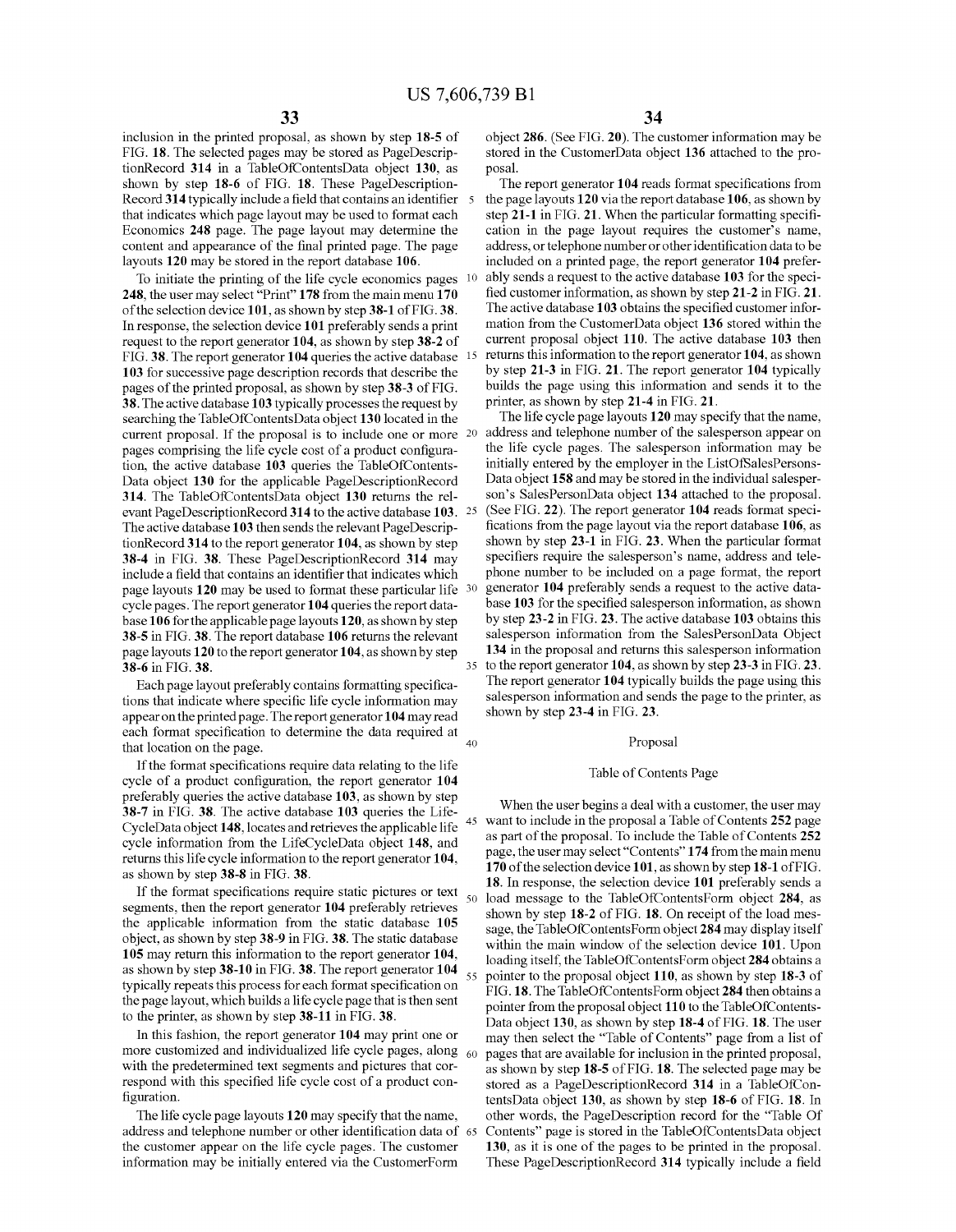that contains an identifier that indicates which page layout may be used to format each price quotation page. The page layout may determine the content and appearance of the final printed page. The page layout may be stored in the report database 106.

To initiate the printing of the Table of Contents 252 page, the user may select "Print" 178 from the main menu 170 of the selection device 101, as shown by step 39-1 of FIG. 39. In response, the selection device 101 preferably sends a print request to the report generator 104, as shown by step 39-2 of 10 FIG. 39. The report generator 104 queries the active database 103 for successive page description records that describe the pages of the printed proposal, as shown by step 39-3 of FIG. 39. The active database 103 processes the request by searching the TableOfContentsData object 130 located in the cur-15 rent proposal. If the proposal is to include a Table of Contents 252 page, the active database 103 queries the TableOfContentsData object 130 for the applicable PageDescription-Record 314. The TableOfContentsData object 130 returns the relevant PageDescriptionRecord 314 to the active database 20 103. The active database 103 then sends the relevant Page-DescriptionRecord 314 to the report generator 104, as shown by step 39-4 in FIG. 39. These PageDescriptionRecord 314 may include a field that contains an identifier that indicates which page layout may be used to format the Table of Con-25 tents 252 page. The report generator 104 queries the report database 106 for the applicable page layouts 120, as shown by step 39-5 in FIG. 39. The report database 106 returns the relevant page layouts 120 to the report generator 104, as shown by step 39-6 in FIG. 39.

Each page layout preferably contains formatting specifications that indicate where specific Table of Contents 252 information may appear on the printed page. The report generator 104 reads each format specification to determine the data required at that location on the page.

If the format specifications require data relating to the Table of Contents 196 of the proposal, the report generator 104 queries the active database 103 for the Table of Contents 196 information, as shown by step 39-7 in FIG. 39. The active database 103 preferably retrieves the Table of Contents 196 40 information from the TableOfContentsData object 130 and return this information to the report generator 104, as shown by step 39-8 in FIG. 39.

If the format specifications require static pictures or text segments, then the report generator 104 preferably retrieves 45 the applicable information from the static database 105 object, as shown by step 39-9 in FIG. 39. The static database 105 may return this information to the report generator 104, as shown by step 39-10 in FIG. 39. The report generator 104 typically repeats this process for each format specification on 50 the page layout 120, which builds a Table of Contents 252 page that is then sent to the printer, as shown by step 39-11 in FIG. 39. In this fashion, the report generator 104 may print one or more customized and individualized Table of Contents 252 pages.

The Table of Contents 252 page layouts 120 may specify that the name, address and telephone number or other identification data of the customer appear on the Table of Contents 252 pages. The customer information may be initially entered via the CustomerForm object 286. (See FIG. 20). The cus- 60 tomer information may be stored in the CustomerData object 136 attached to the proposal.

The report generator 104 reads format specifications from the page layout 120 via the report database 106, as shown by step 21-1 in FIG. 21. When the particular formatting specifi- 65 cation in the page layout 120 requires the customer's name, address, or telephone number or other identification data to be

included on a printed page, the report generator 104 preferably sends a request to the active database 103 for the specified customer information, as shown by step 21-2 in FIG. 21. The active database 103 obtains the specified customer information from the CustomerData object 136 stored within the current proposal object 110. The active database 103 then returns this information to the report generator 104, as shown by step 21-3 in FIG. 21. The report generator 104 typically builds the page using this information and sends it to the printer, as shown by step 21-4 in FIG. 21.

The Table of Contents 252 page layouts may specify that the name, address and telephone number of the salesperson appear on the Table of Contents 252 pages. The salesperson information may be initially entered by the employer in the ListOfSalesPersonsData object 158 and stored in the individual salesperson's SalesPersonData object 134 attached to the proposal. (See FIG. 22). The report generator 104 reads format specifications from the Table of Contents 252 page layout 120 via the report database 106, as shown by step 23-1 in FIG. 23. When the particular format specifiers require the salesperson's name, address and telephone number to be included on a page format, the report generator 104 preferably sends a request to the active database 103 for the specified salesperson information, as shown by step 23-2 in FIG. 23. The active database 103 obtains this salesperson information from the SalesPersonData object 134 in the proposal and returns this salesperson information to the report generator 104, as shown by step 23-3 in FIG. 23. The report generator 104 typically builds the page using this salesperson information and sends the page to the printer, as shown by step 23-4 in FIG. 23.

#### Proposal

#### Trademark

The system may also print a trademark identifying the product on at least one of the pages of the customized printed proposal. If a trademark is to appear on a page, the page layout 120 for that page will preferably contain a format specification that specifies the trademark and its location on the page. The report generator 104 queries the report database 106 for each page layout 120, as shown by step 40-1 in FIG. 40. The report database 106 returns each page layout 120, as shown by step 40-2 in FIG. 40. If the page layout 120 contains a format specification requiring a trademark picture, then the report generator 104 may retrieve the trademark picture from the static database 105 object, as shown by step 40-3 in FIG. 40. The static database 105 may return this picture to the report generator 104, as shown by step 40-4 in FIG. 40. The report generator 104 may include the trademark picture when it builds the page to be printed. The report generator 104 typically builds the page using this information and sends it to the  $_{55}$  printer, as shown by step 40-5 in FIG. 40.

#### Proposal

#### Printing Language

The user interface 102 provides means for presenting a series of predetermined queries related to the language in which the user interface 102 should be presented. In addition, the user interface 102 provides means for presenting a series of predetermined queries related to the language in which the proposal should be printed. The user interface 102 is also a means for inputting individualized answers to the predeter-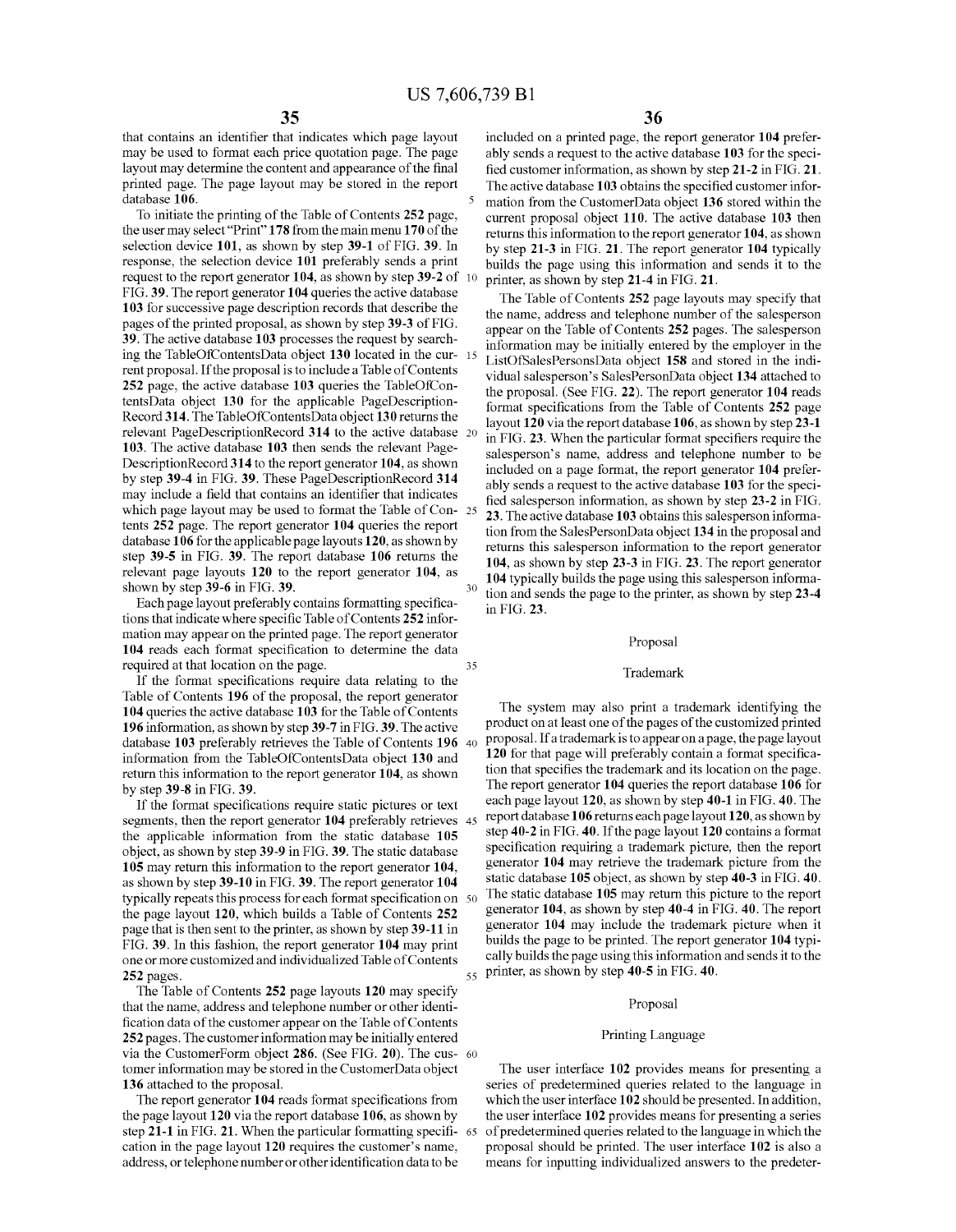mined queries, the individualized answers relating to the language of choice for the user interface 102 presentation and for the printed proposal.

The user may select customized menu selection 177 from the main menu 170 of the selection device 101, as shown by step 41-1 in FIG. 41. The user may further select "International" from the customized menu selection 177. In response, the selection device 101 preferably sends a load message to the LanguageForm object 304, as shown by step 41-2 in FIG. 41. On receipt of the load message, the LanguageForm object 10 304 may display itself in a window within the main window of the selection device 101. Upon loading itself, the Language-Form object 304 obtains a pointer to a customized database 114, as shown by step 41-3 in FIG. 41. The LanguageForm object 304 then obtains a pointer from the customized data-15 base 114 to a LanguageData object 160, as shown by step 41-4 in FIG. 41.

The LanguageForm object 304 presents a user interface 102 to the user typically comprising text entry fields and predetermined questions for the user, as shown by step  $41-5$  in 20 FIG. 41. This user interface 102 provides means for inputting individualized answers to the predetermined queries, the individualized answers relating to the language for presenting the user interface 102 and the language for printing the proposal. The language information gathered by the LanguageForm 25 object 304 may then be stored in the LanguageData object 160 which is attached to the customized database 114, as shown by step 41-6 in FIG. 41.

The user interface 102 may further comprise means for displaying forms in any one of a plurality of languages. Upon 30 receiving a load message, a form may query the Language-Data object 160 in the customized database 114 in the active database 103 to determine the language in which it should display itself. The form may then display itself in the specified language.

The system may also generate the printed proposal in any one of a plurality of languages. Upon receiving a print message, the report generator 104 may query the LanguageData object 160 in the customized database 114 in the active database 103 to determine the language in which it should print 40 the proposal. The report generator 104 will then preferably query the static database 105 for pictures and text that are in the appropriate language. The report generator 104 typically builds each page using pictures and text in the specified language and sends it to the printer.

#### Proposal

#### **Signature Page**

The user may decide to generate a customized, printed proposal that includes a Signature page as part of the proposal. To include this Signature page, the user may select "Contents" 174 from the main menu 170 of the selection device 101, as shown by step 18-1 of FIG. 18. In response, the 55 selection device 101 preferably sends a load message to the TableOfContentsForm object 284, as shown by step 18-2 of FIG. 18. On receipt of the load message, the TableOfContents Form object 284 may display itself within the main window of the selection device 101. Upon loading itself, the 60 TableOfContentsForm object 284 obtains a pointer to the proposal object 110, as shown by step 18-3 of FIG. 18. The TableOfContentsForm object 284 then obtains a pointer from the proposal object 110 to the TableOfContentsData object 130, as shown by step 18-4 of FIG. 18. The user may then 65 select the desired Signature page from a list of pages that are available for inclusion in the printed proposal, as shown by

step 18-5 of FIG. 18. The selected page may be stored as a PageDescription record in TableOfContentsData object 130, as shown by step 18-6 of FIG. 18. This PageDescription record preferably includes a field that contains an identifier that indicates which page layout 120 may be used to format the Signature page. The page layout 120 may determine the content and appearance of the final printed page. The page layouts 120 may be stored in the StaticData object, accessible through the report database 106.

To initiate the printing of the Signature page, the user may select "Print" 178 from the main menu 170 of the selection device 101, as shown by step 42-1 of FIG. 42. In response, the selection device 101 preferably sends a print request to the report generator 104, as shown by step 42-2 of FIG. 42. The report generator 104 queries the active database 103 for successive page description records that describe the pages of the printed proposal, as shown by step 42-3 of FIG. 42. The active database 103 processes the request by searching the TableOf-ContentsData object 130 located in the current proposal.

If the proposal is to include a Signature page, the active database 103 queries the TableOfContentsData object 130 for the applicable PageDescription record. The TableOfContentsData object 130 returns the relevant PageDescription record to the active database 103. The active database 103 then sends the relevant PageDescription record to the report generator 104, as shown by step 42-4 in FIG. 42.

This PageDescription record may include a field that contains an identifier that indicates which page layout 120 may be used to format this particular Signature page. The report generator 104 queries the report database 106 for the applicable page layout 120, as shown by step 42-5 in FIG. 42. The report database 106 returns the relevant page layout 120 to the report generator 104, as shown by step 42-6 in FIG. 42.

The page layout 120 preferably contains formatting speci-35 fications that indicate where specific information may appear on the printed page. The report generator 104 reads each format specification to determine the data required at that location on the page. The report generator 104 typically repeats this process for each format specification in the page layout 120.

The Signature page layout 120 may specify that the customers name, address, telephone number or other identification data is to appear on the Signature page. If the format specification in the page layout 120 requires the customer's 45 name, address, telephone number or other identification data, the report generator 104 sends a request to the active database 103 for the specified customer information, as shown by step 42-7 in FIG. 42. The active database 103 obtains the specified customer information from the CustomerData object 136 stored within the current proposal object 110. The active database 103 then returns this information to the report generator 104, as shown by step  $42-8$  in FIG. 42.

The Signature page layout  $120$  may specify that the name, address and telephone number or other identification data of the salesperson is to appear on the Signature page. If the format specification specifies the salesperson's name, address and telephone number, or other identification data, the report generator 104 sends a request to the active database 103 for the specified salesperson information, as shown by step 42-9 in FIG. 42. The active database 103 obtains this salesperson information from the SalesPersonData object 134 in the proposal and returns this salesperson information to the report generator 104, as shown by step  $42-10$  in FIG.  $42$ .

If the format specifications require static pictures or text segments, then the report generator 104 preferably requests the applicable information from the static database 105, as shown by step 42-11 in FIG. 42. The static database 105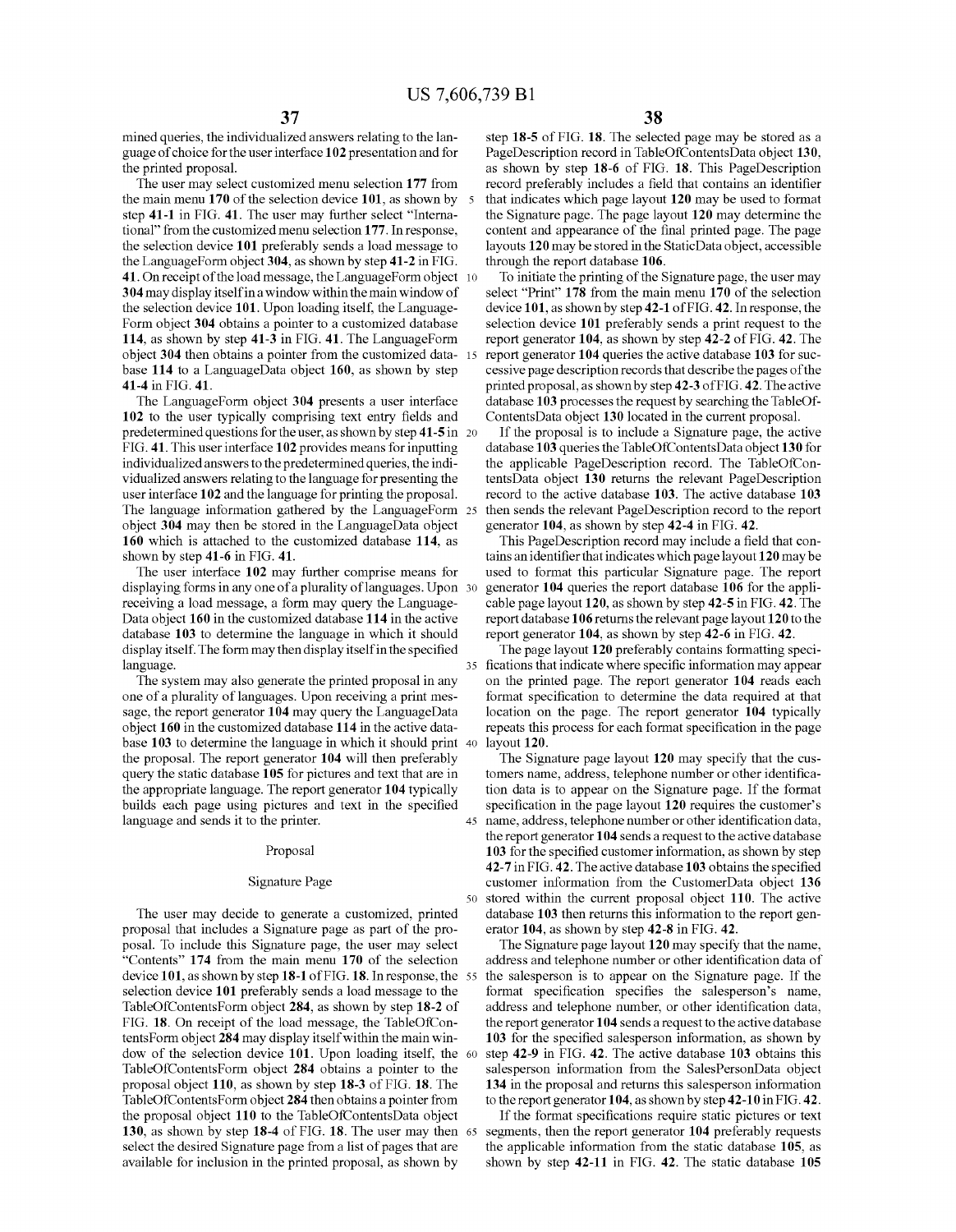10

25

returns the requested information to the report generator 104, as shown in step 42-12 in FIG. 42. The report generator 104 repeats this process for each format specification on the page layout 120, which builds a signature page that is then sent to the printer, as shown by step 42-13 in FIG. 42.

In this fashion, the report generator 104 may print a customized and individualized signature page, along with any predetermined text segments and pictures that may relate to the product configuration that is of particular interest to the customer who is to receive the proposal.

While the present invention has been described in connection with the preferred embodiment thereof, it will be understood that many modifications will be readily apparent to those skilled in the art, and this application is intended to cover any adaptations or variations thereof. It is manifestly 15 intended that this invention be limited only by the claims and equivalents thereof.

What is claimed is:

1. A computer program product readable by a computing system comprising instructions that when executed cause a 20 prising instructions to cause the processor to: processor to:

- receive answers to a plurality of questions from a specific customer related to at least one of a desired feature and desired use by the customer of a tangible product for sale from a user interface;
- automatically select, in response to at least one of the received answers, an image of the tangible product for sale, an image of an environment in which the product for sale is to be used and a text segment comprised of a description of the product specifications and perfor- 30 mances that are of particular interest to the customer; and
- integrate the selected images and the selected text segment into a proposal for the sale of the product customized to the specific customer such that a single composite visual 35 output can be generated that shows the product in the product environment along with said text segment,

wherein the single composite visual output is generated by: a selection device operatively interconnected to an active

- database, the active database configured to electroni-40 cally store customer information obtained via the user interface:
- the selection device operatively connected to a static database, the static database storing electronically at least one of, (a) text; (b) pictures or (c) texts and pictures, 45 relating to at least one product; and
- the system dynamically building a template utilizing the selection device to fill in the template to produce the single composite visual output.

2. The computer program product of claim 1 further com- 50 prising instructions to cause the processor to output the single composite visual output to a user as a customized proposal for the sale of the product.

3. The computer program product of claim 2 further comprising instructions to cause the processor to display the cus- 55 tomized proposal for the sale of the product on a computer monitor for viewing by the user.

4. The computer program product of claim 2 further comprising instructions to cause the processor to print the customized proposal for the sale of the product as a printed 60 document.

5. The computer program product of claim 4 wherein the printed document comprises a printed proposal.

6. The computer program product of claim 1 further comprising instructions to cause the processor to link for inclu- 65 sion in the customized proposal for the sale of the product at least one of the received answers with one of a plurality of

predetermined environment text segments stored in the computer system, wherein the plurality of predetermined environment text segments relate to environments in which the products may be used.

7. The computer program product of claim 1 further comprising instructions to cause the processor to link for inclusion in the customized proposal for the sale of the product at least one of the received answers with one of a plurality of product specifications stored in the computer system, wherein the plurality of product specifications relate to producing the products in a variety of configurations.

8. The computer program product of claim 1 further comprising instructions to cause the processor to link for inclusion in the customized proposal for the sale of the product at least one of the received answers with one of a plurality of performance specifications stored in the computer system, wherein the plurality of performance specifications relate to performance of the products in a variety of configurations.

9. The computer program product of claim 1 further com-

- present a series of predetermined queries related to financing a product; and
- generate, for inclusion in the customized proposal for the sale of the product, financing information related to the product based on received individualized answers to the predetermined queries.

10. The computer program product of claim 1 wherein the instructions are encoded within a carrier wave for transmission between two computing systems.

11. A method of generating a customized visual output with a computer system to facilitate a sale of a tangible product, the method comprising:

- receiving from a user interface into the computer system answers to a plurality of questions from a specific customer related to at least one of a desired feature and desired use by the customer of the tangible product for sale:
- automatically selecting by the computer system, in response to at least one of the received answers, an image of a tangible product for sale, an image of an environment in which the product for sale is to be used and a text segment comprised of a description of the product specifications and performances that are of particular interest to the customer; and
- integrating the selected images and selected text segment into a proposal for the sale of the product customized to the specific customer such that a single composite customized visual output showing the product in the product environment along with said text segment,

wherein the single composite visual output is generated by:

- a selection device operatively interconnected to an active database, the active database configured to electronically store customer information obtained via the user interface:
- the selection device operatively connected to a static database, the static database electronically storing at least one of, (a) text, (b) pictures or (c) text and pictures, relating to at least one product; and
- the system dynamically building a template utilizing the selection device to fill in the template to produce the customized visual output.

12. The method of claim 11 further comprising outputting the customized visual output to a user as a customized proposal.

13. The method of claim 12 wherein the outputting comprises displaying the customized visual output on a computer monitor for viewing by the user.